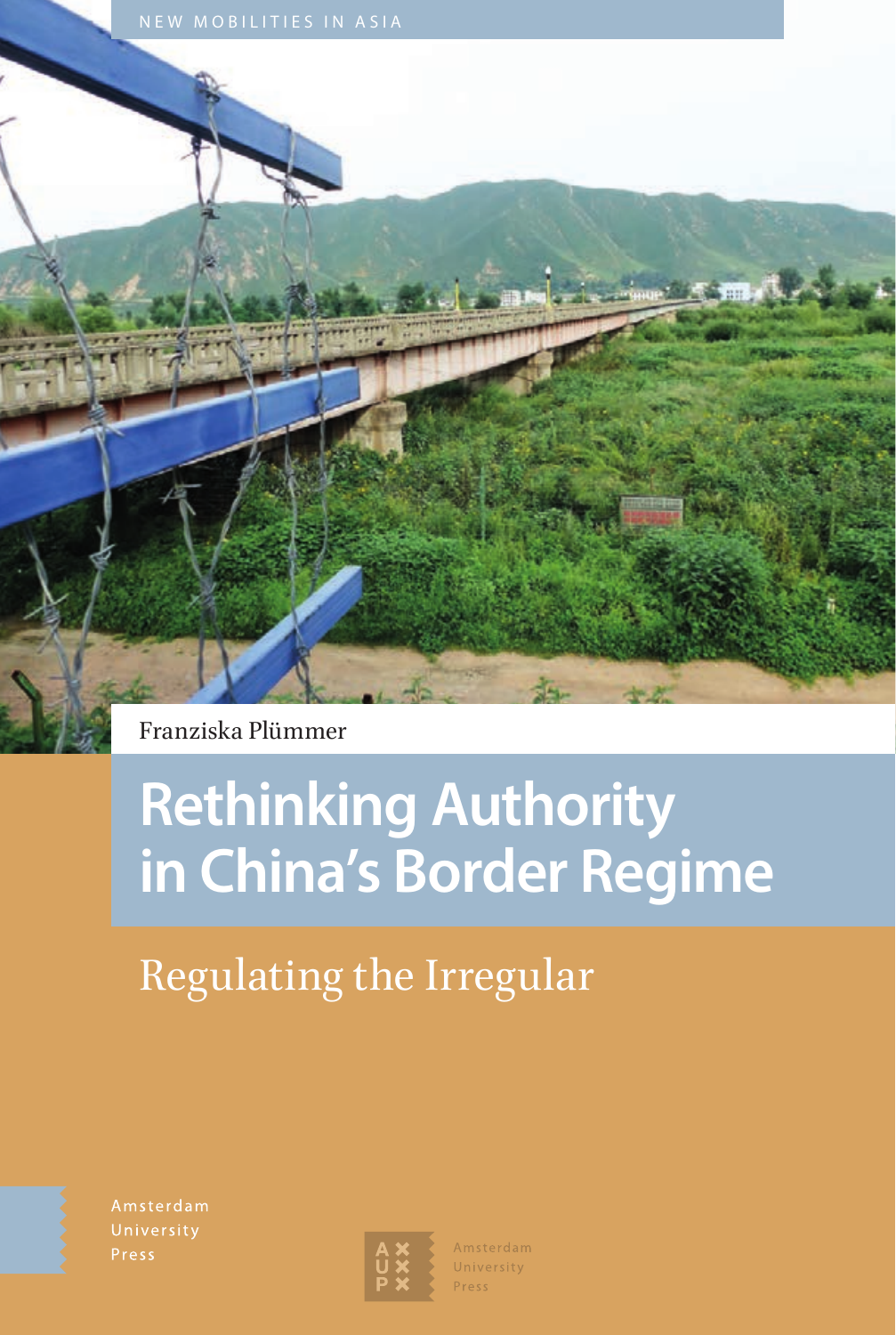Rethinking Authority in China's Border Regime

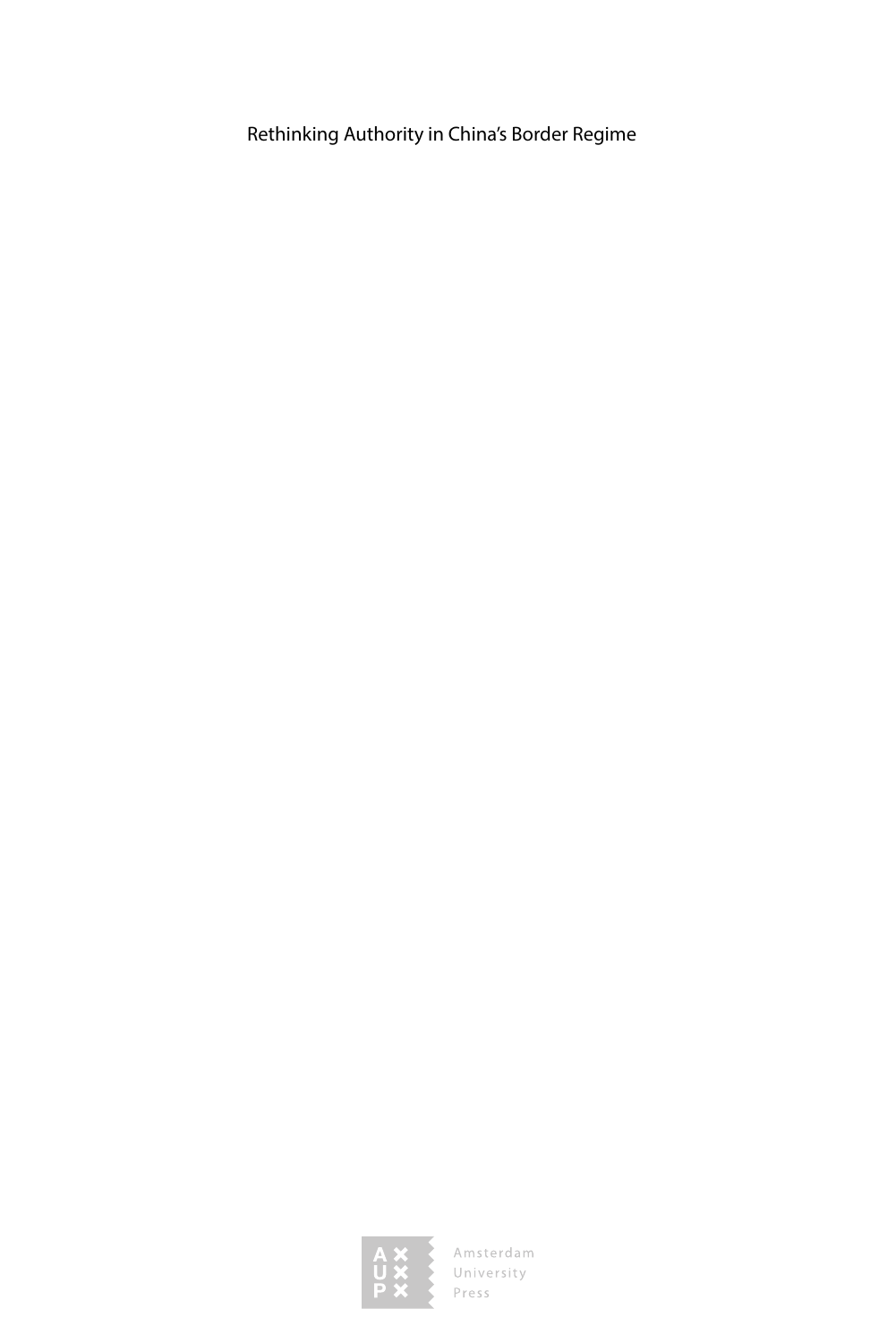### **New Mobilities in Asia**

In the 21st century, human mobility will increasingly have an Asian face. Migration from, to, and within Asia is not new, but it is undergoing profound transformations. Unskilled labour migration from the Philippines, China, India, Burma, Indonesia, and Central Asia to the West, the Gulf, Russia, Singapore, Malaysia, and Thailand continues apace. Yet industrialization in Bangladesh, Cambodia, and India, the opening of Burma, and urbanization in China is creating massive new flows of internal migration. China is fast becoming a magnet for international migration from Asia and beyond.

Meanwhile, Asian students top study-abroad charts; Chinese and Indian managers and technicians are becoming a new mobile global elite as foreign investment from those countries grows; and Asian tourists are fast becoming the biggest travellers and the biggest spenders, both in their own countries and abroad.

These new mobilities reflect profound transformations of Asian societies and their relationship to the world, impacting national identities and creating new migration policy regimes, modes of transnational politics, consumption practices, and ideas of modernity. The series will bring together studies by historians, anthropologists, geographers, and political scientists that systematically explore these changes.

The aim of the series is to offer a forum for writers of monographs and occasionally anthologies on Asian history. The Asian History series focuses on cultural and historical studies of politics and intellectual ideas and crosscuts the disciplines of history, political science, sociology and cultural studies.

#### *Series Editor*

Pál Nyíri, Vrije Universiteit, Amsterdam

#### *Editorial Board*

Peggy Levitt, Wellesley College Johan Lindquist, Stockholm University Tim Oakes, University of Colorado, Boulder Aihwa Ong, University of California, Berkeley Tim Winter, Deakin University Xiang Biao, Oxford University



Amsterdam University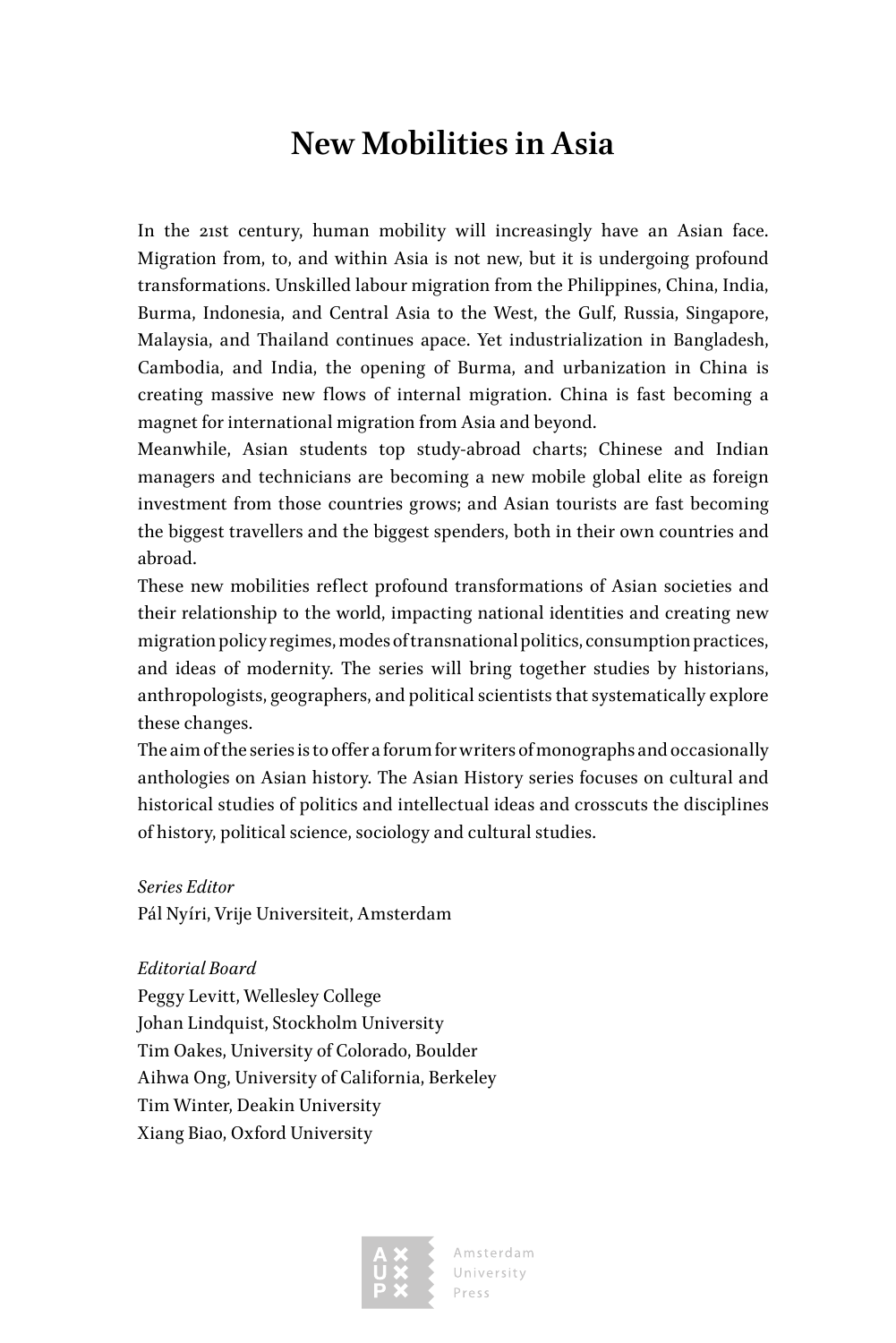## Rethinking Authority in China's Border Regime

*Regulating the Irregular*

*Franziska Plümmer*

Amsterdam University Press

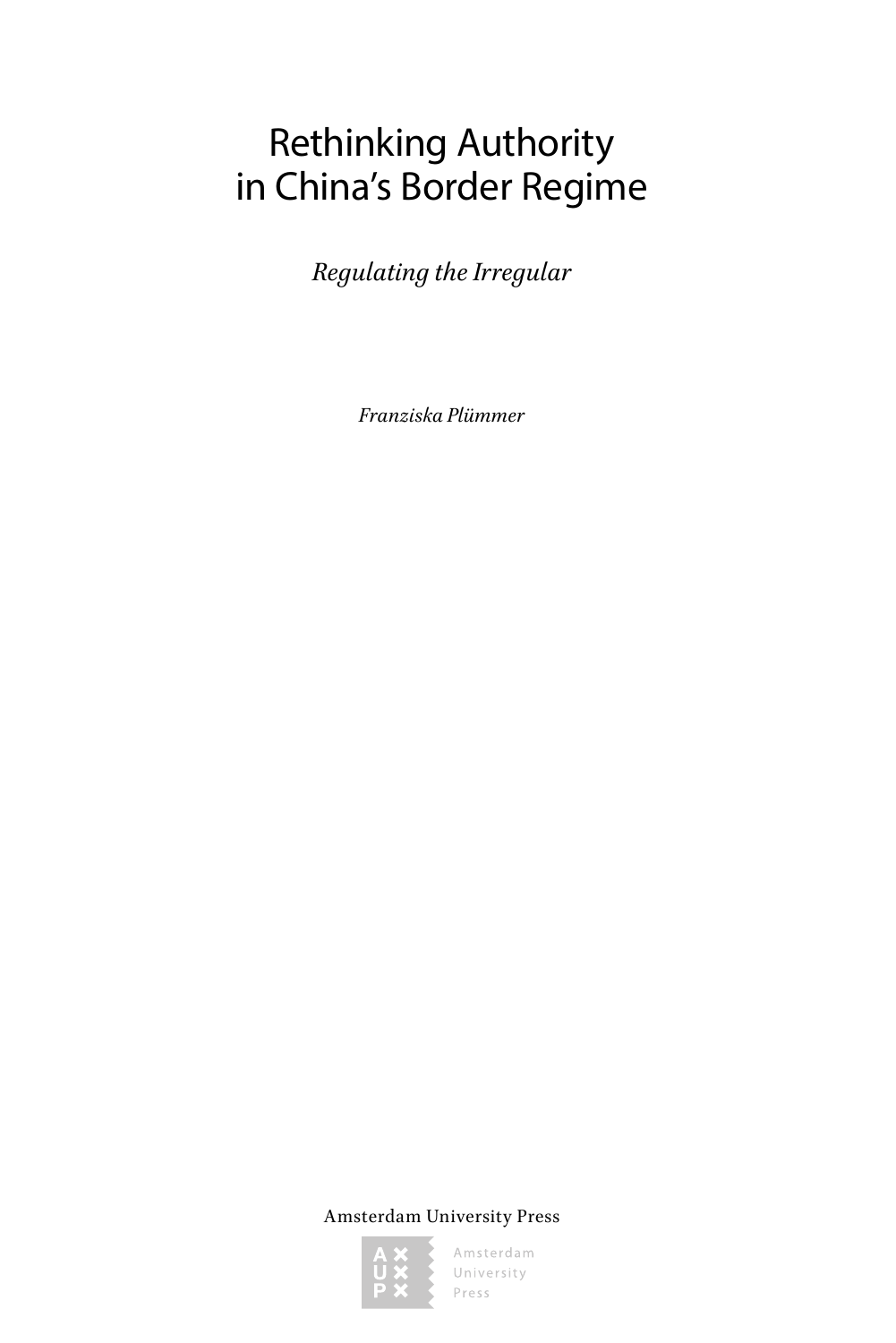Cover illustration: Author's photo

Cover design: Coördesign, Leiden Lay-out: Crius Group, Hulshout

isbn 978 94 6372 635 1 e-isbn 978 90 4855 381 5 (pdf) DOI 10.5117/9789463726351 nur 754

© Franziska Plümmer / Amsterdam University Press B.V., Amsterdam 2022

All rights reserved. Without limiting the rights under copyright reserved above, no part of this book may be reproduced, stored in or introduced into a retrieval system, or transmitted, in any form or by any means (electronic, mechanical, photocopying, recording or otherwise) without the written permission of both the copyright owner and the author of the book.

Every effort has been made to obtain permission to use all copyrighted illustrations reproduced in this book. Nonetheless, whosoever believes to have rights to this material is advised to contact the publisher.

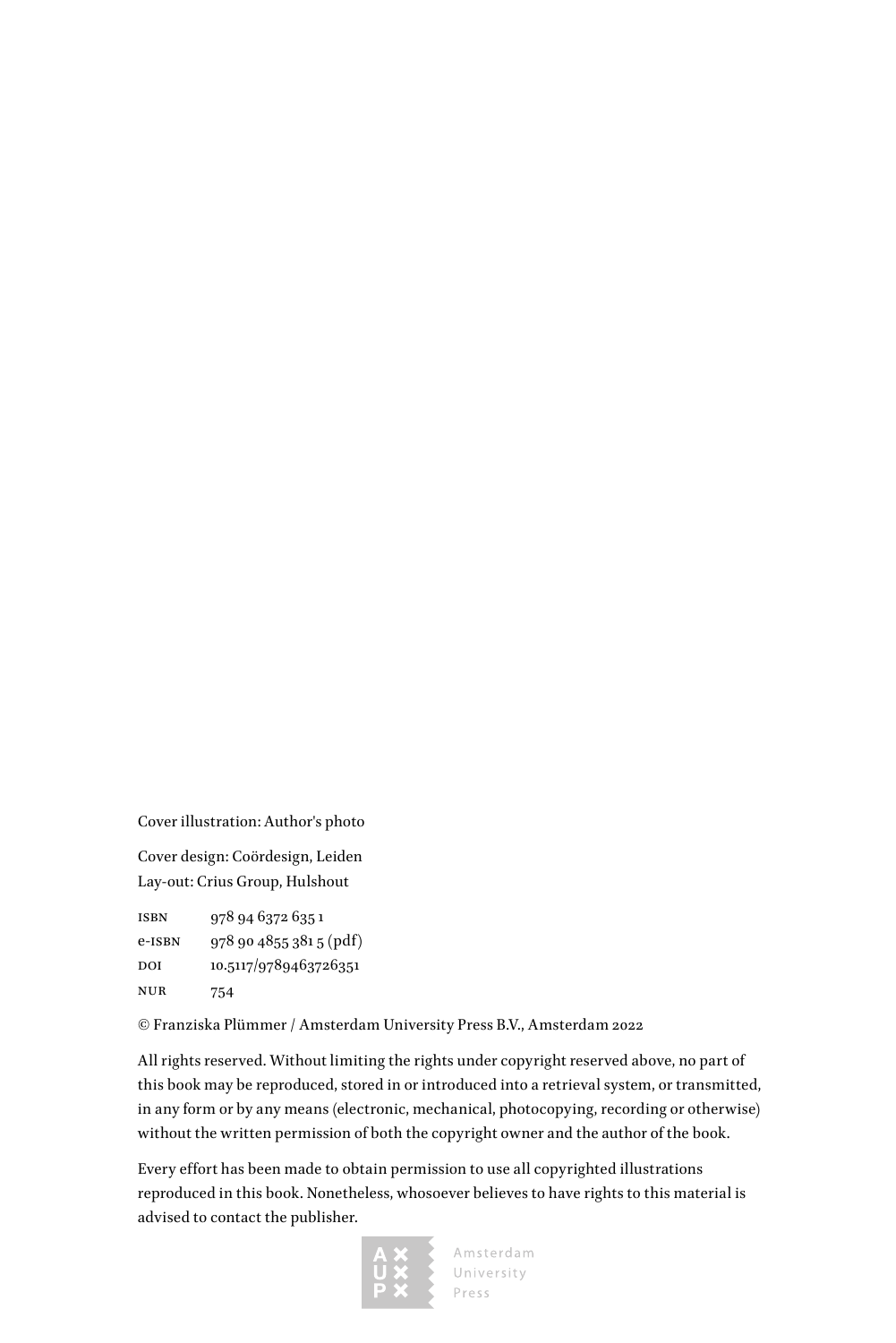### **Table of Contents**

| List of Maps, Tables, and Figures<br>$\sqrt{ }$  |                                                                   |     |   |
|--------------------------------------------------|-------------------------------------------------------------------|-----|---|
| <b>List of Abbreviations</b><br>Acknowledgements |                                                                   |     |   |
|                                                  |                                                                   |     | 1 |
|                                                  | Multiple Borders - Tracking the Border down                       | 14  |   |
|                                                  | Contextualizing Chinese Border Politics in the Making             | 17  |   |
|                                                  | On Border Regimes, Sovereignty, and Immigration                   | 22  |   |
|                                                  | Methodological Reflections                                        | 35  |   |
|                                                  | Map of the Book                                                   | 42  |   |
| 2                                                | <b>Border Authority and Zoning Technologies</b>                   | 57  |   |
|                                                  | Border as a Method of Investigation                               | 57  |   |
|                                                  | Territorial Governmentality and Zoning Technologies               | 61  |   |
|                                                  | Self-regulation and Self-responsibility in China's Neo-socialist  |     |   |
|                                                  | Governmentality                                                   | 66  |   |
| 3                                                | Graduated Citizenship and Social Control in China's               |     |   |
|                                                  | <b>Immigration System</b>                                         | 71  |   |
|                                                  | The Power to Choose                                               | 71  |   |
|                                                  | Characteristics of the Chinese Immigration System                 | 75  |   |
|                                                  | Labelling Immigrants: Differentiating Legal Authority and Control |     |   |
|                                                  | over Immigrants                                                   | 80  |   |
|                                                  | Rationalities of the Chinese Immigration System                   | 112 |   |
| 4                                                | Making Border Politics: State Actors & Security in the            |     |   |
|                                                  | <b>Chinese Border Regime</b>                                      | 131 |   |
|                                                  | Locating Border Security Control: Externalization/Internalization | 133 |   |
|                                                  | <b>State Configurations in Border Politics</b>                    | 140 |   |
|                                                  | Defending the Border: Security Enforcement                        | 147 |   |
|                                                  | Internal Border Security: Developing Border Areas from Within     | 162 |   |
|                                                  | Policing at Distance and Local Exceptions                         | 167 |   |
|                                                  |                                                                   |     |   |

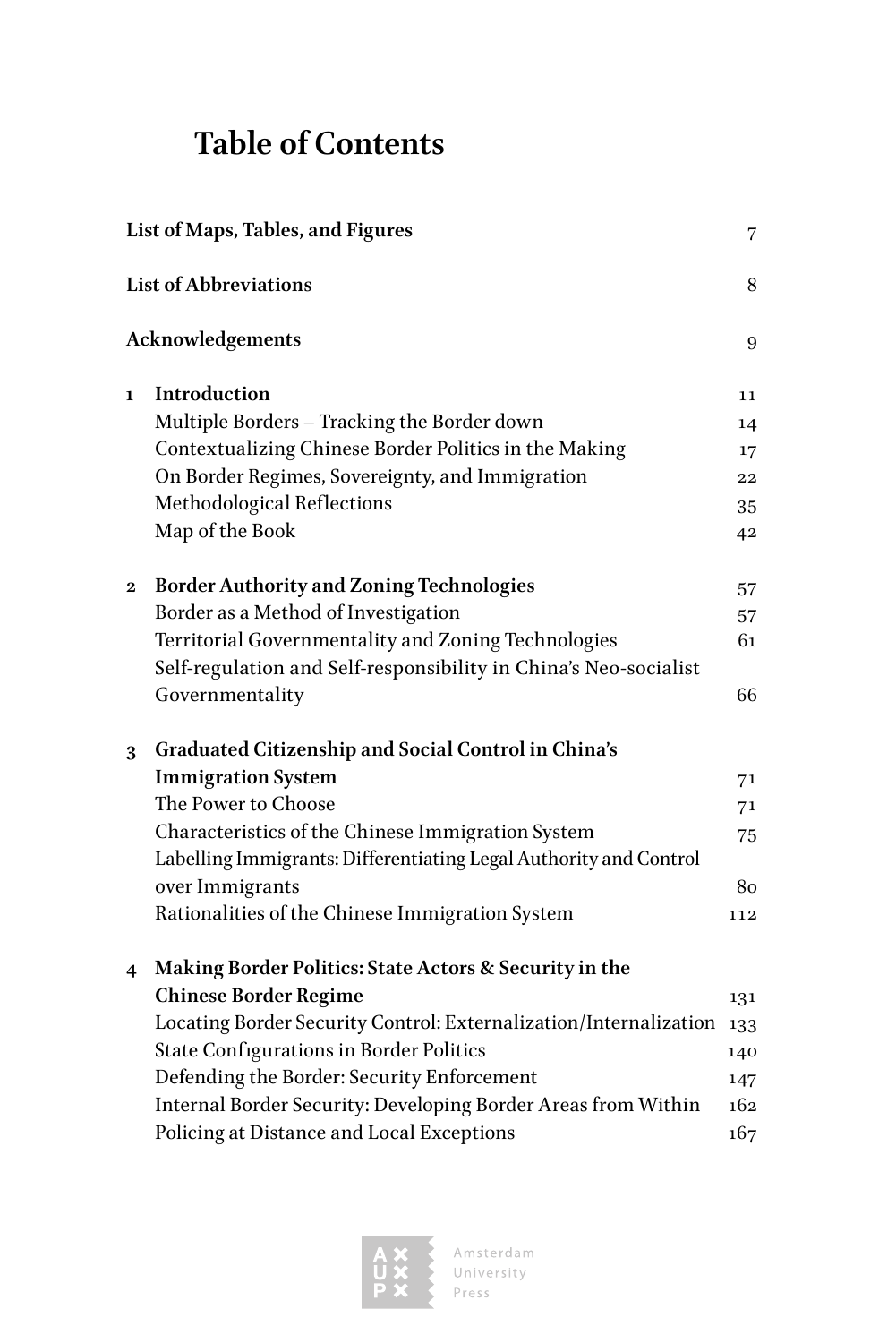| 5 | Re-Scaling Territorial Authority within Regional Organizations 175  |     |
|---|---------------------------------------------------------------------|-----|
|   | From Left behind to Bridging the Gap: Re-scaling the Chinese        |     |
|   | State                                                               | 183 |
|   | <b>Greater Mekong Subregion (GMS)</b>                               | 185 |
|   | Greater Tumen Initiative (GTI)                                      | 197 |
|   | Zoning through Development                                          | 211 |
| 6 | <b>Local Bordering Practices and Zoning Technologies</b>            | 223 |
|   | Southwest: Dehong and Xishuangbanna Prefecture/Yunnan               |     |
|   | Province                                                            | 225 |
|   | Northeast: Yanbian Prefecture/Jilin Province                        | 239 |
|   | Legality as a Selective, Conditional, and Locally Bound Privilege   | 249 |
| 7 | Conclusion — Authority in the Chinese Border Regime                 | 257 |
|   | Special Border Zones: Normalizing Local Exceptions                  | 259 |
|   | The Role of Local Governments in China's Border Management          | 261 |
|   | Border as a Method of Social Control: Graduated Citizenship in      |     |
|   | China's Immigration System                                          | 264 |
|   | Border as a Method of Spatial Development: Territoriality and       |     |
|   | <b>Centre-Periphery Relations</b>                                   | 265 |
|   | References                                                          |     |
|   | Appendix A: Institutional Architecture of Yunnan Province in        |     |
|   | the GMS                                                             | 308 |
|   | Appendix B: Institutional Architecture of Jilin Province in the GTI | 309 |
|   | Glossary                                                            | 311 |
|   | <b>Index</b>                                                        | 315 |
|   |                                                                     |     |

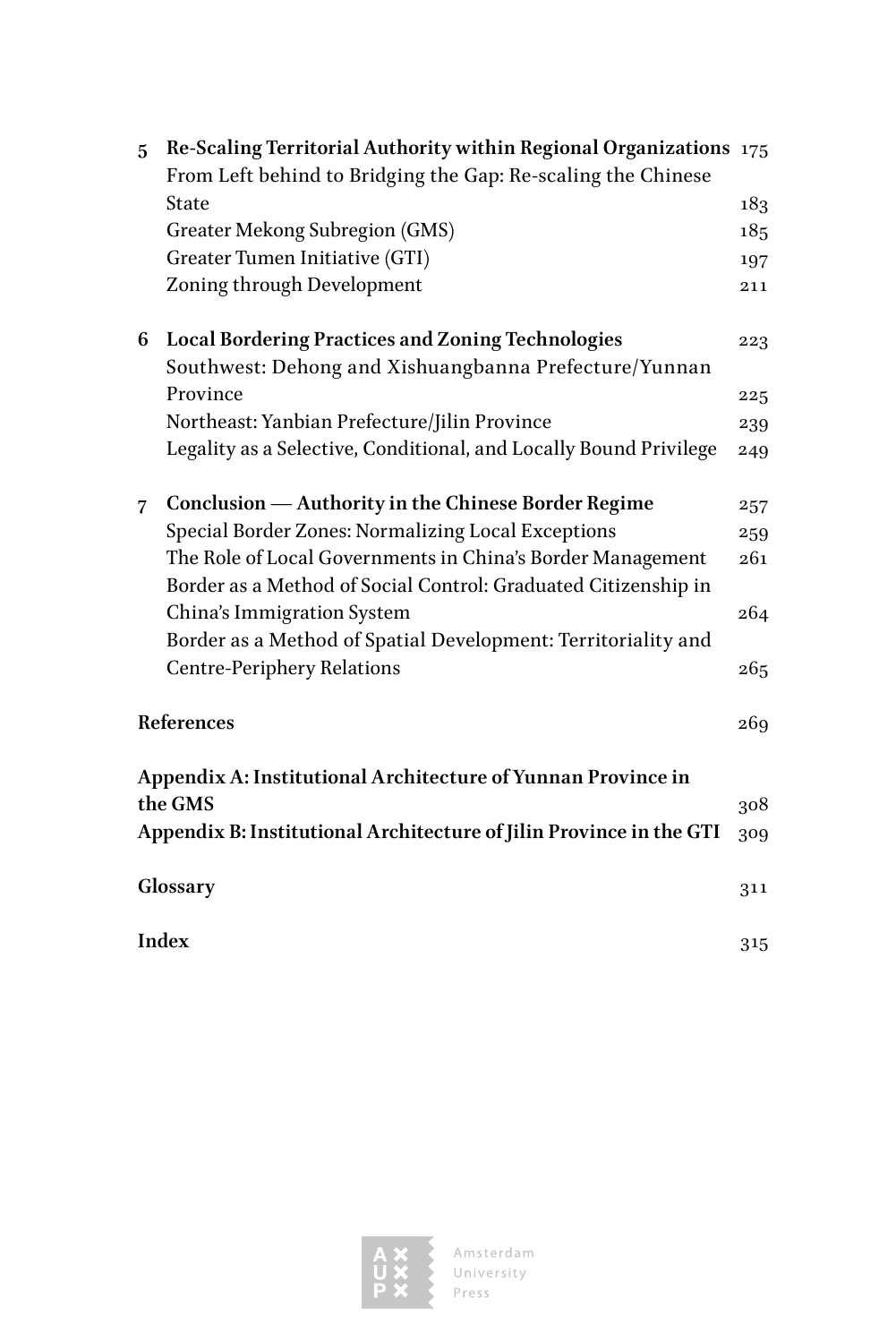# **List of Maps, Tables, and Figures**

| Map <sub>1</sub> | GMS transport corridors (map drawn by author)            | 189 |
|------------------|----------------------------------------------------------|-----|
| Map 2            | GTI transport corridors (Greater Tumen Initiative 2013b) | 202 |
| Map 3            | Map of Yunnan Province (drawn by author)                 | 226 |
| Map 4            | Map of Jilin Province (drawn by author)                  | 240 |
| Table 1          | Relevant organization                                    | 38  |
| Table 2          | Overview of the analytical framework - Border as a       |     |
|                  | method                                                   | 59  |
| Table 3          | Types of zones                                           | 66  |
| Table 4          | Chinese visa categories                                  | 87  |
| Table 5          | Different policy fields within immigration system        | 141 |
| Table 6          | Scope of action of Chinese border security actors        | 153 |
| Table 7          | Participants in the LCC                                  | 203 |
| Table 8          | Local policy implementation measures                     | 224 |
| Figure 1         | Border as a method                                       | 43  |
| Figure 2         | Social hierarchy                                         | 82  |
| Figure 3         | Pictures from a 2016 calendar issued by the Yunnan       |     |
|                  | Provincial Government (author's photo)                   | 106 |
| Figure 4         | Model of Chinese border defence lines (drawn by author)  | 151 |
| Figure 5         | Organization of Chinese border security actors (drawn    |     |
|                  | by author                                                | 152 |

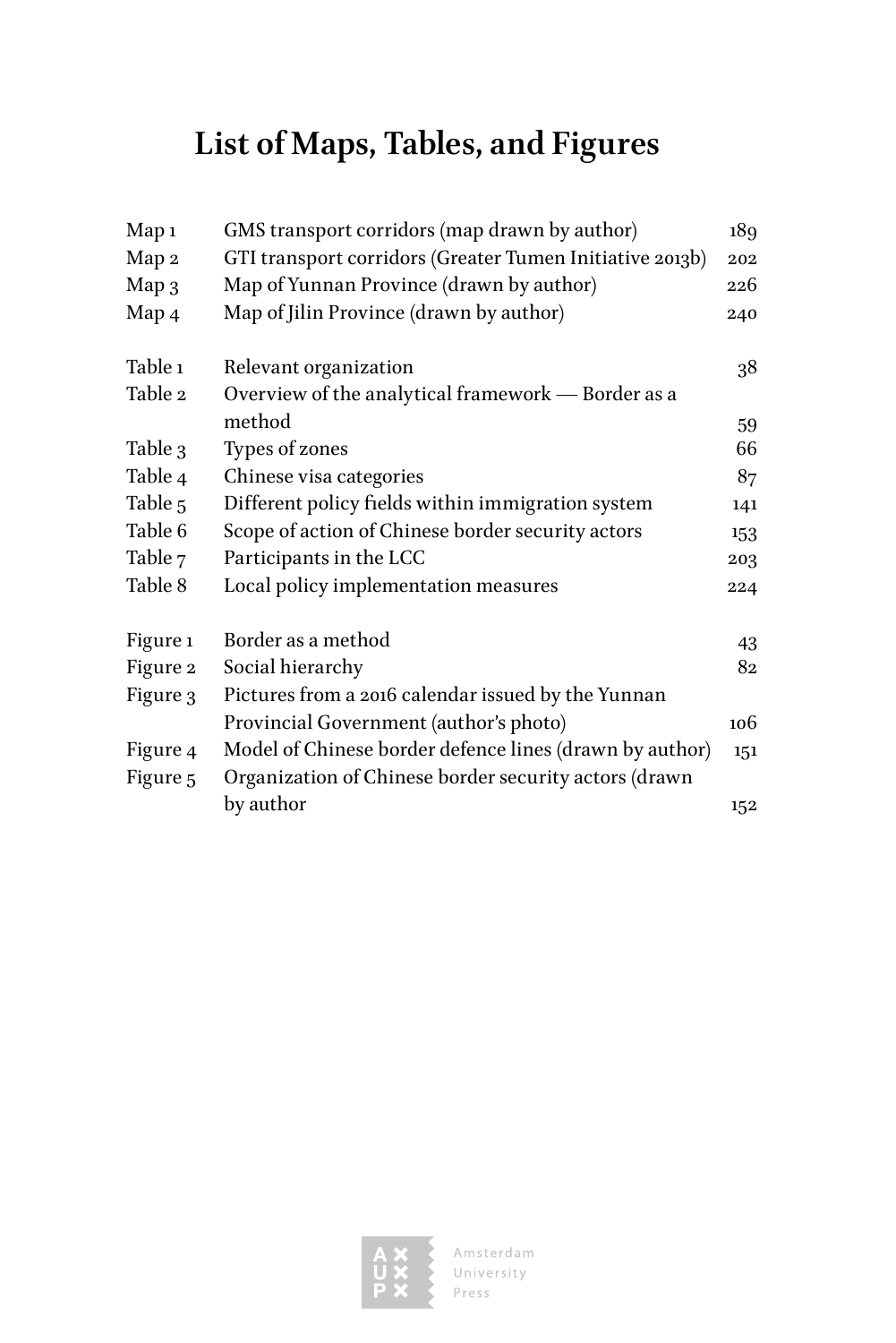### **List of Abbreviations**

| <b>ACWF</b>   | All-China Women's Federation                            |
|---------------|---------------------------------------------------------|
| ADB           | Asian Development Bank                                  |
| <b>APEC</b>   | Asia Pacific Economic Cooperation                       |
| ASEAN         | Association of Southeast Asian Nations                  |
| BCG           | <b>Border Control Groups</b>                            |
| CBM           | <b>Confidence Building Measures</b>                     |
| <b>CCP</b>    | <b>Chinese Communist Party</b>                          |
| <b>DPRK</b>   | Democratic People's Republic of Korea                   |
| EEL           | Exit and Entry Administration Law                       |
| EU            | <b>European Union</b>                                   |
| FYP           | Five-Year Plan                                          |
| GIZ           | Deutsche Gesellschaft für Internationale Zusammenarbeit |
| GMS           | <b>Greater Mekong Subregion</b>                         |
| GTI           | Greater Tumen Initiative                                |
| ILO           | <b>International Labour Organization</b>                |
| ЮM            | <b>International Organization for Migration</b>         |
| IRO           | <b>International Refugee Organization</b>               |
| LCC           | <b>Local Cooperation Committee</b>                      |
| MND           | Ministry of National Defence                            |
| MoF           | Ministry of Finance                                     |
| MoFA          | Ministry of Foreign Affairs                             |
| MOFCOM        | Ministry of Commerce                                    |
| <b>MoHRSS</b> | Ministry of Human Resources and Social Security         |
| MoPS          | Ministry of Public Security                             |
| MoT           | Ministry of Transport                                   |
| NDRC          | National Development and Reform Commission              |
| NIA           | National Immigration Administration                     |
| NPC           | <b>National People's Congress</b>                       |
| NPPCC         | National People's Political Consultative Conference     |
| PAP           | People's Armed Police                                   |
| PLA           | People's Liberation Army                                |
| SBZ           | Special Border Zones                                    |
| SEFEA         | State Administration of Foreign Expert Affairs          |
| SEZ           | Special Economic Zones                                  |
| UN            | <b>United Nations</b>                                   |
| <b>UNHCR</b>  | United Nations High Commissioner for Refugees           |
| UNODC         | United Nations Office on Drugs and Crime                |
| WTO           | <b>World Trade Organization</b><br>sterdam              |
|               |                                                         |

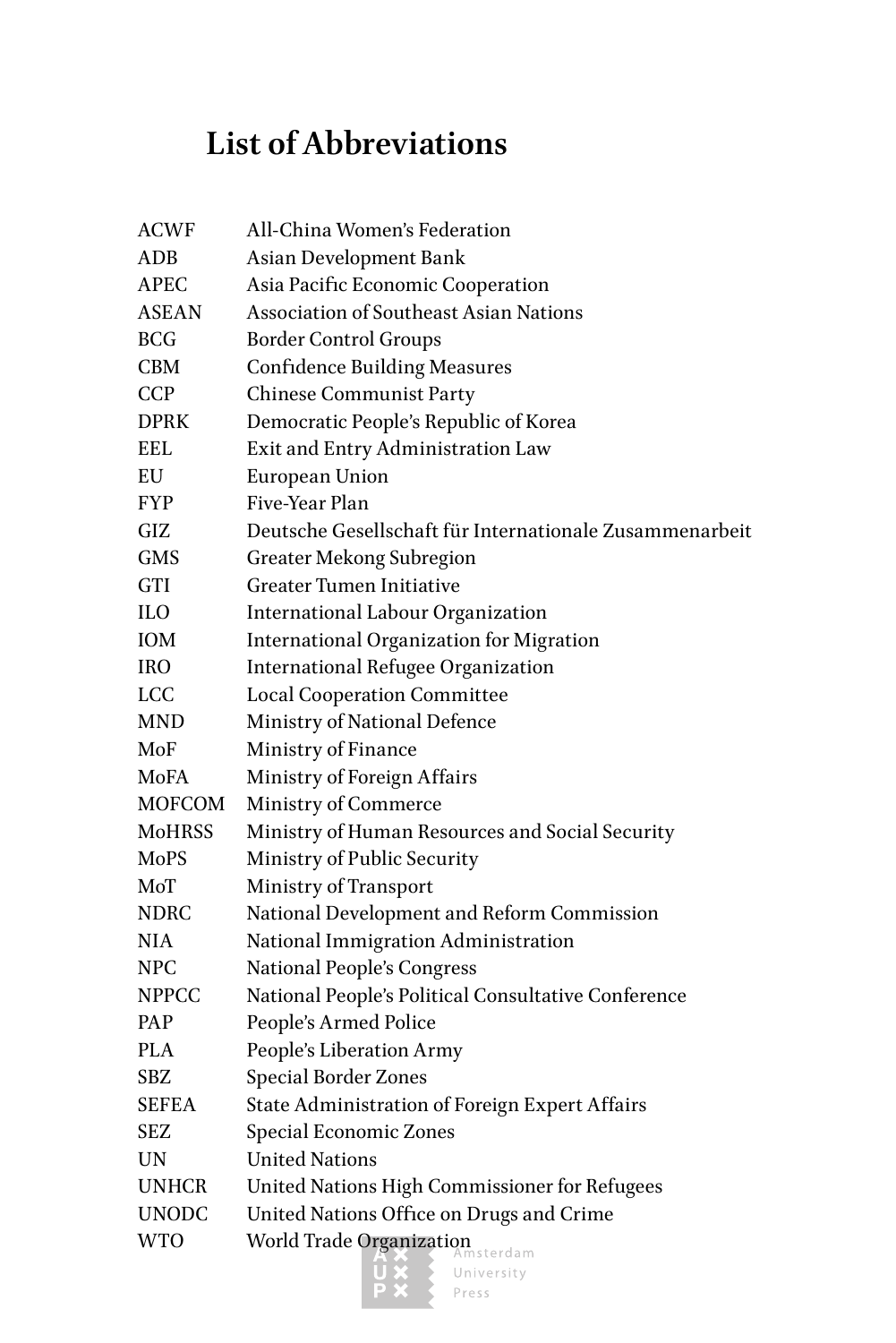### **Acknowledgements**

Writing this book has truly pushed me beyond many structures that I had grown accustomed to over the course of my career. Engaging with an inherently interdisciplinary research topic such as borders has pushed my studies beyond my training in International Relations, engaging in fieldwork has pushed me beyond the boundaries of my personal comfort, and publishing this book finally pushes me beyond the limits of feeling that my own contributions may not matter within the academic debate.

I want to thank everyone who supported me during the years of research and writing that have gone into this work. Time is perhaps the most precious commodity in academic life, and I am grateful to all of those who contributed theirs. For their valuable guidance and time, I am especially thankful to Gunter Schubert and Elena Barabantseva. Gunter Schubert actively supported me in finding interview partners, planning my fieldtrips to China, and wrote countless letters of recommendation that helped me finance and continue my research. His loyalty over the years is truly important to me. He greatly supported my ideas and we intensely discussed current developments in China, which I particularly enjoyed. Elena Barabantseva provided me with the self-confidence to finish writing. Moreover, she connected me to other researchers by inviting me to a conference within her collaborative research project on 'Immigration and the Transformation of Chinese Society', which tremendously helped me to contextualize my own research contributions.

I am grateful for the financial support of the following institutions who supported me while doing field research in China. The French Centre for Research on Contemporary China (CEFC) financially supported my first fieldtrip in 2015. Special thanks also to the CEFC team in Hong Kong, who provided valuable input when I reported there at the end of my trip. I am also deeply grateful for the financial support for my second fieldtrip in 2016 from the German Academic Exchange Service (DAAD). The finalization of my research was only possible through the grant that was given to me by the Chiang Ching-kuo Foundation for International Scholarly Exchange (CCKF). This grant allowed me take precious writing time off and temporarily step back from my lecturer position in Tübingen.

For their support during my field research in China, I especially but anonymously want to thank my Chinese collaborators. They helped me set up interviews, to translate, and were incredibly resourceful and generous in sharing their knowledge on the region and the field.

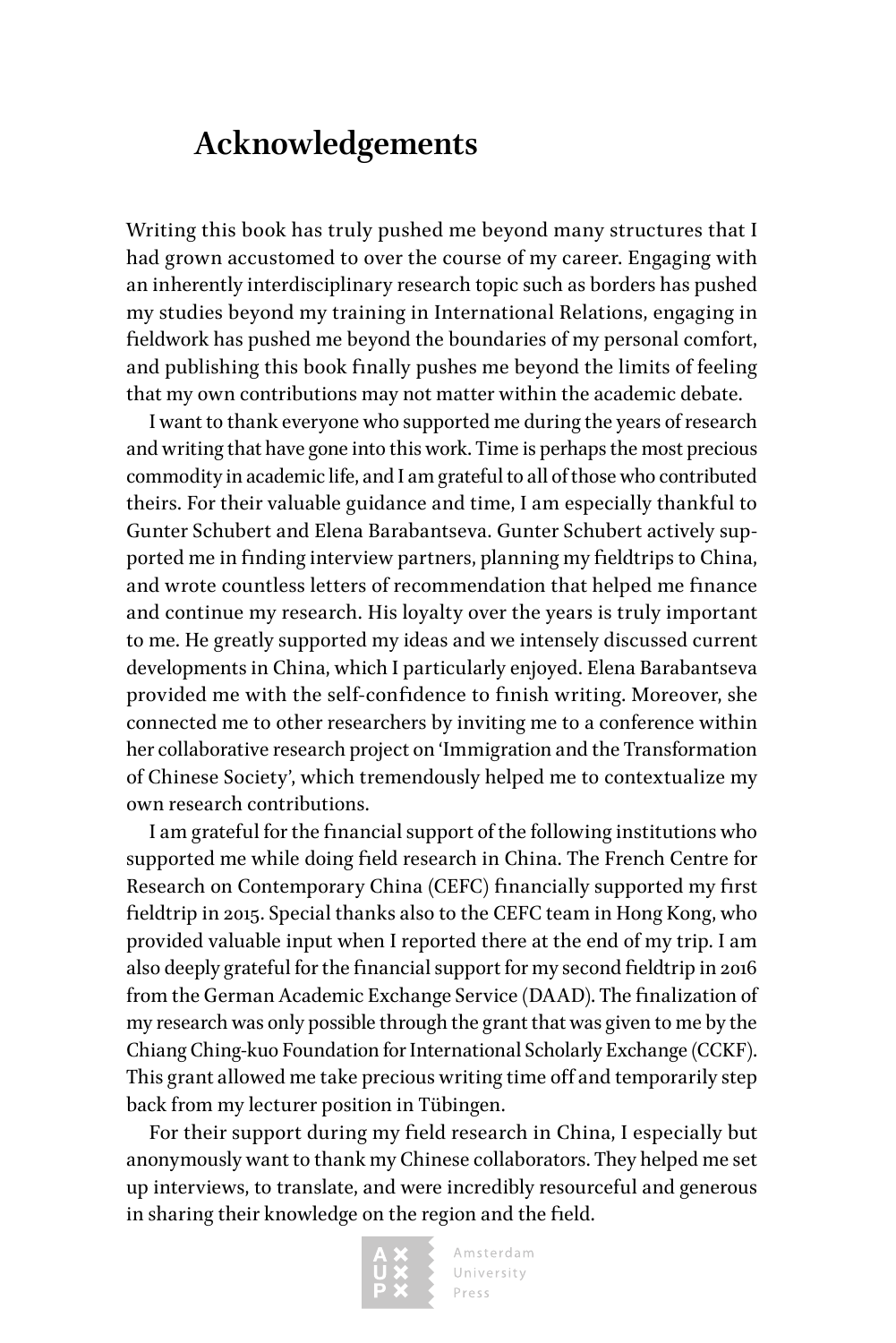Special thanks go to Sabrina Habich-Sobiegalla, who constantly supported me and my writing as a colleague and friend – I am eternally grateful! Julia Lux and Hanna Mühlenhoff have helped me navigate so much in academia and life through these years by sharing important perspectives – thank you! Thanks to all my colleagues in Tübingen who discussed my papers and helped me to manage the workload, especially to Ailika Schinköthe, Meng Ye, Elena Meyer-Clement, and Tseng Yu-chin. Also, I want to thank my dear friends who lived in Asia at the time of my fieldtrips and who supported me with beds, food, and much-needed smiles.

Thanks to Thomas Kettig, who put a lot of work into the language of this manuscript, to Andrés Romero Nunes for helping to create the maps, and to Saskia Gieling and Loretta Lou from the Amsterdam University Press, who guided me so kindly through the publication process. Finally, I highly appreciate the careful comments by the two anonymous reviewers that helped shape this book.

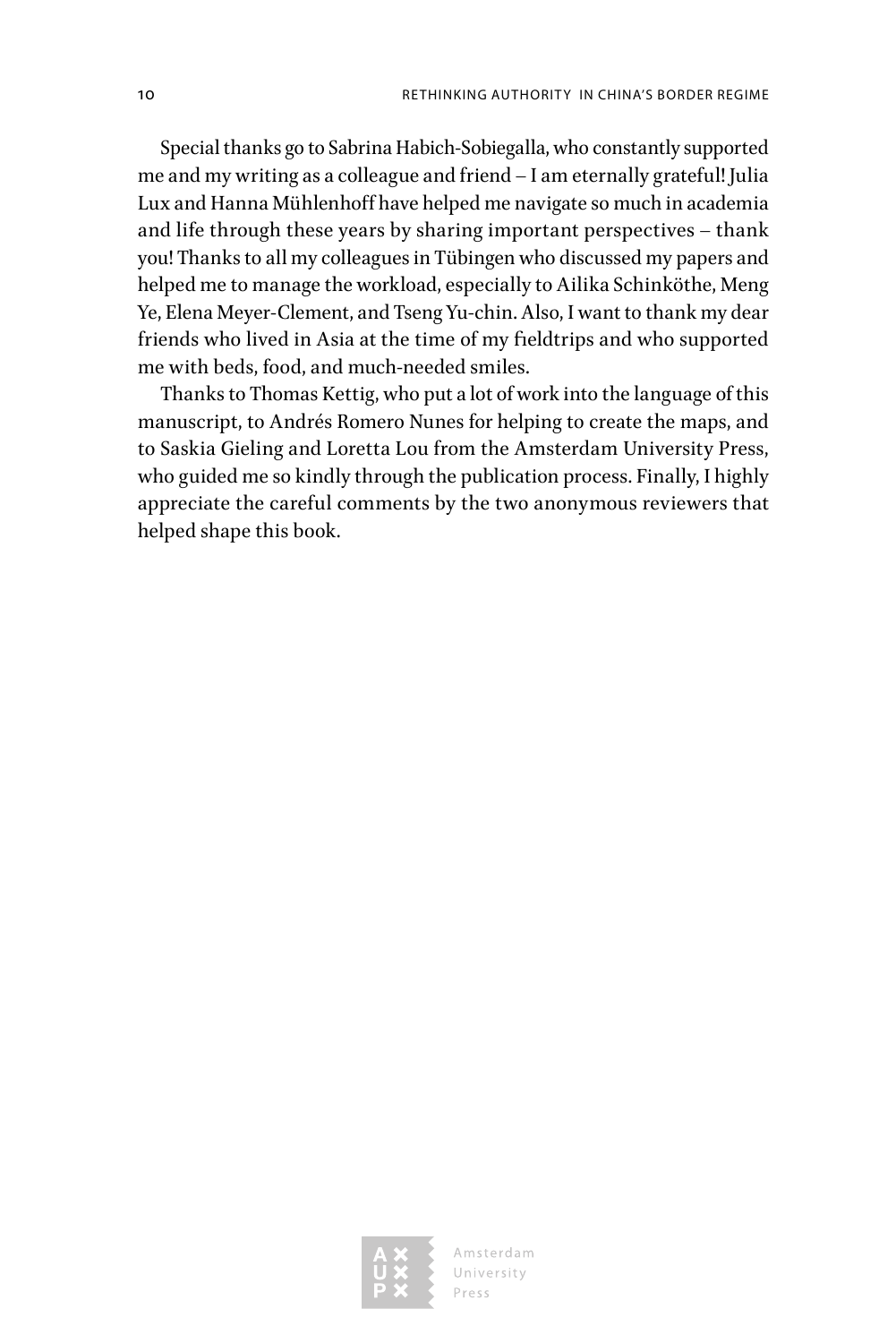### **1 Introduction**

#### **Abstract**

The introduction starts by contextualizing recent immigration reforms in China that aimed to comprehend new regional mobilities such as increasing influx of working immigrants from neighbouring countries, growing debates on refugee and asylum internationally and within China, and especially irregular immigration in China's border areas that have been below Beijing's radar for the longest time. To understand how the Chinese border regime legitimizes which immigrants to allow in, the book scrutinizes local immigration practices in the border areas. Key research questions are: How does the Chinese border regime exert authority over the border area and border-crossers? How do the notions of national development and security affect the local immigration systems?

**Keywords:** border regime, migration system, border management, migration, China, sovereignty, authority

Immigration has been the twenty-first century's Rorschach test for the Chinese government. This test, in which a person describes patterns, perceived objects or shapes in an inkblot, is designed to examine one's personality and emotional functioning. Similarly, the Chinese government was looking at the patterns of foreigners' immigration at the beginning of this century trying to grasp its meaning for the economy, communityand nation-building. The big question has become: how open should a society be towards immigrants and how open or secure should borders be? Beijing's response to an increasing global migration – like that of many other states – was fundamentally shaped by the 'global war on terror' and its ensuing violent conflicts, in turn catalysing debates about how borders and immigration should be governed in light of an increasing 'risk' associated with opening borders. Over the last two decades, many governments have struggled to reconcile the need to maintain open borders that facilitate 'talent' immigration while simultaneously upholding secure borders that

Plümmer, Franziska, *Rethinking Authority in China's Border Regime: Regulating the Irregular*. Amsterdam: Amsterdam University Press 2022 DOI: 10.5117/9789463726351\_CH01

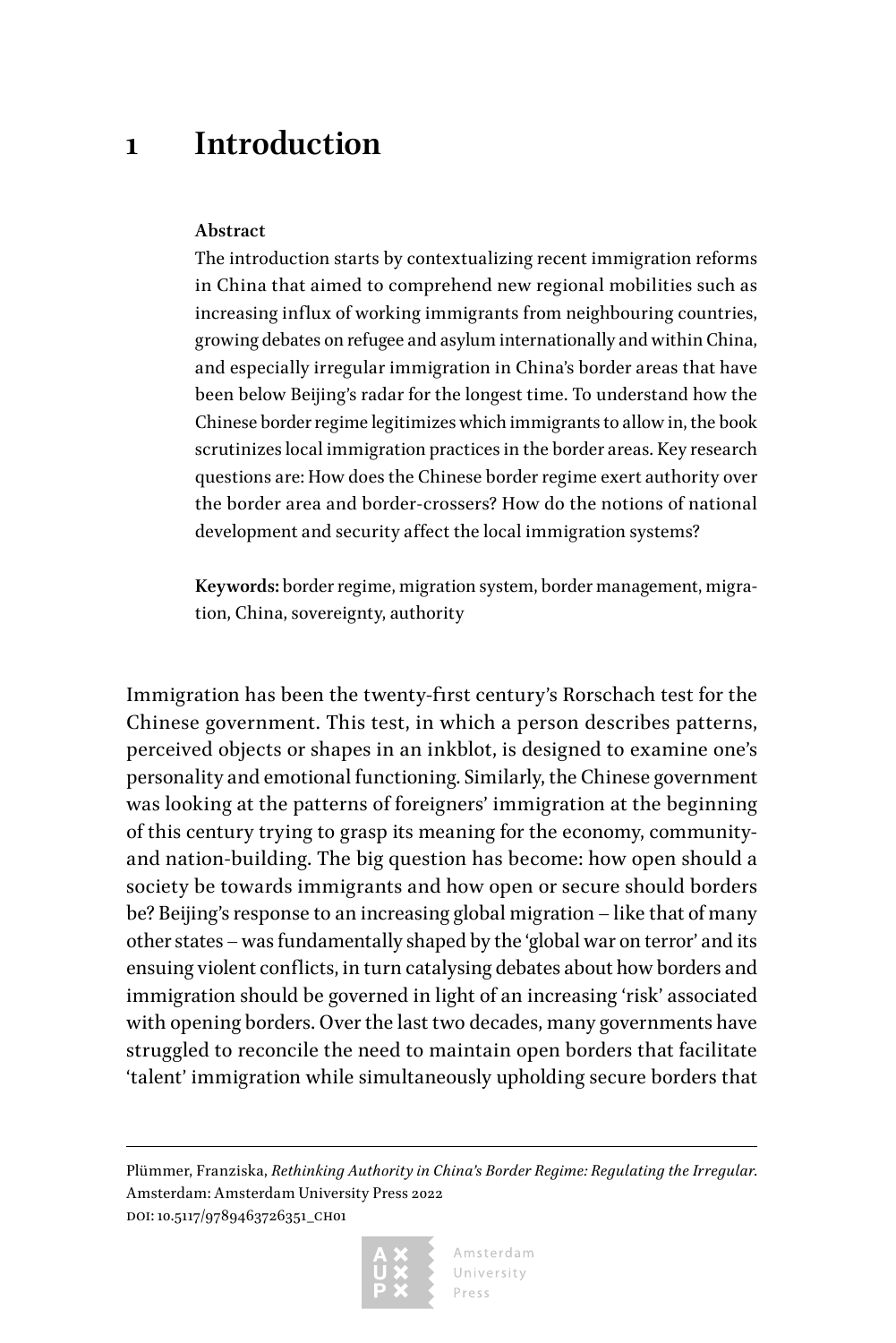prohibit irregular immigration; they have thus grappled with defining rules to select and legitimize certain groups of immigrants over others. Emergency measures following the COVID-19 outbreak in early 2020 showed how fragile the existing systems were: closing down borders was in many countries the first measure taken to prevent the virus from spreading, resulting in months of negotiating the risks of re-opening borders for specific groups of immigrants and travellers. As such, immigration has evolved into a meta-issue of twenty-first-century politics. The question of who is allowed to become part of a certain host society and who is perceived to be a threat to public security determines and legitimizes different policies in the realms of security, foreign affairs, and welfare provisions. It has become a 'political spectacle' connected to a variety of policy problems, such as identity politics, regulation of visa and asylum policies, integration debates, cultural diversity, and just social distribution and planning (Huysmans 2000: 770). Moreover, border regimes – at the national, regional and sub-national levels – have increasingly become the subject of societal and academic interest as actors seek new forms of transnational cooperation in the field of immigration governance (Heck and Hess 2017; Tsianos and Karakayali 2010; van Houtum and Pijpers 2007).

In China, these debates have added to already ongoing academic discussions regarding how the country should steer foreigners' immigration (Liu and Ahl 2018). The questions of how and which foreigners are allowed in, which state institutions are involved in these decisions, what policy areas are affected by immigration and border politics, and who enforces visa regulation and border checks on foreigners have not previously been a priority for Beijing. As in other countries, a focus on international terrorism in the aftermath of 9/11, along with increasingly mobile global labour markets, sparked debates about how to keep the country safe against unwanted immigration and how to attract high-skilled labour. While the management of foreign student visas and regular work immigration has constantly changed and adapted to new realities, the question of irregular immigrants and refugees was omitted in official policy documents until 2012, when the National People's Congress issued a new Exit and Entry Administration Law (EEL) that for the first time addressed these issues. In April 2018, the government created a new National Immigration Administration (NIA), indicating further transformation of its immigration system and a larger discursive shift; several Chinese scholars have emphasized how China has transformed from a sending (*shuchu guo*) or transit country (*guojing guo*) to an immigrant-receiving country (*nanmin laiyuan guo zhuanxiang shuru guo*) (Guo 2012; Liu 2015: 48).

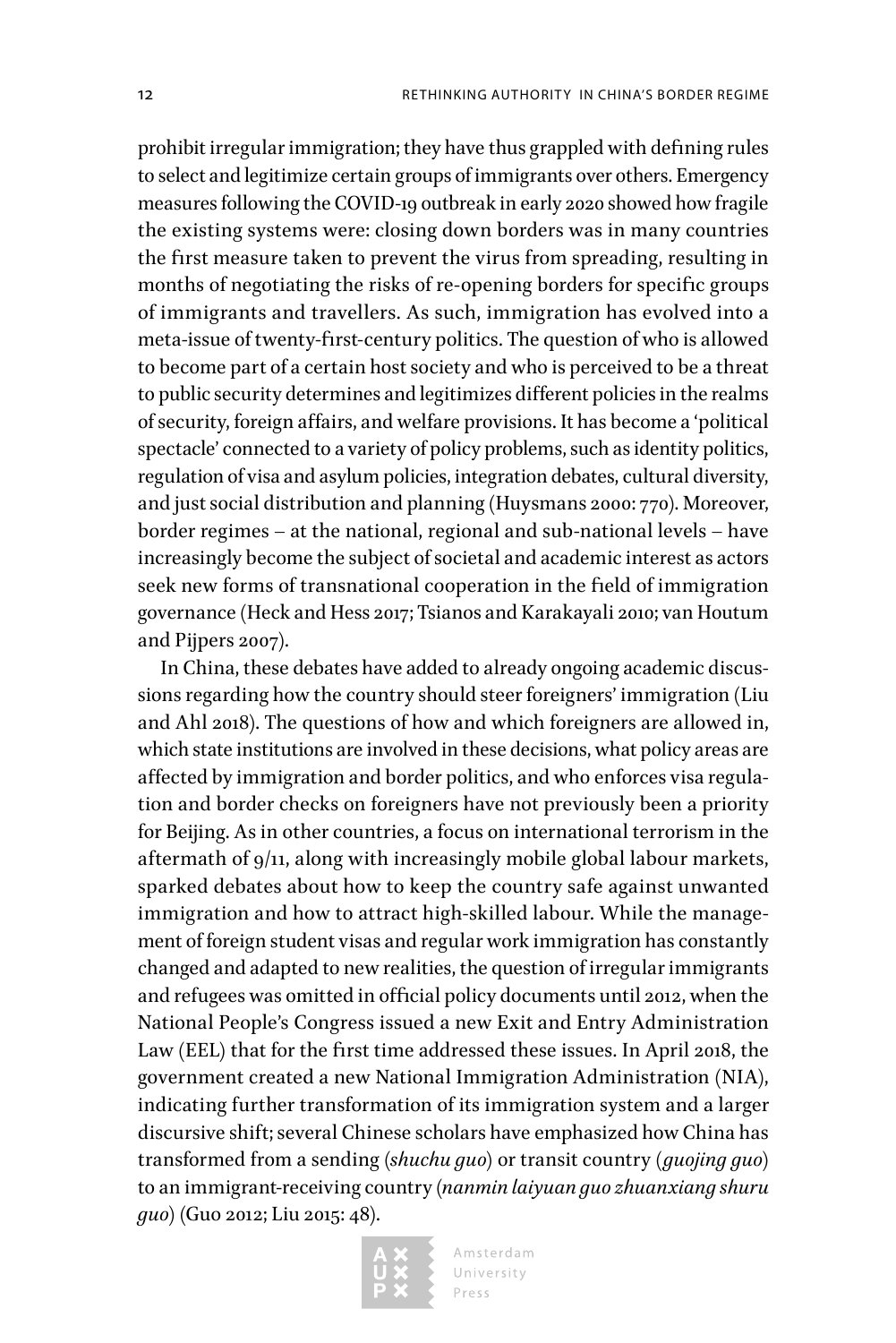Against the backdrop of these reforms, this book investigates the changing dynamics of the Chinese border regime, questioning how authority is exerted in this context and how it impacts local immigration and bordering practices. Epistemologically, this analysis considers both discourses and practices that regulate immigration. I argue that the Chinese border regime utilizes the border management and immigration system to create 'zones of exception'. On the one hand, these 'zones of exception' are a result of a fragmented political system that pilots preferential policies such as the creation of Special Border Zones (SBZ). On the other hand, I argue that the Chinese state is deliberately creating 'graduated' authority over the immigration laws and practices that characterize the spatial and discursive articulation of the border regime. I develop this argument in four steps, reflected in the book structure.

The first part of the argument concerns the legal framework of the Chinese immigration system. By analysing the development of the different legal categories for foreigners entering the country, I show how the Chinese border regime differentiates between wanted and unwanted immigration and subsequently develops and applies selection criteria though legal enforcement, punishment, and preventive measures. By legally and discursively constructing labels for specific groups of foreigners – such as border residents – the Chinese border regime creates a differentiated system of authority over immigrants: that is, graduated citizenship. This ultimately results in a rule of exception favouring economically valuable immigrants over others.

The second step of the argument relates to the actor structure of the Chinese border regime. By analysing which administrative levels within the Chinese government are concerned with which parts of border politics, I demonstrate that the division of specific responsibilities among different security and development actors reflects the ambivalence inherent in the question of border security and control – that is, the dilemma between keeping borders open and keeping borders secure. Compromises among the sometimes-contradictory goals of local and national policy makers as well as between security and development targets result in specific local solutions – Special Border Zones that are allocated special development funds and which provide exceptions for foreigners in terms of visa regulations.

The third part of the argument addresses the spatial articulation of the border regime in the specific context of regional development. Studying Chinese border politics cannot be undertaken by only focusing on the domestic context; China's systematic integration of neighbouring regions through its engagement in regional organizations is an important part of the analysis. Often, the locally created Special Border Zones are embedded

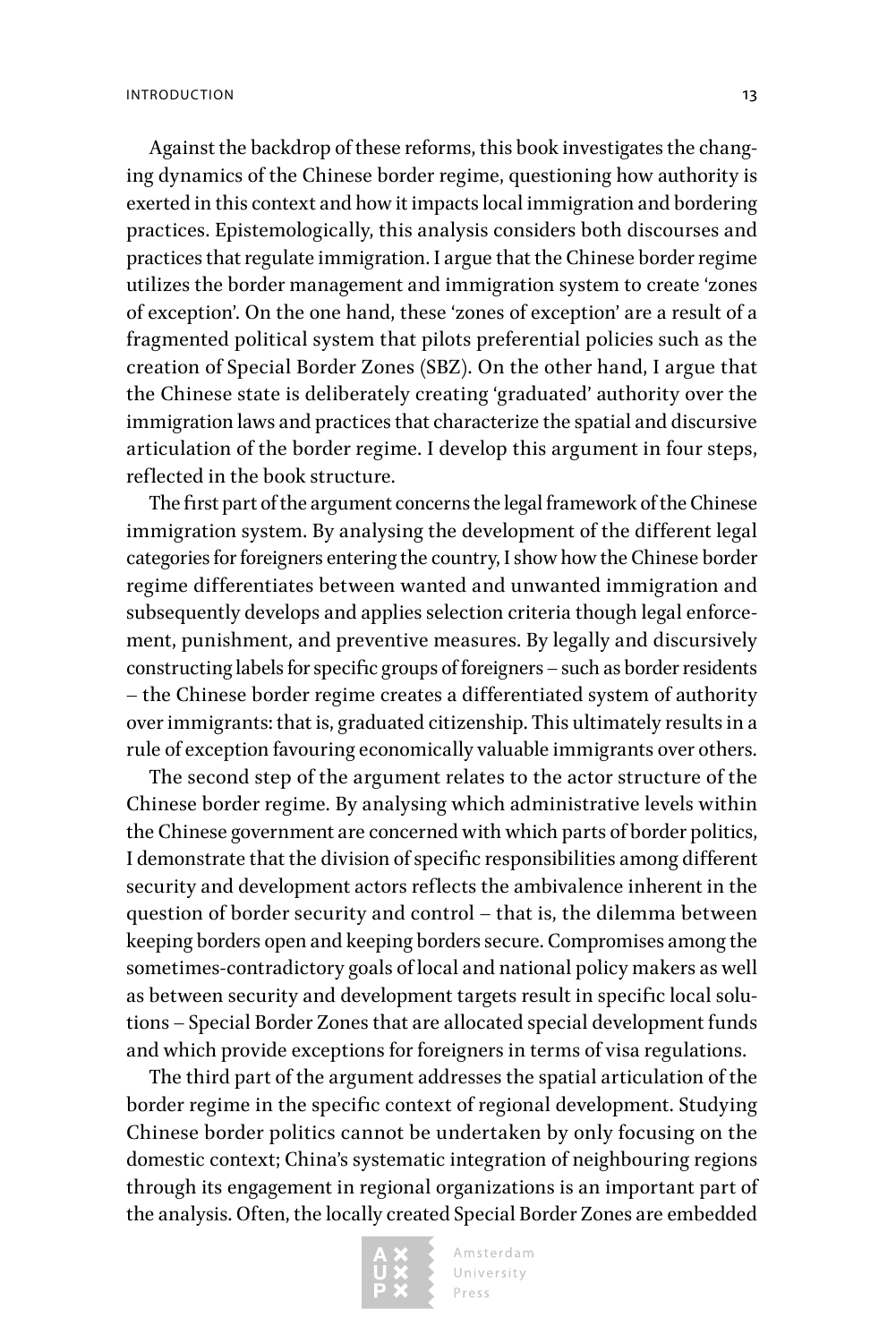within larger regional frameworks, whether in terms of customs regulations, infrastructure development, or security cooperation. Regional partners also play a limited role in China's approach to securing its borders against illegal smuggling and trafficking. By analysing the different regional agreements and projects that include actors of both sides of the border, I show how the Chinese border regime also becomes spatially re-articulated beyond Chinese territory.

Lastly, I argue that 'zones of exception' also manifest in local practices of differentiated authority over foreigners. I analyse local practices of immigration management, especially regarding how work and residence permits in border areas are selectively and conditionally granted and tie foreigners to a specific locality. It becomes clear that the bureaucracies administering Special Border Zones and border localities attempt to both legalize *de facto* ongoing informal cross-border mobility and utilize cross-border labour resources to facilitate local economies.

In doing so, this book makes a theoretical contribution to the debate on sovereignty and territoriality (specifically on China: Carlson 2003; Dean 2011; Fravel 2005; within the wider debate: Agnew 2004; Anderson and O'Dowd 1999; Mau et al. 2009; Sassen 2013), secondly, it empirically contributes to the literature on practices within immigration and border regimes (specifically on China: Bork-Hüffer and Yuan 2014; Ho 2019; Pieke 2013; Xiang 2017; within the wider debate: Tsianos and Karakayali 2010; van Houtum and Pijpers 2007), thirdly, it both empirically and theoretically contributes to the debate on Chinese policy implementation (Ahlers and Schubert 2014; Bie et al. 2013; Lai 2002; Lieberthal and Oksenberg 1988; Wang and Shen 2016), and lastly, it contributes to the literature on the governmentalization of borders (Bigo 2002; Dillon and Lobo-Guerrero 2008; Valverde 2010; Vaughan-Williams 2009).

#### **Multiple Borders – Tracking the Border down**

This book explores the relationship of borders, sovereignty, and security. The question of whether borders limit a governments' sovereignty, are necessary to maintaining a differentiation of internal and external security, or if borders are mere imaginaries of the spatial articulation of states has long engaged scholars across many disciplines. According to Agnew (1994), the binary understanding of fixed state borders as following an inside/outside dichotomy has led to a 'territorial trap'. He argues that the increasing integration of political processes on transnational, regional, and

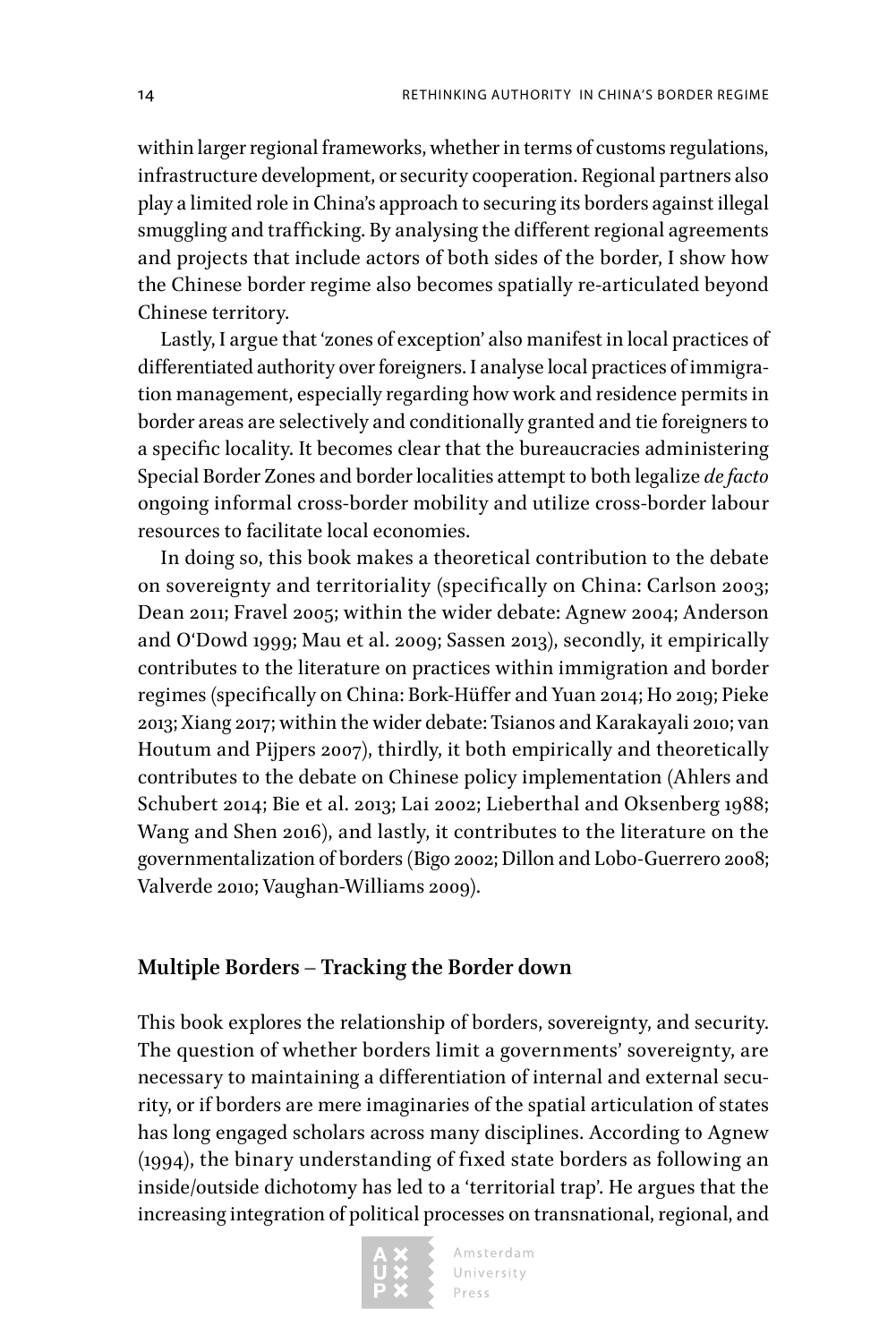international levels challenges the notion of specific political authorities'

sovereignty over a specific territory (state sovereignty); he also observes that globally mobile societies are no longer bound to a 'container state'. Agnew's considerations have spurred a diverse cross-disciplinary debate on where and what borders are. Leading these debates, Balibar (1998) has argued that borders are everywhere, Bigo (2001) has defined borders as a delineation of security enforcement practices, Sassen (2008) has identified assemblages as the best way to understand the overlapping historical configurations of territorial authority, and Baud and van Schendel (1997: 242) have advocated for conceptualizing borderlands as transnational invisible zones as 'a way of correcting the distortions inherent in state-centred national histories'. New debates about mobile borders have emerged (Amilhat-Szary and Giraut 2015) focusing on mobility across borders (Amoore 2006; Liu-Farrer and Yeoh 2018; Salter 2013). Despite people having lived in non-state spaces, neglecting the (to them) artificially drawn borderlines that were associated with colonial rule for centuries in Southeast Asia (Scott 2009), this nonstate space is shrinking (Barabantseva 2015b: 355). Especially in the borderlands of Southeast and East Asia, where infrastructural and industrial development only gathered pace at the beginning of the twenty-first century, we can witness how the border increasingly becomes both a site of intensified government activity (McNevin 2014) and governmental intervention (Jones et al. 2017). Despite these differing ontological conceptualizations, borders remain a central point of friction in social and political life and thus continue to call out for conceptual reconfiguration and deliberation. Accordingly, this book aims to rethink authority in various Chinese border areas in order to better understand the nature of borders and their impacts on politics and the lives of those residing near them.

Border politics is not only an issue that draws on a number of different policy fields, but is also a concern for state sovereignty and security (Côté-Boucher et al. 2014; Mountz 2011; Vaughan-Williams 2010). The places where border control is conducted represent key sites of a nation's territorial articulation. Moreover, the practices of border control are often symbolic, performing state power over the border-crosser (citizen or foreigner). McNevin (2014: 305) argues that as 'state borders have become sites of intensified governance activity, the creative deployment of state space does suggest a need to think outside territorial norms in order to understand the mechanics of power purporting to defend them'. Hence, the border is a site of investigation that allows researchers to analytically assess various spheres of state regulation and observe the frontier's effects on the people crossing it and the territorial practices around it.

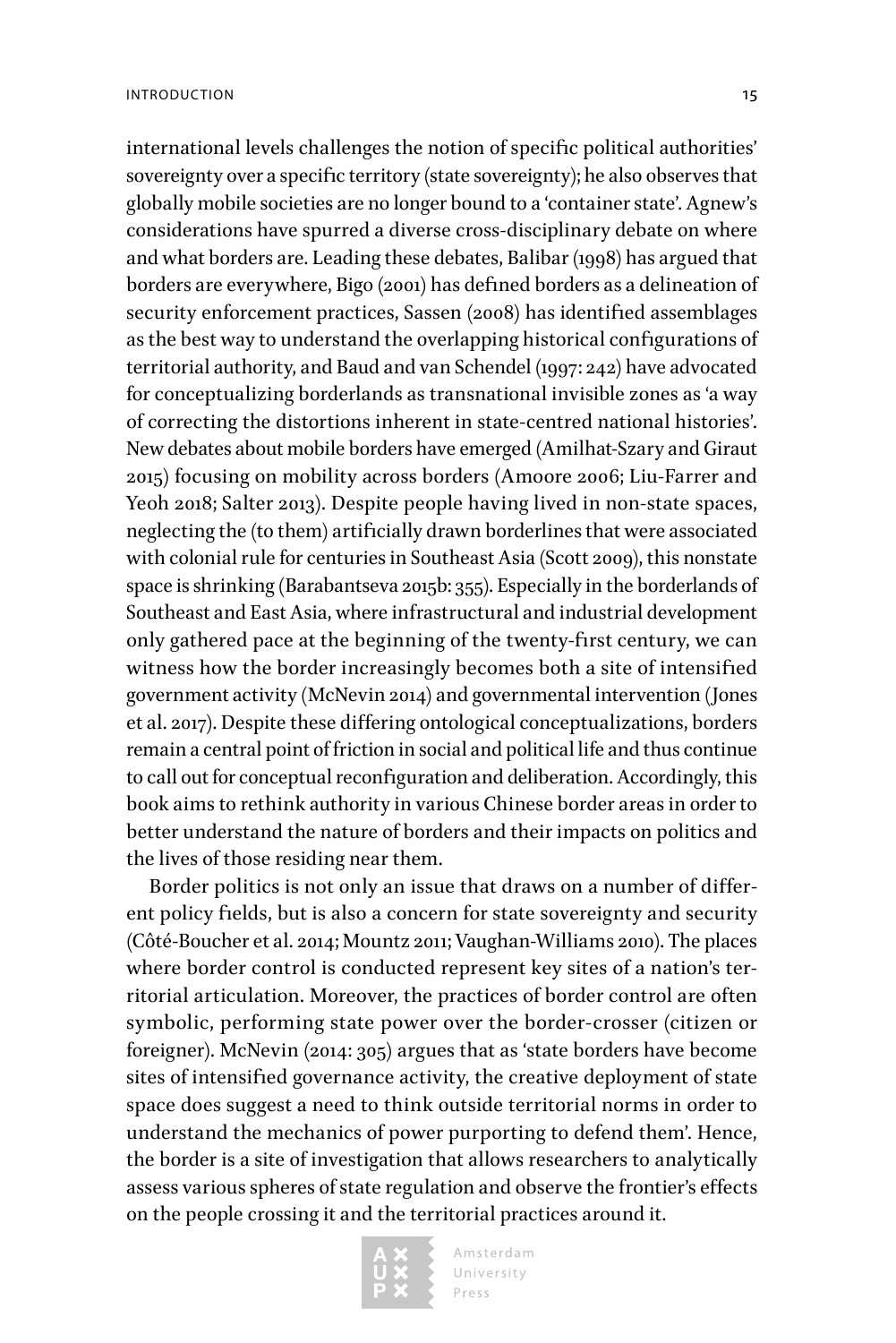In understanding borders as spatially multiplied articulations of authority, this book takes a regime perspective. Analysing the regulation of crossborder mobility across different scales of authority (international, regional, domestic, and local) allows for a differentiated investigation into political processes and relations as well as their spatial articulations. The border is an instrument that sorts its crossers into different discursive and spatial spheres. It separates regular from irregular mobility as it places individuals in zones of waiting and in states of limbo, rejects them, puts them under the umbrella of due process and the protection of the state, and manages their 'value' as 'quasi-citizens', 'temporary citizens', or 'potential citizens' by giving them the opportunity to prove their 'utility' or 'quality' (Ajana 2013: 58). Accordingly, this book seeks to shed some light on the complexities and paradoxes that permeate current rationalities and technologies of governing the border. How is border mobility governed, how is sovereignty practiced and with what exceptions, and how do these practices project spatial articulations of the Chinese state?

Famously, sovereignty is not a categorical concept. It is elusive, expressed in authority, rules, and laws over territory and people, but also in its exception to them. Agamben (1998) notes that the exception 'is more interesting than the regular case. The latter proves nothing; the exception proves everything. The exception does not only confirm the rule; the rule as such lives off the exception alone'. Agamben further characterizes sovereignty as a paradoxical power in which the domain of law is established through its legally authorized suspension. The ability to decide which immigrant becomes subject to the immigration system and who does not – what is inside and what is outside of the political order – is thus a manifestation of sovereign power. The exception thus becomes a method of power in which the 'sovereign is he who decides on the exception' (Schmitt 2006) thus exercising control through including or excluding people from a societal order. Exception does not necessarily mean extra-legal or being beyond the law, but in many cases it works through the law. Examples are the possibility of military intervention in international law (Hardt and Negri 2000) or emergency powers woven into national laws (Neocleous 2006). Sovereignty and exception are thus not binary, nor mutually exclusive, but they form various constellations of legal and spatio-temporal conditions of power. As such, Minca (2007: 83) argues that order must necessarily be spatialized, creating zones of exclusion/inclusion where people are banned or hosted within a given territorial order. Most often, these zones are located outside the reach of the sovereign order, such as on islands (Mountz 2011) or in gated enclaves (Nyíri 2017).

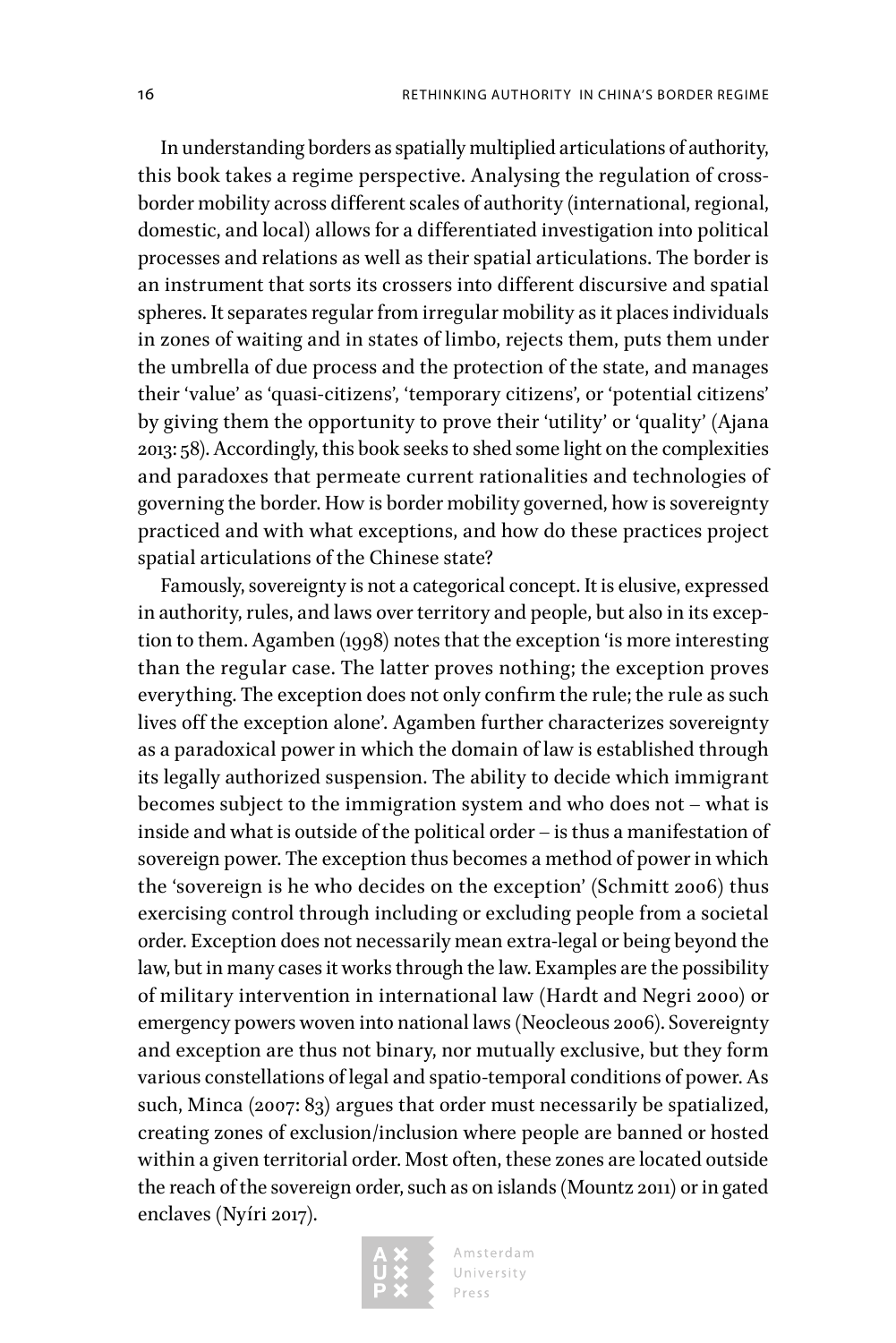In his lectures known as Security, Territory, Population (Foucault 2009: 137), Foucault distinguishes sovereignty and government, arguing that disciplined society goes beyond the reach of the sovereign. He states that while sovereignty and law are united, governmentality exceeds the law by using extra-legal instruments. Rather than ruling through law, governmentality practices population management that flexibly targets different groups within the society being able to draw on a variety of neoliberal, pastoral or disciplinary technologies. Regarding the spatial dimensions of governmentality, Ong (2006) has investigated selective exception across different zones within a specific territory. She has found that global flows of capital manifest in key sites of territorial struggle, revealing how the Chinese government deploys 'zoning technologies' through the establishment of Special Economic Zones, Open Coastal Belts, and other interior zones. In her understanding, these zones are 'designed to facilitate the operations of global capital' in order to make them more 'bankable'. These neoliberal strategies result in 'graduated sovereignty' and 'graduated citizenship' (Ong 2006: 78f; 104–111). Ong's approach, however, has been criticized for lack of epistemological clarity. Cartier argues that 'zoning technologies' are merely a territorialization of the Chinese economy; especially with regard to the conceptualization of sovereignty and its exceptions within Greater China, she emphasizes the need to understand zones and zoning technologies as 'analogs' (Cartier 2017). Against this background, this book offers a differentiated understanding of regulation practices across state territory, which I utilize in framing state borders as key sites of territorial struggle between practices of inclusion and exclusion. Especially at the border, questions of national integrity and governmental reach are constantly (re-) negotiated. In my understanding, the border thus becomes a means for the Chinese state to control mobility and regulate development.

#### **Contextualizing Chinese Border Politics in the Making**

The meaning of borders in China has undergone a fascinating transformation. Although immigration procedures already existed in ancient China (Hui 2005), for the longest time, the concept of borders remained very abstract. Historically, the specific territory respectively associated as China (*Zhongguo*) changed with every dynastic overturn and war, remaining held together by an imperial centre that defined rules of civilization and had legal authority over its subjects (*tianxia,* Fiskesjö 1999). Until today, narratives of territory and mobility are subject to constant change. The relationship that the political centre held with its subjects in remote areas of its empire or how it treated

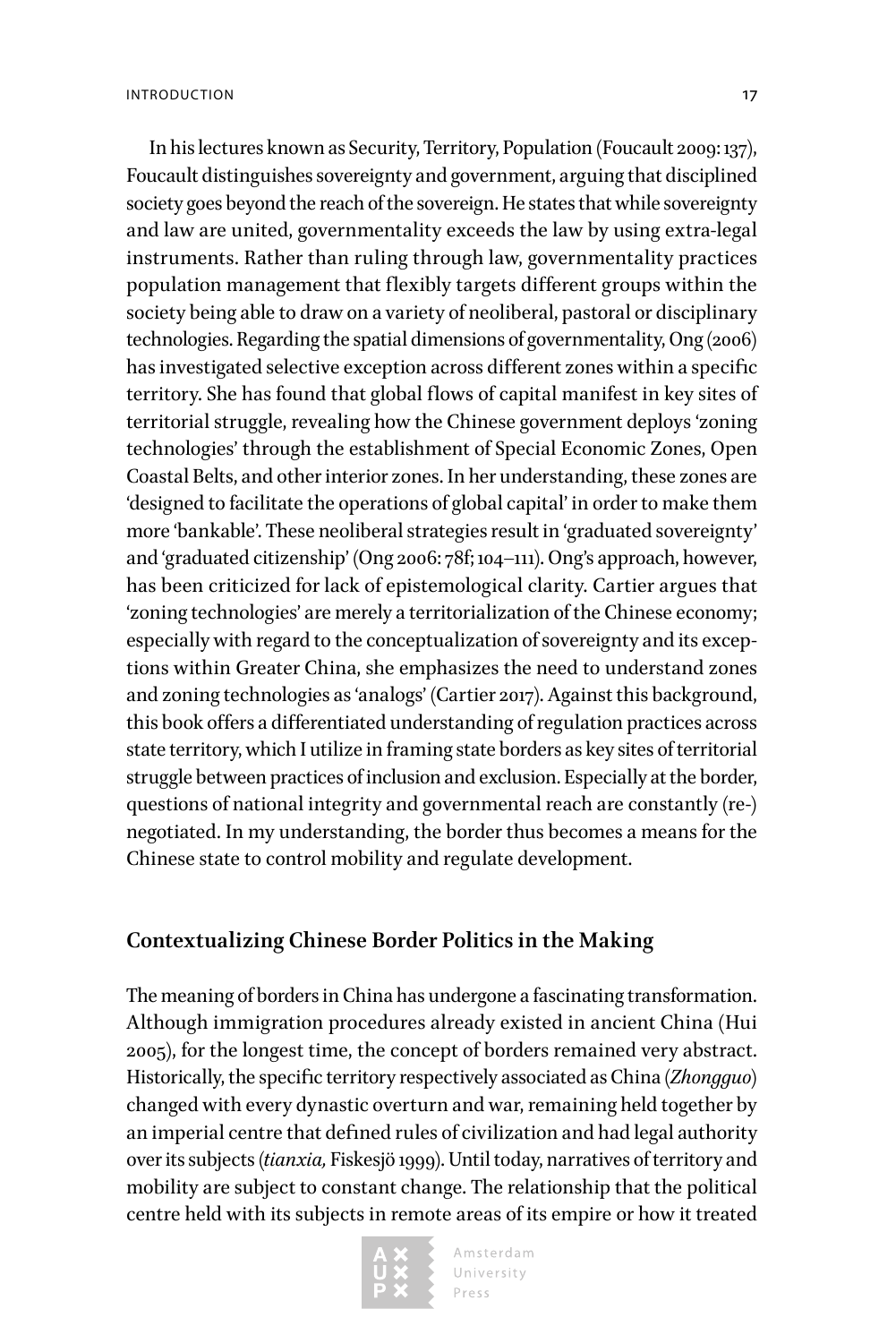unwanted immigrants, however, is an excellent indicator to understand this change. A premise of this book is that it is not territorial claims that tell us about how the Chinese government enforces its sovereign claim, but it is how (new) mobilities are governed across its territory. In the mobile twenty-first century, sovereignty is not enforced by preventing people from entering, but by integrated immigration and social control; managing mobility across borders have become more important than the border itself. Hence, sovereignty is evidenced by how the immigration system integrates economic migrants that came to China as a result of its regional economic integration and how it securitizes 'illegal' immigrants along with the 'global war on terror'. Accordingly, this book showcases how Chinese border regime exerts authority over immigrants. The immigration system and its various institutions is a major part of this investigation. Specifically, how government institutions negotiate security and economic concerns of the state with those of the immigrants, especially since local migration realities often are out of reach of the central government. For example, in many of China's remote border areas, informal border mobility is the order of the day. Legal institutions are just one aspect of border politics. As other authors in the AUP New Mobilities series have shown, 'mobility is shaped by family relations, labour histories, a range of labour migration agents, government institutions, and formal and informal border pathways' (Mee 2019: 28) and often a question of migrants' desire for social mobility, economic security, and institutional benefits (Binah-Pollak 2019: 13). Accordingly, how an immigration system incorporates these desires and local realities must be part of the story.

As indicated above, during a major administrative reform of the Chinese state apparatus in April 2018, a new National Immigration Agency (NIA) was established. Many Chinese academics and experts had long felt that a reform of immigration legislation was overdue as the previous system was insufficient and lacked coordination (Hu et al. 2014; Guo 2012; Liu 2009, 2015; Luo 2012). The new agency aims to increase cooperation among different state organizations and standardizing practices of immigration control and border security. A previous attempt in 2012 to reform the legal and administrative framework regarding immigration resulted in the promulgation of a new immigration law – the Exit and Entry Administration Law (EEL) – by the National People's Congress (NPC, NPC 2013), which assigned new responsibilities for border and immigration management. This law was issued in the context of several Chinese policies, mainly aimed at facilitating return migration for Overseas Chinese, that encouraged 'high-skilled' and 'talent' immigration to catch up in the 'global race for talent' (Centre for China and Globalization 2017; Czoske and Ahl 2016; Zweig 2006).

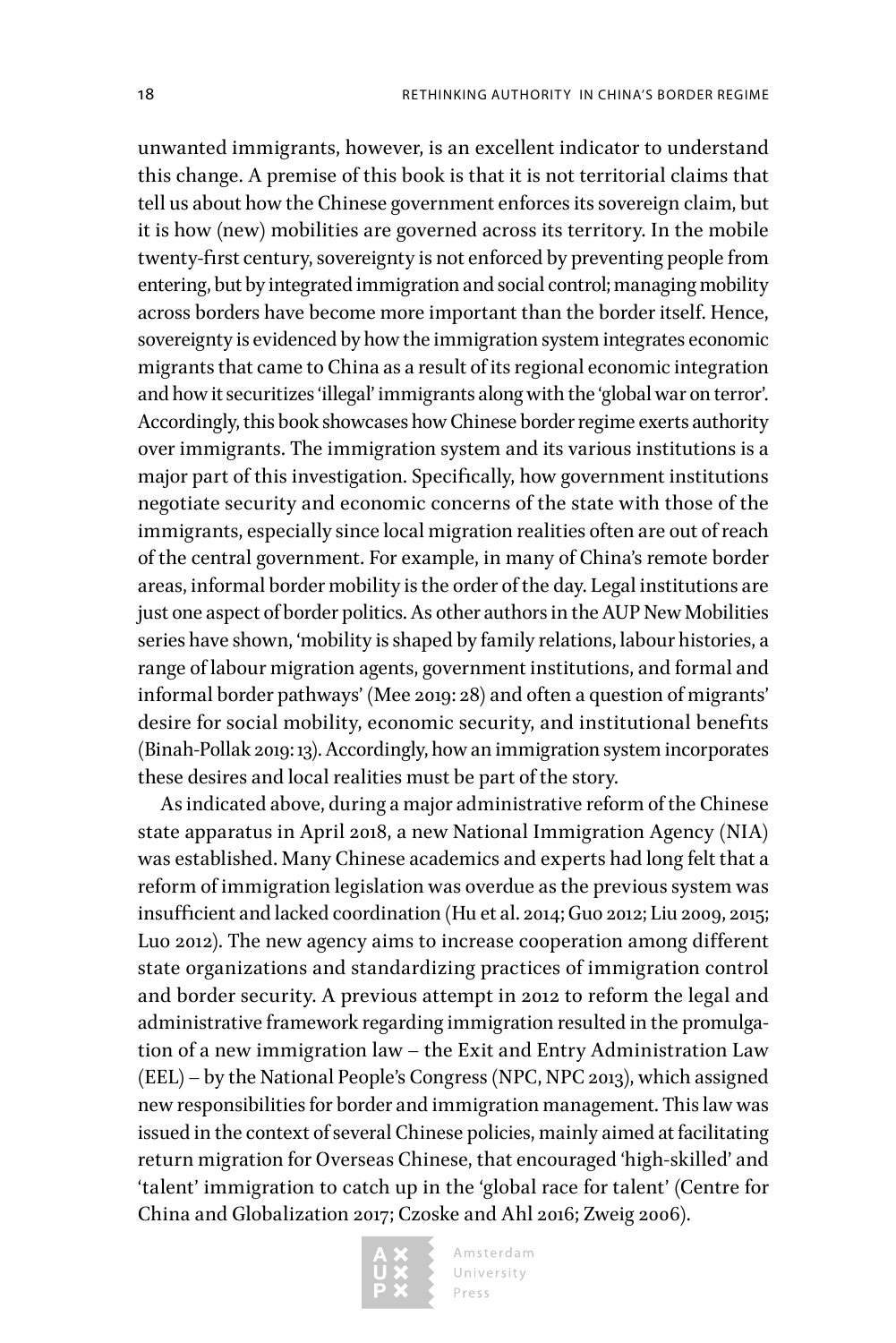China represents a particularly instructive case not only with regard to the recent immigration reforms, but also regarding question of authority in an authoritarian system. China's fragmented political system and neo-socialist governmentality (Palmer and Winiger 2019) build on a different set of norms than liberal democracies, whose border regimes have gained much more academic attention (Darling 2016; Guild and Bigo, eds. 2005; Hess, ed. 2010; see Huysmans 2000; Mavelli 2018; van Houtum et al., eds. 2005; Walsh 2011).

To conduct this analysis, I selected two border areas to investigate in detail, namely in Yunnan and Jilin Provinces. These two provinces were carefully selected to represent regional connectivity hubs in Southeast and Northeast Asia that Beijing strategically aims to integrate into its national development plans. Within Chinese Studies, a comparative analysis of two or more subnational units is quite common (Ahlers and Schubert 2014; Eaton and Kostka 2014; Edin 2003; Habich 2015; Kostka and Hobbs 2012; Mertha 2009). However, the cases must be chosen carefully, it is difficult make generalizations in terms of political culture, leadership, resources, or welfare, within the diverse Chinese system. An effective comparison, though, can synthesize new insights into intergovernmental relations, policy implementation, and the function of local governments in statesociety relations (Hurst 2010: 164). This book investigates specific border prefectures within Yunnan and Jilin Provinces, namely Yanbian Korean Autonomous Prefecture in Jilin (*Yanbian Chaoxian zu zizhizhou*), and Dehong Dai and Jingpo Autonomous Prefecture (*Dehong Daizu Jingpo zu zizhizhou*) and Xishuangbanna Dai Autonomous Prefecture (*Xishuangbanna Daizu zizhizhou*) in Yunnan.

These prefectures represent crucial, most-similar cases. They lie in strategically important locations. First, they both are part of regional integration frameworks: Both locations are part of larger regional development programmes that emphasize Beijing's economic and social interests in developing their border areas. Yunnan has been labelled a 'bridgehead' within the Greater Mekong Subregion (GMS), while Jilin is part of the Greater Tumen Initiative (GTI). Additional financial support for trade and border infrastructure has thus been granted to the provincial governments, allowing us to observe the process of policy implementation. Secondly, they are similar in their administrative status. As 'autonomous prefectures', the central government acknowledges that 'ethnic minorities' constitute a significant portion of the population. Further, their geographical position is similar: Both provinces are remote and landlocked, posing challenges for infrastructural development. Both the Myanmar and the Laotian border areas are characterized by poorly constructed roads that are under constant threat to

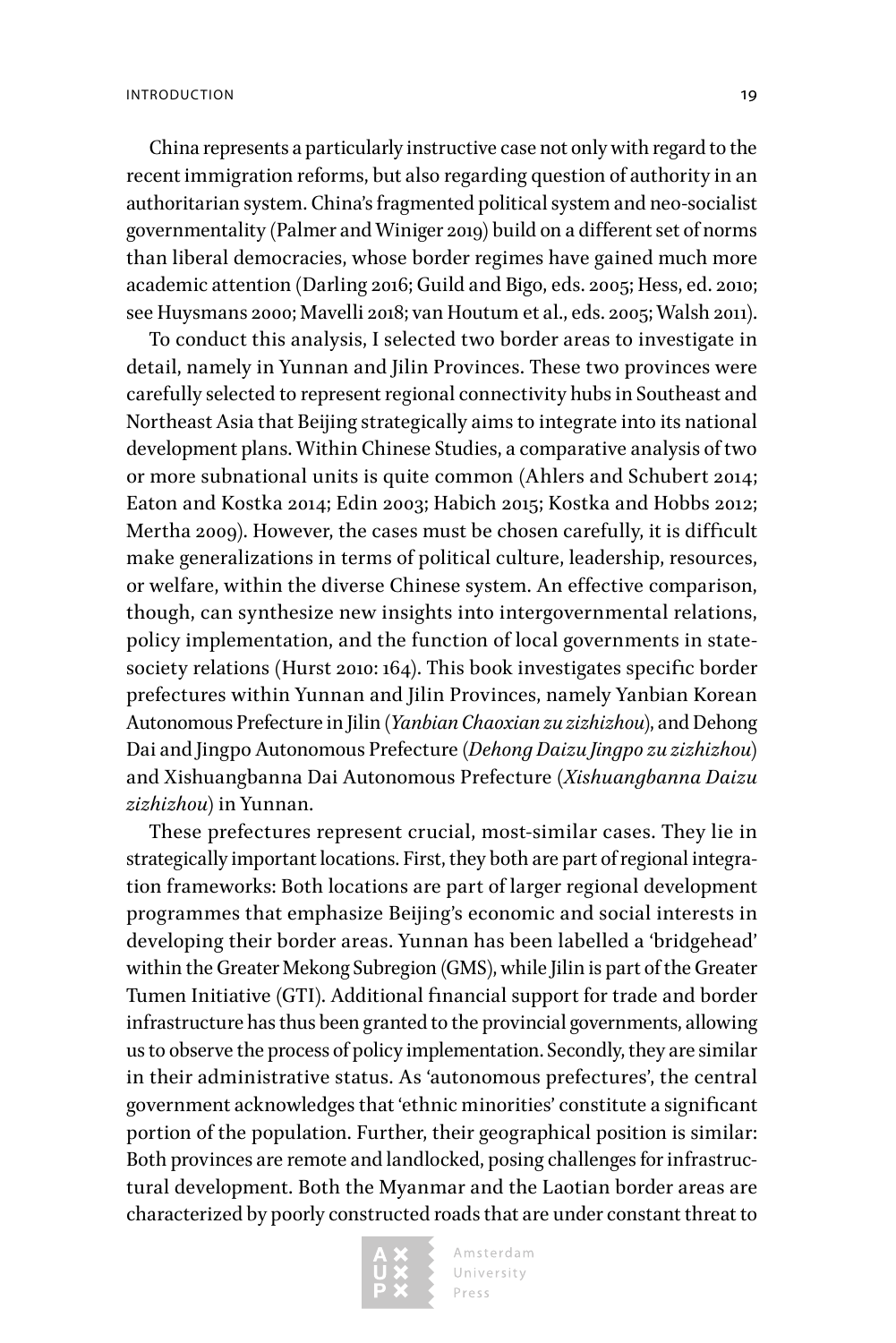be devoured by the thick rainforest. The asymmetry to the well-built Chinese road and port infrastructure is very visible in the border area. Fifth, their population structure is similar: Both border areas are multi-ethnic sites with diverse populations that interact with their ethnic kin across the border. Moreover, the provinces are comparable in terms of welfare, with an official GDP of 1,488 CNY in Jilin and 1,487 CNY in Yunnan in 2016 (Statista 2017). Moreover, both border areas are beneficiaries of special policies: In both border areas, 'Special (Economic) Border Zones' (*tequ*) facilitate trade with neighbouring countries in the context of regional development initiatives. These zones maintain cross-border labour agreements. Lastly, an important point as China's authoritarian system also impacts freedom of research, these prefectures are accessible to researchers; other than political sensitive regions such as Tibet or Xinjiang, I was able to travel them.

Although carefully selected for being representative of the political process, the selected border areas also epitomize exemption. The prefecture's administrative status as 'autonomous' is a result of historically shared borderlands with China's neighbouring countries and the fact that ethnic groups for centuries have lived across regions despite colonial rulers or governments drawing borders. In China's modern history, both the Sino-Korean border and the Sino-Myanmar border were the subject of relatively early bilateral agreements. The Sino-Korean border of today was formally established after the Korean War in 1949, retaining previous boundary agreements. Yanbian plays an important role in the border history as it was originally established as a Yanbian Korean nationality Autonomous Region (*Yanbian Chaoxinzu zizhiqu*) but then administratively downgraded to an 'autonomous prefecture' as part of Jilin Province in 1955 (Armstrong 2013: 117). Although Yanbian was inhabited by diverse ethnically Chinese and Korean groups, the two nations agreed on Chinese sovereignty over the area which was not contested by North Korea afterwards (ibid.). Although the border itself remained uncontested, many Chinese (especially ethnic Koreans) fled during the 1950s and early 1960 from the famine and political unrest of the Cultural Revolution to North Korea, resulting in Beijing and Pjöngyang issuing a secretive agreement on border management, ports, and river management already in 1963. This agreement remains valid until today, having paved the way for repatriation of defectors from both sides. Since China's relative economic success in the 1990s people rather defected from North Korea to China. While some North Korean defectors manage to continue their route to third countries, many stay in the border area. Today, the Chinese government considers a third of the Yanbian population as ethnic Korean. With reference to the 1963 agreement, Beijing refuses to accept these defectors as refugees

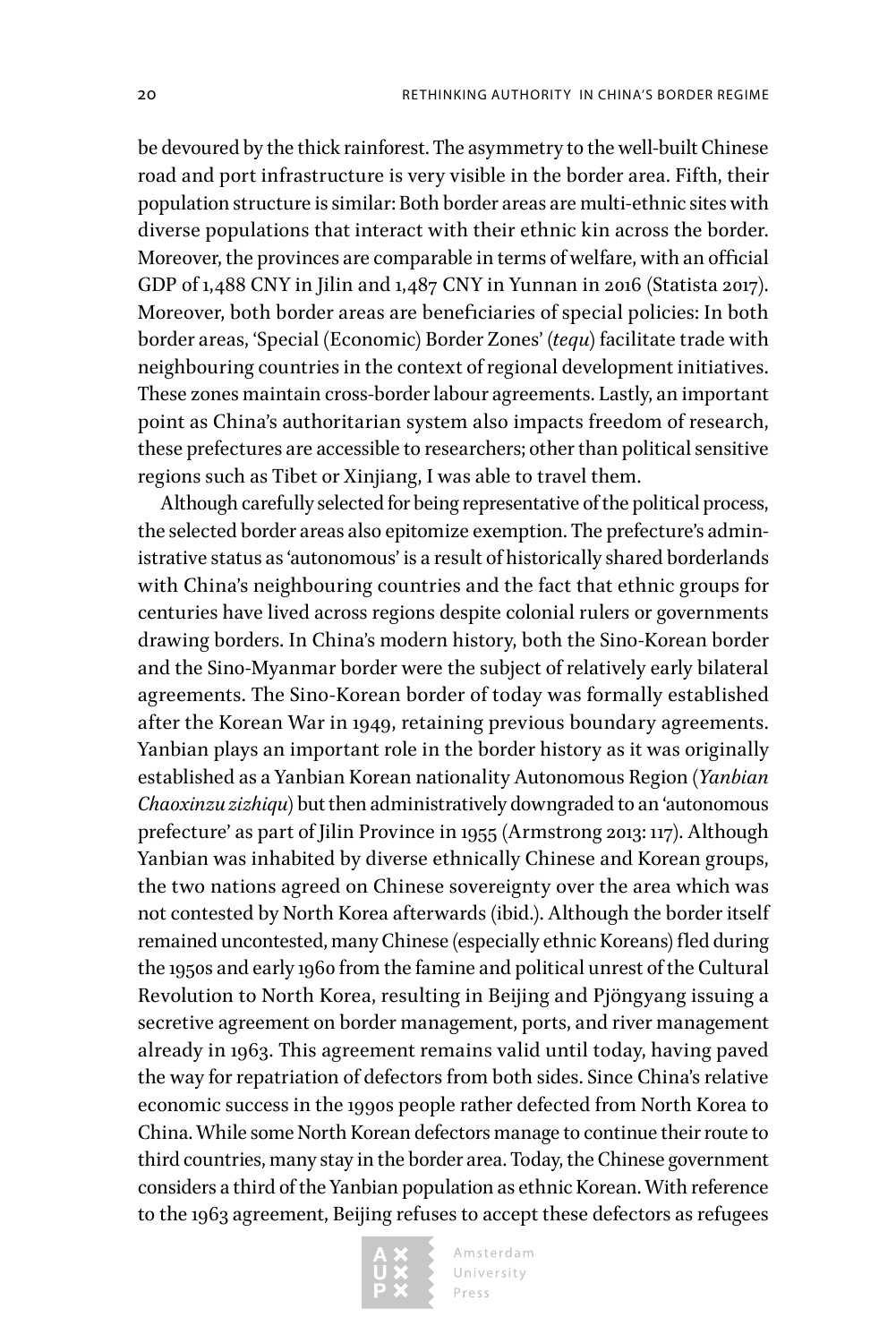and continues to repatriate them to North Korea. This rejective stand overall reflects the Chinese government's fear of what happens in the border area in case the Democratic People's Republic of Korea (DPRK) collapses and the consequential need to 'reassure its own citizens of their security and re-assert a distinction between inside and out' (Boyle 2021: 34). This is further reflected in the language and education policy towards ethnic Koreans in Yanbian. While the Chinese government had supported ethnic Korean heritage until the 1990s, it closed Korean-language schools, increasingly emphasizing Chinese-language education (Denney and Green 2016). This historical context shows how integrated the border area is, how the local community historically lived across the border, and how careful the Chinese government negotiates its sovereign prerogative in this area.

Similarly, Yunnan Province borders Myanmar, Laos, and Vietnam, historically having been inhabited by various ethnic groups that traditionally lived across the region irrespective of (the changing status of) international borders. The first formal 'ordering' of the different states was initiated by French (Laos and Vietnam) and British (Burma) colonizers in the late eighteenth century who established not only border treaties (also including China) but further an administrative system that mobilized workers and administrative staff exchange throughout the different colonial zones (Townsend-Gault 2013: 146). Prominently, China signed unfavourable border treaties with the French (1895) and British colonizers (1984) that exploited the resource-rich border area. After a short intermission of Japanese control during WWII, Myanmar and Laos gained independence in 1947 and 1953 respectively. China and Myanmar signed a border agreement in 1960. The treaty exchanged land between China and Myanmar and provided the opportunity to change the nationality within two more years for those people having inhabited it; approximately 2,400 families used this opportunity to move to either Kachin or Shan State (Whyte 2013: 197), of which many remain, having family in today's Chinese territory. Shortly after that, retrieving Guomindang forces from Yunnan into Myanmar set-off a decade of political struggle over the border insurgency. During the 1980s, the border region then became comparatively neglected, Myanmar being governed by an autarkic quasi-socialist regime that largely closed its borders (Meehan et al. 2021: 146) and China struggling with (economic) survival under Mao Zedong rule. In 1994, China, Laos and Vietnam signed a border treaty that was further detailed in 2006. The Sino-Laotian border remained uncontested. Border infrastructure development is dependent on Chinese initiative as the comparatively poor Laos largely refrains from investing in the border area infrastructure.

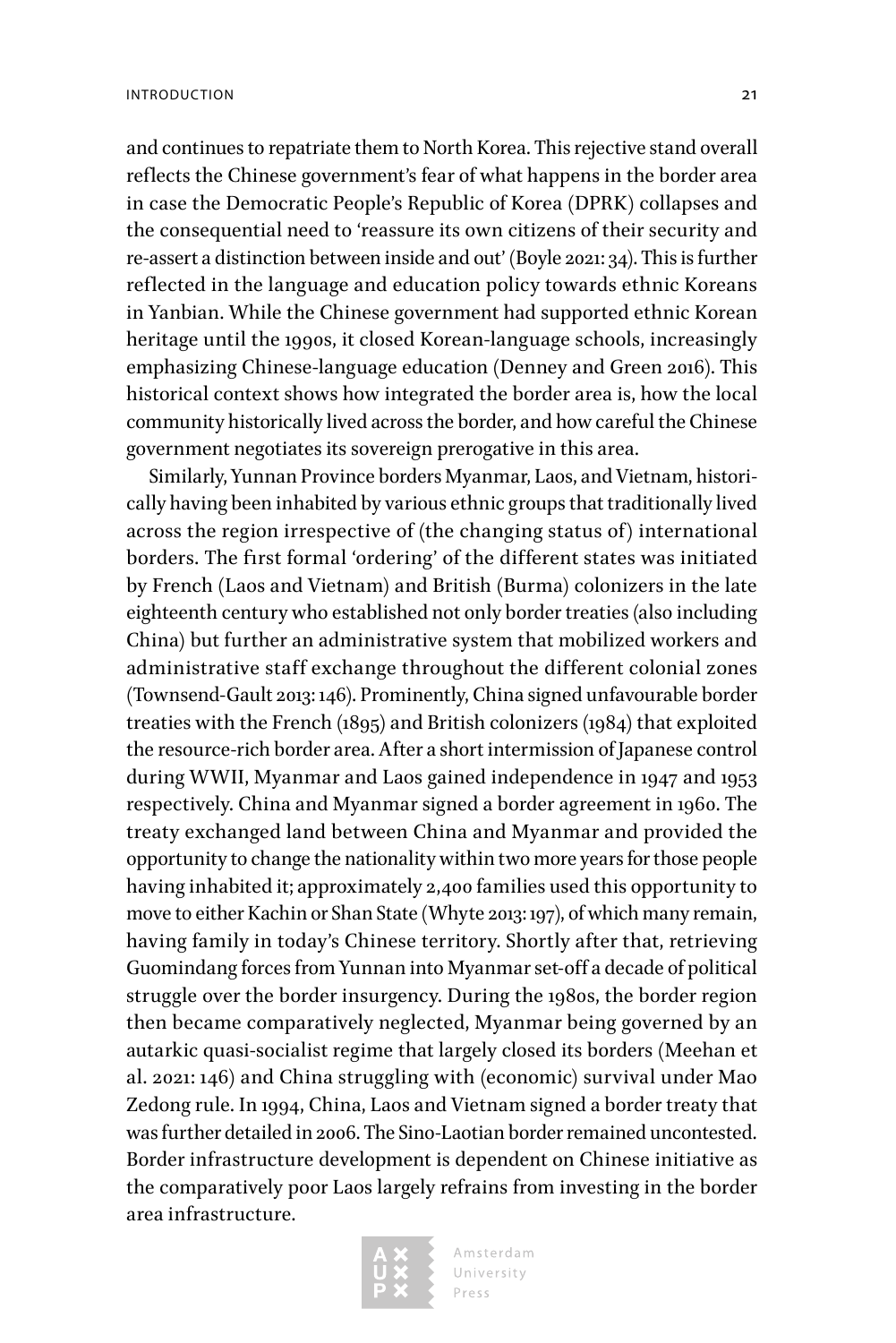Against the backdrop of this violent and dynamic political history of these border areas, financial and political prioritizing the borderlands set a rescaling process in motion. Most people inhabiting these border areas have been politically marginalized for decades now being a target for the Chinese government showing model cross-border integration, proving itself a pragmatic development aid supporter to the neighbouring countries, and providing security by re-asserting sovereignty in the border areas to its own citizens.

#### **On Border Regimes, Sovereignty, and Immigration**

Border regimes represent the confluence of political actors engaging with, deciding, and practicing the regulation of mobility across borders. They are the result of historic trajectories of a government's attempt to effectively regulate border mobility. However, they also account for changing relationship among political actors and bureaucracies that increasingly include trans- and international constellations (Sciortino 2004: 32f; Tsianos and Karakayali 2010: 376). Border regimes are characterized by a set of norms and principles that enact specific rationality regarding how – i.e. at what cost – cross-border mobility is to be regulated. These norms and their rationality represent the outcome of negotiations and struggles among the various actors involved. In short, I define border regimes as specific configurations of norms and regulations on border mobility that are monopolized within a specific set of institutions and actors.

Border regimes encompass at least three different categories of actors: a legislative body, a political structure that implements legislation, and enforcement agents that issue visa, organize repatriations, and control crossborder mobility. The actor constellation can be understood simultaneously as a bureaucracy and a security field, which can be differentiated by the specific techniques applied to regulate mobility (Bigo 2000: 326). In my analysis, the border is more than a research object: it is a method of distinction (Newman 2006: 176; van Houtum and van Naerssen 2002), a method of power over people that differentiates between wanted and unwanted immigrants. We are able to identify the border regime as a display of decentralized power through analysing mobility regulation policies, institutions, and actors involved, their applied regulation techniques and practices, and the actual effects that border regimes have on local people crossing the border, both regularly and irregularly. Ultimately, the border regime perspective allows us to consider a macro-perspective of the institutional frameworks in which border politics are negotiated and links this with a local (micro) analysis of its actual effects on border-crossers.

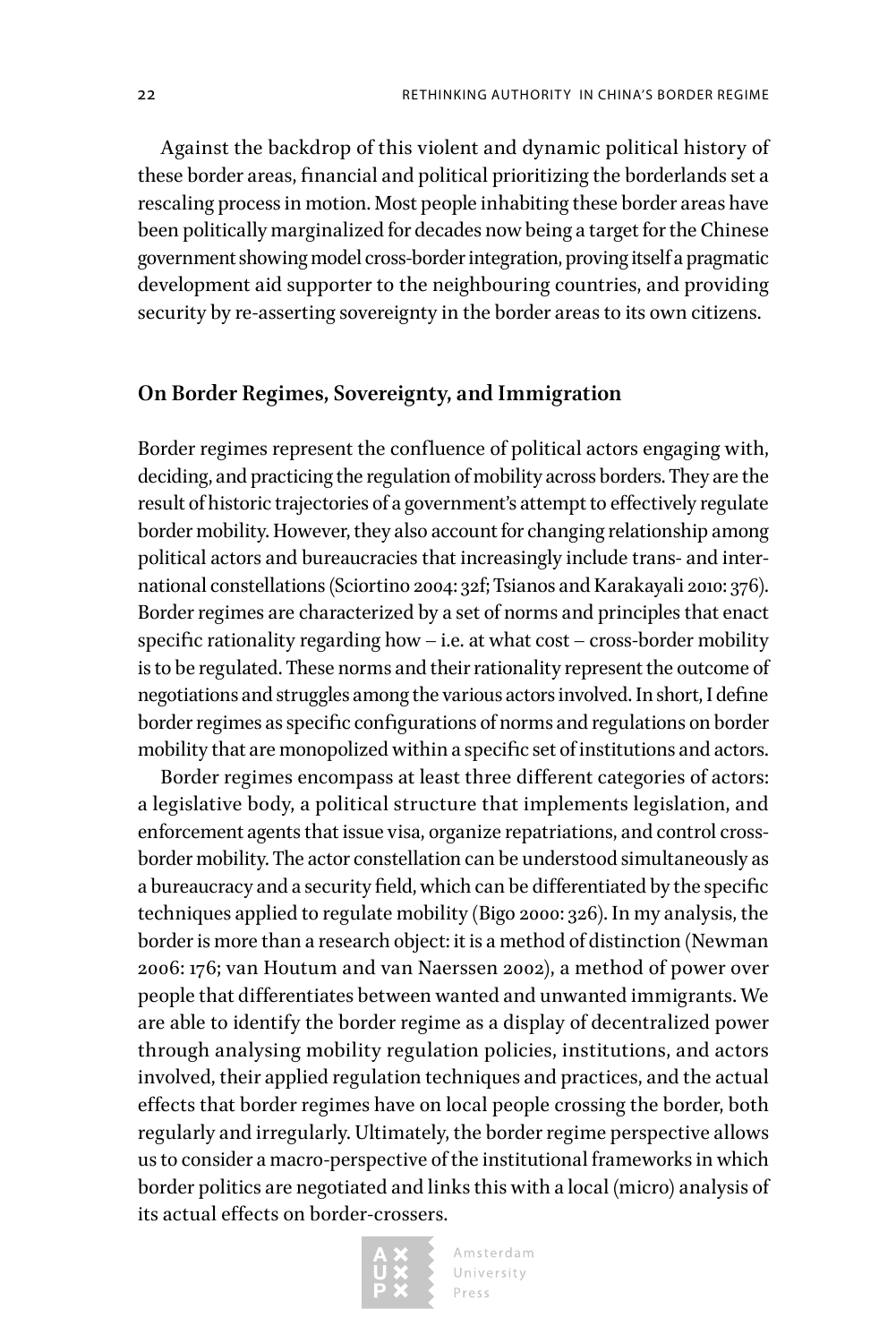The definition of 'regime' varies widely within the social sciences. In International Relations, definitions of regimes differ between schools of thought. The consensus definition of 'international regimes' (Hasenclever et al. 1997: 8), is that they are 'institutionalized forms of behaviour in the handling of conflict that are guided by norms and rules' (Tsianos and Karakayali 2010: 375), or put differently, 'sets of implicit and explicit principles, norms, rules, and decision-making procedures around which actors' expectations converge in a given area of international relations' (Krasner 1982: 186).

Ontologically, research on this question focuses on ideas, interests, actors, and institutions, as well as how certain policies and norms change over time (Ackleson 2011: 254). Much of the scholarship concerns international organizations, such as the International Organization for Migration (IOM), that disseminate technical norms and regulations on border management at the state level (Geiger and Pécoud 2013). Most of the research locates the decision-making of border regimes outside the state in regional or international organizations, viewing the state merely as the site of implementation for transnational norms (Mau et al. 2009: 21). These researchers focus on the importance of informal bargaining within global regimes, which becomes an autonomous process independent of governments. A 'regime therefore [becomes] something like a virtual state for certain segments of internationally intertwined political and economic processes' (Tsianos and Karakayali 2010: 376).

A second major research corpus within social science is regulation theory. Starting in the early 1980s, scholars asked 'how it was possible that a maze of autonomous processes could result in a coherent social product in which all private expenditures of work can be valorized' (Tsianos and Karakayali 2010: 376). 'Accumulation regimes' have been posited to create a consistent 'relationship between a set of heterogenous and autonomous social processes converging towards the aims of capitalist accumulation' (Mezzadra and Neilson 2013: 178). I draw on the work of Mezzadra and Neilson and their idea of border as method which I locate in this debate because they focus on the 'frontiers of capital' that manifest in labour regimes. To them, the border is a site of investigation; the policies under investigation, however, are global processes of financialization, capitalist accumulation, and their exploiting effects on workers in borderzones.

Following the governance debate in the 1990s, a third perspective is associated with the paradigm shift away from migration being seen as a 'one-way process [that] has been replaced by the concept of transnational migration' (Tsianos and Karakayali 2010: 376). Here, migration regimes are presented as a 'supplement for or substitute to the concept of migration

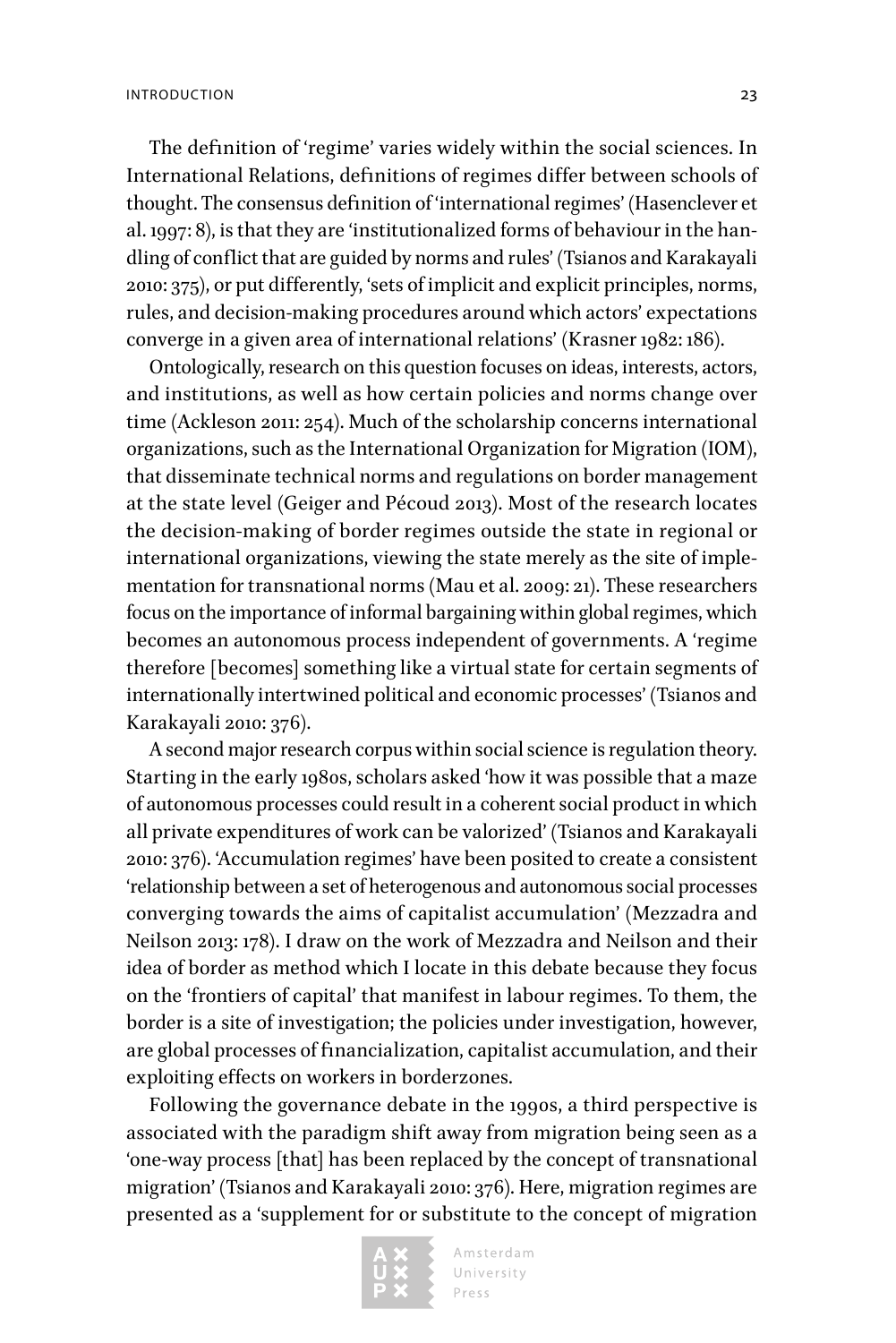systems' (Mezzadra and Neilson 2013: 178). Migration regimes 'signify the set of rules and practices historically developed by a country in order to deal with the consequences of international mobility through the production of a hierarchy – usually messy – of roles and statuses' (Sciortino 2004: 32). Regimes of mobility regulate the social order and the 'balance between settlement and movement' by governing mobility and by differentiating between people who belong and do not belong in a certain territory (Kotef 2015: 9). These regimes develop new logics of control to keep borders open while simultaneously controlling them.

Although these three perspectives are not comprehensive, unified theories, they allow me to position my research within the manifold concept of regimes. By using the third approach above, I build on work in international relations, acknowledging the border regime's high degree of institutionalization through international and regional organizations that develop norms and regulations on border mobility. I also refer to the regulation perspective by analysing modes of mobility regulation through state agencies and border management practices, taking historical trajectories into account. Moreover, institutionalization does not mean that a regime is static in terms of how it exerts power, but that a rationality has emerged from negotiations and struggles among different actors involved. Here, I follow Sciortino (2004: 32f.), who notes on the advantages of analysing migration through a regime perspective:

First, it brings to attention the effects of norms in contexts, rather than operating a simple review of juridical rules. The notion of a "migration regime", moreover, pays its due to the historical character of such regulation: a country's migration regime is usually not the outcome of consistent planning. It is rather a mix of implicit conceptual frames, generations of turf wars among bureaucracies and waves after waves of "quick fix" to emergencies, triggered by changing political constellations of actors. The notion of a migration regime allows room for gaps, ambiguities and outright strains: the life of a regime is the result of continuous repair work through practices. Finally, the idea of a "migration regime" helps to stress the interdependence of observation and action.

He emphasizes the dynamic relationship between state bureaucracies and political constellations of actors and border regulations, stating that both juridical rules and historical trajectories are constitutive. I agree with Sciortino that this constant renegotiation within the regime represents the

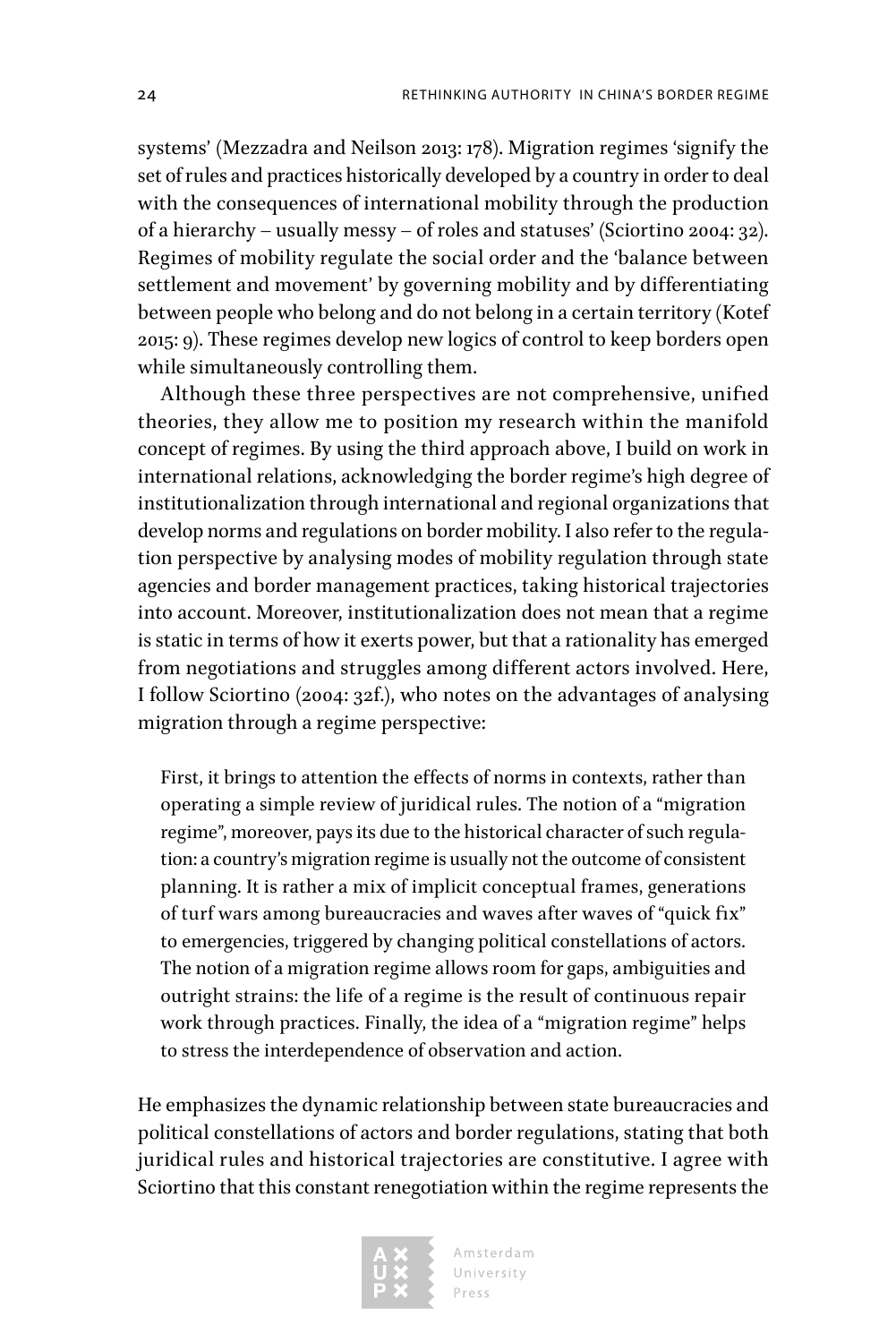larger political constellation.<sup>1</sup> Similarly, Tsianos and Karakayali (2010: 375) emphasize the social sphere of border regimes, contending that 'the concept of "regime" implies a space of negotiating' in which actors' practices relate to each other.

In sum, I define border regimes as specific configurations of norms and regulations on border mobility that are monopolized within a specific set of institutions and actors. Border regimes are dynamic and aim at standardizing, harmonizing, and eventually externalizing border control. Border regimes exert their power through specific techniques of regulating mobility flows, like asylum and visa politics, as well as through security agents' enforcement of border control regulations (Bigo 2000: 326). Although the integration of different actors within a regime may be fragmented, the regime follows a certain logic, a rationality that underlies every decision on how to regulate and execute border mobility. Hence, my approach builds on three pillars – actors, discourses, and practices – that together constitute a border regime and reveal how it is institutionalized and how it functions. In my analysis, the border is more than a research object, but a method of distinction (Newman 2006: 176; van Houtum and van Naerssen 2002) – a method of power over people in various ways. By analysing mobility regulation policies, institutions, and actors, regulation techniques and practices, and the actual effects border regimes have on local people crossing the border regularly or irregularly, I identify the border regime as a display of decentralized power that implements the politics of scale. Hence, I can describe specific practices of zoning that manifest the territorial strategy of the regime. Ultimately, the border regime method allows me to link the macro-perspective of the institutional frameworks in which border politics are negotiated with a local (micro)-analysis of the regime's actual effects on border-crossers.

Lastly, I want to discuss the different forms of actors and agency that are included in this regime framework. As mentioned above, I include both macro and micro levels of analysis, looking at both institutional and individual actors. I map the governance structures constituting the border, 'a complex set of institutions and actors that are drawn from but also beyond government' (Stoker 1998: 19). I also importantly include local

1 One alternative is offered by Ackleson (2011: 254), who approaches the analysis of border management from a narrow policy view that I find insufficient due to its lack of a subaltern perspective. Along with the question of change, he suggests including the following elements: '(1) the arrangement of power (which involves interest groups, the state, and other actors); (2) a policy paradigm (which defines the problem and solutions and includes public and academic discourses); (3) the government organisation and implementation structures; (4) the policy itself (the goals of the policy regime and rules of implementation'.

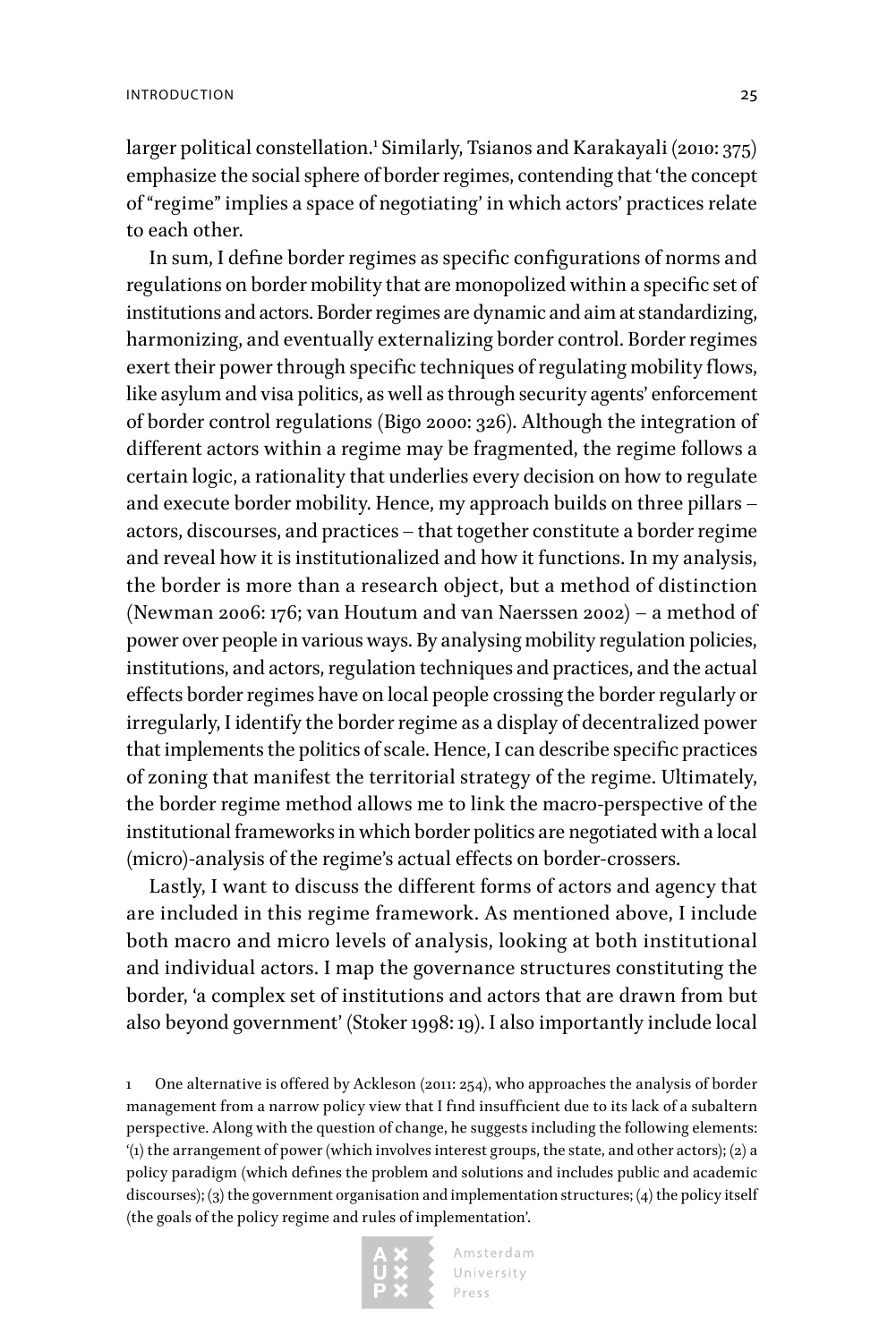border practices and the experiences of migrants and border crossers: the subjects of power. This perspective is especially challenging since migrants are often undocumented and illegal; their agency and struggles cannot be captured through the governance structure to which they are external (Schulze Wessel 2016, 2017: 154ff.), or their 'political belonging' remains unclear. In my analysis, I try to account for this informal side of border regulation by including border traders, illegal immigrants, and other types of informal border crossers in local communities. This view supplements my analysis of the official border regime structure – the state apparatus, its legal framework, and both governmental and non-governmental decision-makers. Moreover, although the state continues to play a central role as the main stakeholder in emerging border and migration regimes, other international organizations and private actors are gaining importance. A new multiplicity of actors is shaping the course and legitimacy of these regimes. The state's decisive advantages over these other actors stems from the question of border control touching on citizenship, the basic characteristic of sovereignty; in addition, the state controls the security agents that enforce border control, such as the military and police.

#### **Sovereignty and Territory**

An analysis of border mobility touches upon central questions of territory and sovereignty. Although capital, information and mobility are increasingly being investigated in a global context, the nation-state remains the decisive model for the formation of states and their bureaucracies, the exertion of authority over transnational issues, membership in international organizations, and the law. The relationship between state authority and territory, however, has changed significantly. As Sassen (2008: 6) put it:

Where in the past most territories were subject to multiple systems of rule, the national sovereign gains exclusive authority over a given territory and at the same time this territory is constructed as coterminous with that authority, in principle ensuring a similar dynamic in other nation-states. This in turn gives the sovereign the possibility of functioning as the exclusive grantor of rights. Clearly, then, globalization can be seen as destabilizing this particular scalar assemblage. Much attention has gone to the fact that the nation-state has lost some of its exclusive territorial authority to new global institutions. Now we need to examine in depth the specific, often specialized rearrangements inside this highly formalized and institutionalized national apparatus that enable that shift.

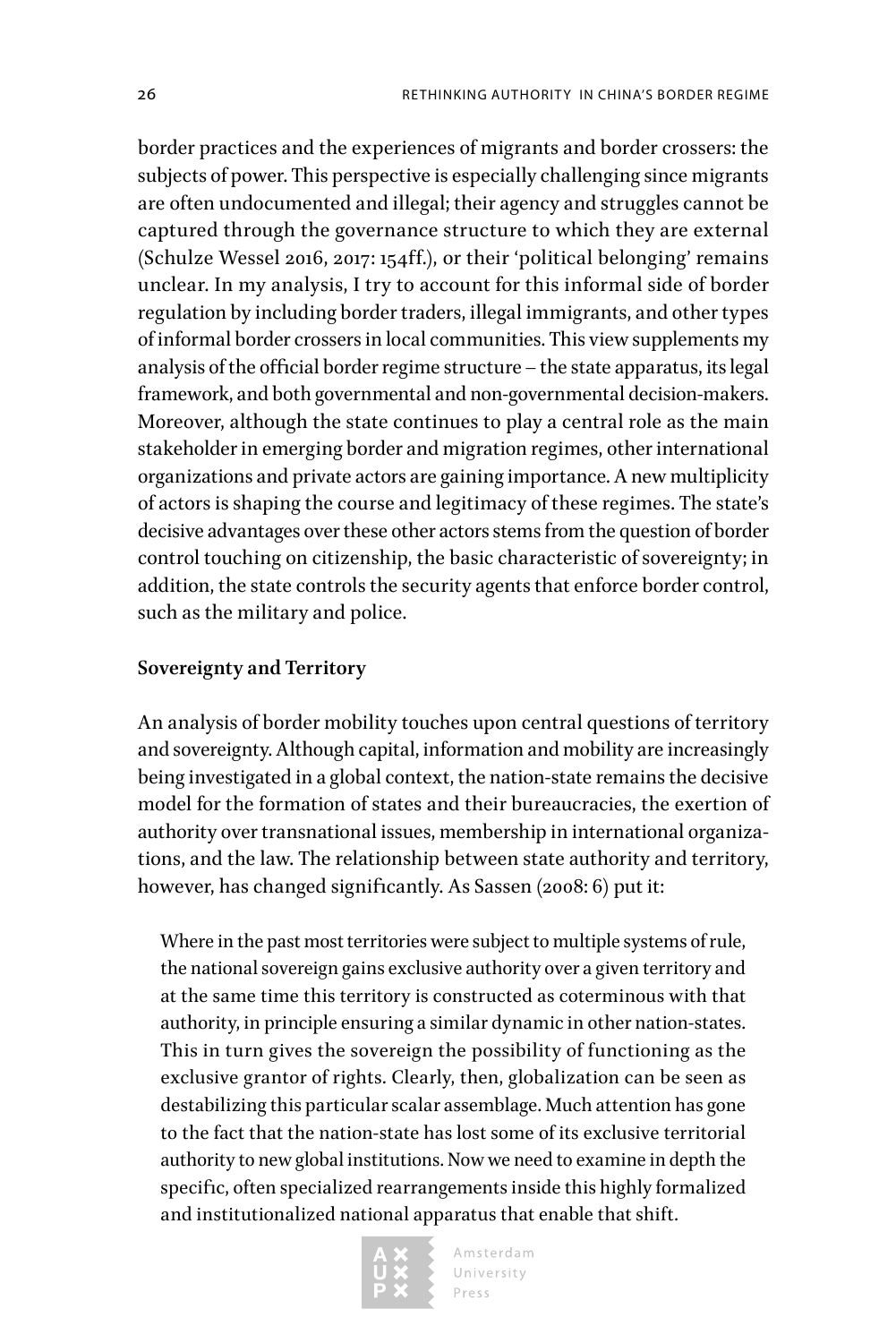I consider Sassen's observation as a call for more detailed analysis of how Chinese territory is sovereignly governed, especially at its periphery. The centre-periphery relationship and the specific ways of how the margins are territorially integrated into the national project become analytically important. The centre-periphery relation not only consists of administrative hierarchies, but also includes political and cultural interactions constituting socio-spatial relations. This means that sovereignty is no longer understood as a sufficient condition for the construction of territorial borders and the demarcation of territorial integrity. Rather, practices of inclusion, exclusion, and integration are regarded as key to the spatial constitution of a state. Hence, understanding national identity, how the dominant narrative of the nation is constructed, and how 'threats' to this nation are delineated becomes analytically relevant. The construction of a specific 'threat' to national safety or territorial integrity can be part of a nation-building process when taught and mediated to the public as forms of ideological reproduction. These perceived 'threats' can either be inside or outside national territory, multiplying the number of people subject to a particular border regime. In Asia especially, the history of territorial forces shows how 'conflicts […] restructure territory in […] thus operate in geographies of mobility where national maps represent an illusion that national borders contain national life' (Ludden 2003: 1067). Ludden argues that there is an inherent conflict between territoriality and mobility in the assumption that mobile people carry away the resources and dividends that local people created from their territory (ibid.: 1062).

These processes of disappearing and proliferating sovereignty, social inclusion and exclusion, and nation-building and threat perceptions cannot be understood 'unbound by the concept of culture' (Clayton 2009: 14). Clayton states that we cannot translate sovereignty across languages and cultures without investigating the different effects it has on the world and the colonial contexts in which it arises. She calls for an ethnographic analysis of a Chinese experience of sovereignty, in her case focusing on Macao: 'I suggest that the question [of sovereignty] might better be studied ethnographically in ways that illuminate how a particular story of sovereignty becomes meaningful to the people in whose name it is exercised' (ibid.). Although her approach to experienced sovereignty is highly relevant, however, it is also vague as the subjective understanding of being governed can be plentiful, especially since the object of my analysis cannot be understood as a 'collective subjectivity' – the immigrants are barely politically organized or have collective political or social lives. I instead focus on local practices of sovereignty and how state authority is implemented in practices of citizenship and border politics.

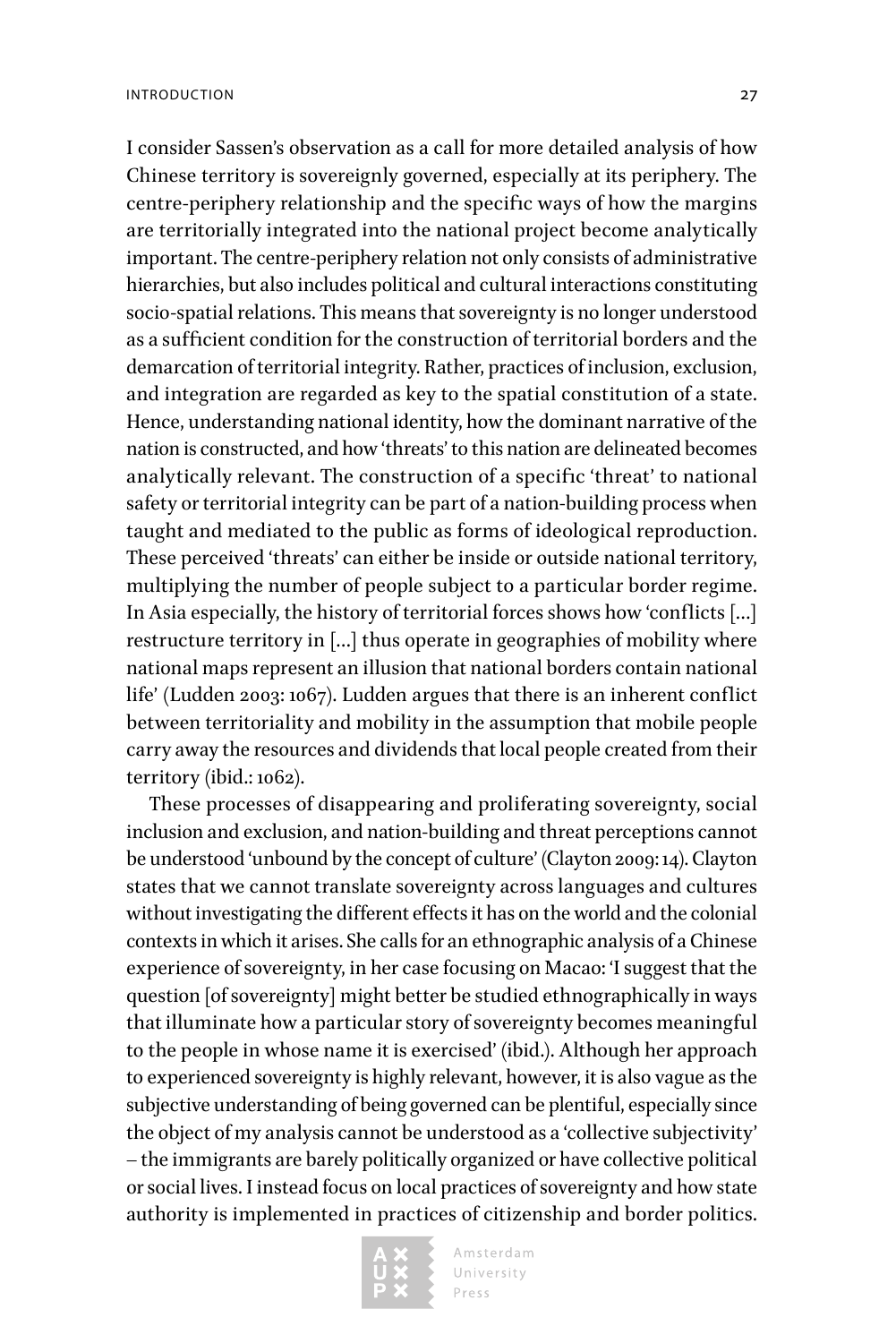Nevertheless, the analysis must build on Chinese discourses to account for the hermeneutic rationalities as well as the local context. On the question of territorial integrity, such an approach is done by Fravel (2005, 2008) who has analysed China's behaviour in territorial disputes, arguing that its territorial concessions have occurred in times of internal and external threats such as regime insecurity due to rebellions and legitimacy crises. Carlson (2003, 2006) has argued that 'China's shifting stance towards sovereignty is a product of the changing relationship between relatively persistent and historically conditioned sovereignty-centric values, rational cost-benefit, and pressures'. Upheaval in these factors during China's political and economic development in the 1980s and 1990s, resulted in a 'new sovereignty debate' (Carlson 2005: 3f; 225). Extensive research has also probed historical approaches to Chinese philosophy and its practices of border and peripheral relations (Bell 2003; Bello 2016; Freiin Ebner von Eschenbach, Silvia 2016; Giersch 2006; Hofmann 2016; Jaskov 2016; Lary, ed. 2007; Ling 2003; Rajkai and Bellér-Hann, eds. 2012; Samoylov 2016). Within Chinese academia, the importance of developing a model for centre-periphery relations (*hexin bianyuan moshi*) and regional integration of the border has gained momentum (Hu et al. 2009; Hu et al. 2014; Zhou 2012, 2013, 2014). I agree with Carlson and argue that China's regional integration has facilitated an internal re-ordering process that has resulted in a shifting understanding of sovereignty. Border provinces have been strategically labelled as 'bridgeheads' to link infrastructure and trade with neighbouring countries. This policy has shifted the allocation of resources to border areas and increasingly to neighbouring countries through new cooperation agreements. In this way, I argue, Beijing projects sovereignty beyond its traditional territory by implementing its own development strategy in the wider region.

#### **Immigration and Citizenship**

Another central aspect of border regime analysis builds on an understanding of how citizenship is constructed and how different categories of immigrants relate to it. A country's openness to attracting and integrating foreigners, along with whether a path to naturalization is available, determines the fundamental norms of a border regime. Providing a variety of visa schemes and low bureaucratic barriers to citizenship indicates an open immigration state; providing few immigration schemes that rely on determined categories such as blood relationship indicates a closed national community. The specific terms and conditions foreigners have to meet in order to apply for regular immigration are indicative of how responsive the host society is and

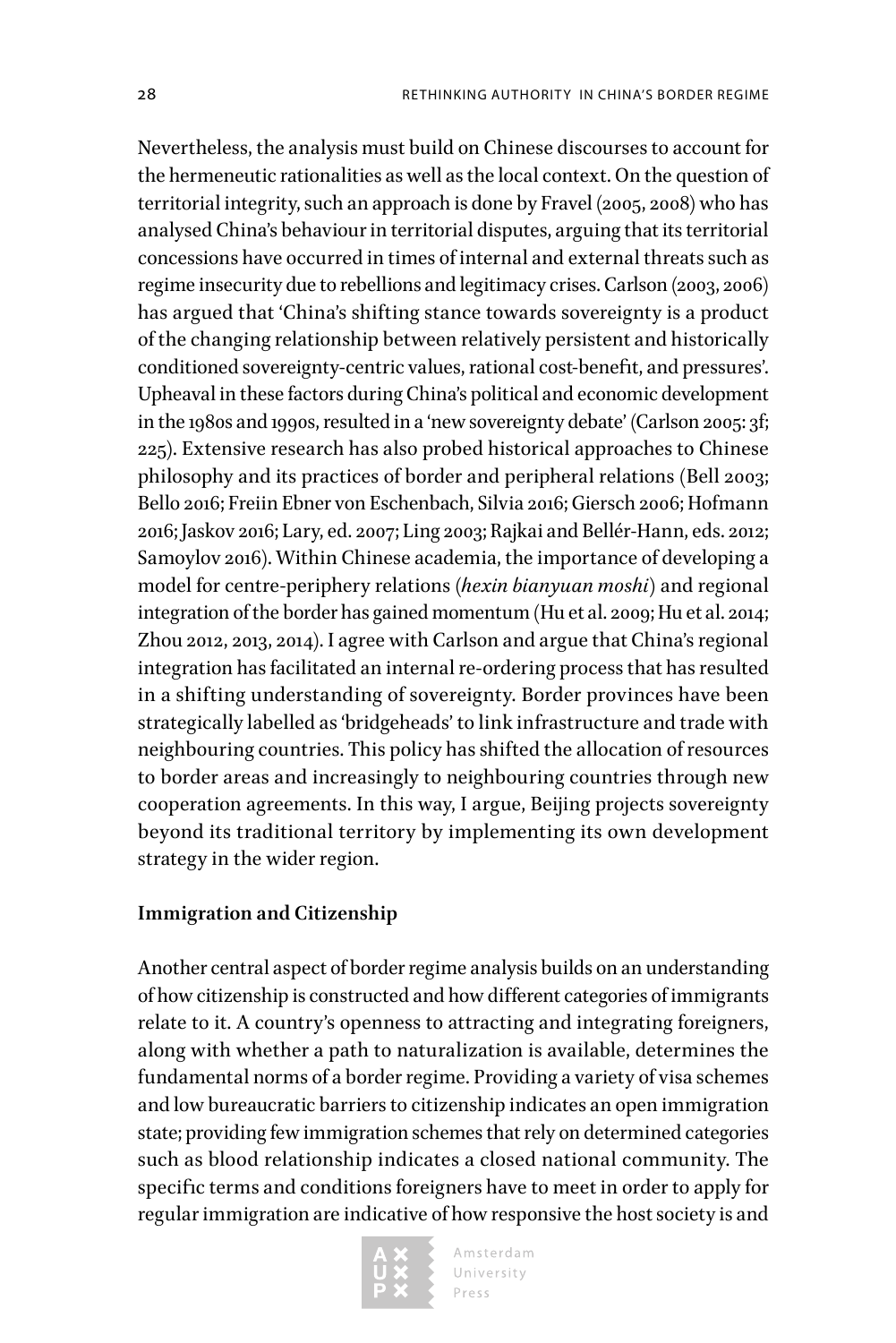wants to be. In addition, whether or not irregular immigration is perceived as a 'threat' manifests in how strict punitive measures regarding repatriation are. By analysing the specific legal standards and discursive practices applied to different groups of foreigners entering the country, I illustrate the social hierarchy of immigrants. How is authority exerted over different groups of immigrants? How does the Chinese immigration system differentiate between regular and irregular immigrants and how are they specifically controlled? What legal pathways to permanent residency exist and how are they enforced? What specific categories exist (e.g. refugees, border residents, border tourism)? What rationality underlies this integration and what logic underlies the selection of wanted and unwanted immigrants? The Chinese immigration system does not provide a universal path to naturalization for foreigners, and though some high-skilled workers may qualify for social security benefits, permanent residency and work permits bestow limited access to such protection. Moreover, regardless of the immigration schemes provided, immigrants might still choose to opt-out. Due to the local variety of immigration schemes in China, immigrants might choose to move to a different locality in order to get different rights or might make choices regarding the citizenship for their children.<sup>2</sup>

#### **Chinese Border Politics**

The term border politics also needs a short introduction. I understand border politics not as a cohesive policy field but as a meta-issue affecting several other policy subjects such as immigration, labour, social benefits, health care, foreign relations, and – especially in China – national development. Hence, I understand border politics as encompassing all fields related to the regulation of border mobility, security, and development. Policy-making in China is characterized by fragmented, decentralized and transnationalized processes. Although all policies are guided by the central government and ideologically designed by the Chinese Communist Party (CCP), policy implementation is delegated to provincial and local levels of government. Appendix A and B show the multi-scalar actor constellation of Chinese border politics in Yunnan and Jilin Province. This governmental structure deliberately provides leeway for local actors (specifically to local governments) to find solutions outside standard procedures and to implement – in

<sup>2</sup> As Barabantseva (2021) shows, Belarussian women married to Chinese husbands, for instance, tend to consciously make these choices in what they assume is their children's interest, thus negotiationg their national identity on their behalf.

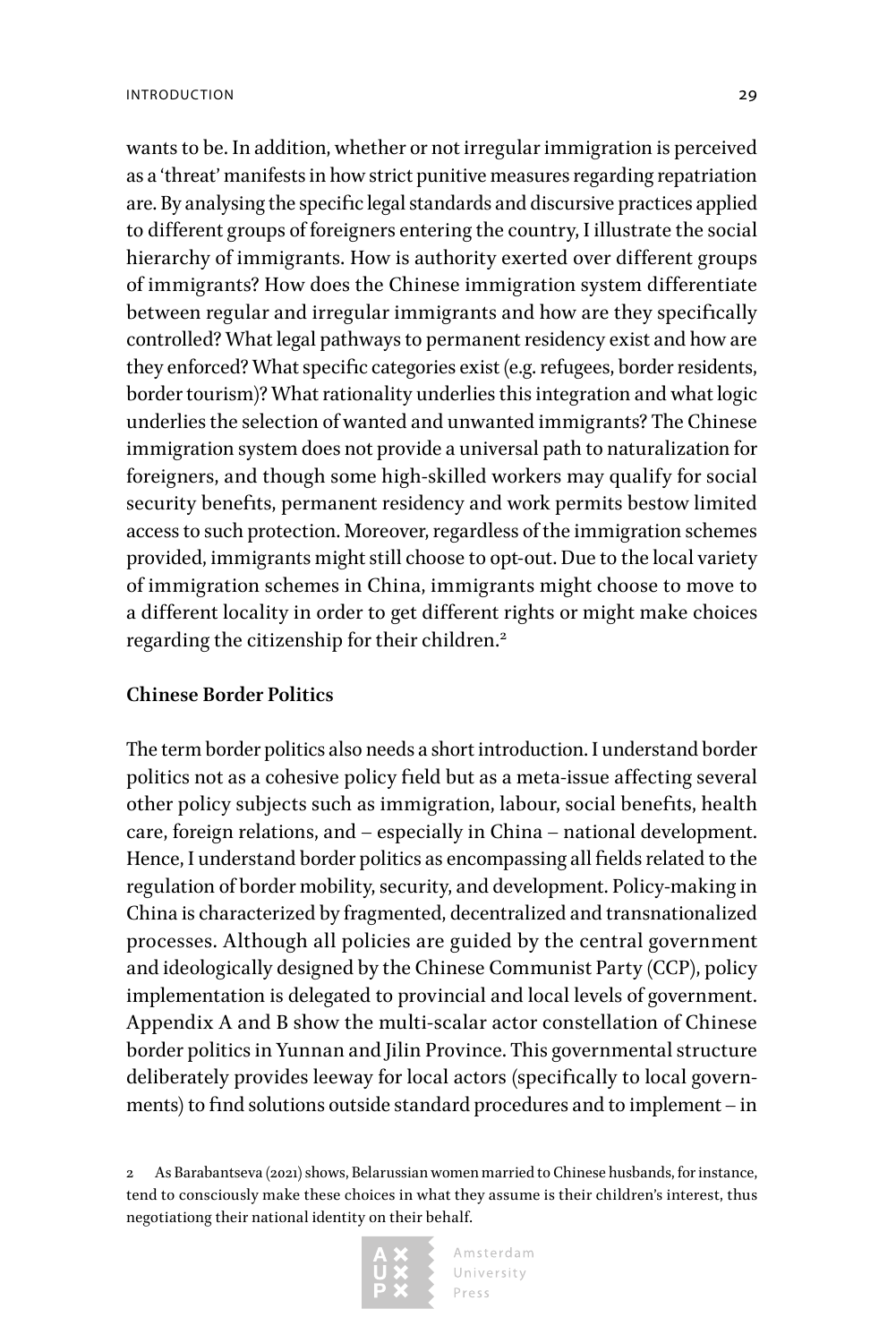this case border and immigration – politics according to local characteristics. With regards to exit and entry regulations, the central government issued a new law in 2012. In 2016, Yunnan Provincial government issued guidelines for how this law could be implemented by publishing Implementation Opinions of the People's Government of Yunnan Province on Several Policy Measures Supporting the Development and Opening up of Key Border Regions, and one year later they introduced the Yunnan Regulations on Border Management (*Yunnan sheng bianjing guanli tiaoli*). In the following years these guidelines were further developed into local implementation measures in the respective cities and prefectures such as

- the Ruili Implementation Measures for the Entry-Exit Administration Department of the Public Security Organs of Yunnan Province to Carry out the Handling of Private Entry-Exit Documents within the Province of 2016 (Ruili City Public Security Bureau 2016),
- the Ruili City Foreign Personnel Service Management (Trial) Measures of 2018 (Ruili City Public Security Bureau 2018),
- the Dehong Prefecture Implementation Measures for Foreign Personnel Entering for (Work) Employment of 2017 (Dehong Prefecture Government 2017b),
- and the Notice on Printing and Distributing the Pilot Measures (Trial) for the Administration of the Entry of Migrant Workers from Border Areas Abroad in the Key Development and Opening Pilot Zone of Mengla (Mohan) of 2018 (Mengla County Government 2018).

The inter-scalar negotiations going into the formulation of these implementation guidelines (*guanli banfa*) are an intransparent process that takes up a lot of time often consulting various actors making policy reform an arduous, bureaucratic, but formative process. In accordance with most literature on the Chinese local state (Ahlers and Schubert 2014; Edin 2003; Heberer and Senz 2011; Heilmann et al. 2013), I find that the system's relative autonomy results in local governments adopting strategies to legalize immigrants that would not have been accepted under standard procedures. Although adaptive, the system remains hierarchical in the sense that local governments are responsible for implementing central policies according to local characteristics in order to establish development and enhance legitimation, thus strengthening 'authoritarian resilience' (Heberer 2016). Furthermore, tight control of political communication and media allows the government to regulate official discourses on national security and migration, navigating narratives of (il)legality that serve the official notion of stability and security (Barabantseva 2015b: 359f.).

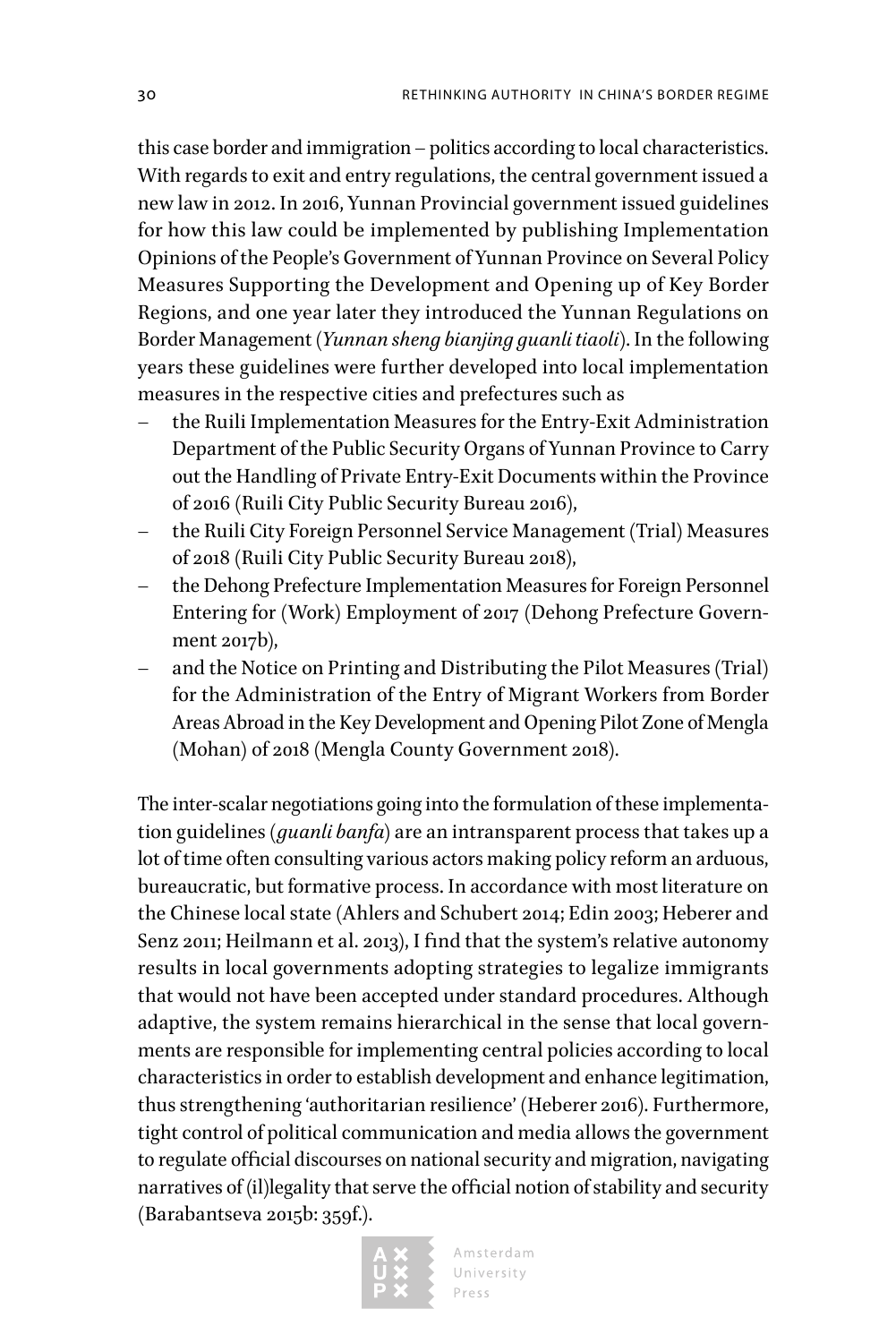#### **State of the Art on Chinese Border Regulation**

When I started my research, the literature on Chinese borders had been extremely scarce. The Yunnan border area, however, was already comparatively well researched. For instance, analysing how (informal) networks and markets affect the political economy at the Sino-Myanmar border, Woods (2011, 2017) offers an interesting historical perspective on the agricultural sector. Tan (2017) similarly focuses on informal networks and a new model of casino-development at the Laotian border. Tracing patterns of 'local liberalism', Li (2014), highlights the role of local governments in the regionalization process in Yunnan. Working on a discursive level, Konrad and Hu (2017) have extensively researched local narratives of border conflict in the Kokang border area. Working on 'foreign wives' in Yunnan, Barabantseva (2015a, 2015b) argues that marriage immigration plays a crucial role in the economy of border communities. Sturgeon has completed extensive ethnographic research in border villages analysing border practices and patronage networks that manifest in the illegal but everyday cross-border mobility of farmers in China, Thailand, and Myanmar (2004, 2013a). Dean (2005) analyses conceived, perceived, and lived geographical imaginations and territoriality at the Kachin Sino-Myanmar border, arguing that local actors and their spatial practices creatively adjust to changing conceptions of territory.

Other Chinese border areas had been comparatively neglected by academics. For getting orientation in the field, Freeman and Thompson's (2011) description of the Sino-DPRK border was extremely useful. Choi (2011) shows how fortifying the border against North Korea has further manifested social differences between Korean-Chinese citizens and North Koreans that live or work across the border. Luova (2009) has analysed the effects of pan-Korean networks at the Chinese-Korean border.

However, since I started my research, the topic had gained increased academic interest that further lead to numerous publications. The Amsterdam University Press has been a major platform in the debate about Asian borderlands and mobilities. Among them, the edited book on the Sino-North Korean borderland (Cathcart et al., eds. 2021) investigates the historic, institutional, and social development of the border area. Similarly, China's Southeast and Central Asian borders have been extensively researched (Saxer and Zhang, eds. 2017; Chettri and Eilenberg, eds. 2021), the Russian border (Humphrey, ed. 2018), as well as Chinese borderlands (Rippa 2020). This increasing publication density shows that Asian borderlands had arrived in the midst of academic debate across many disciplines. Further, the New

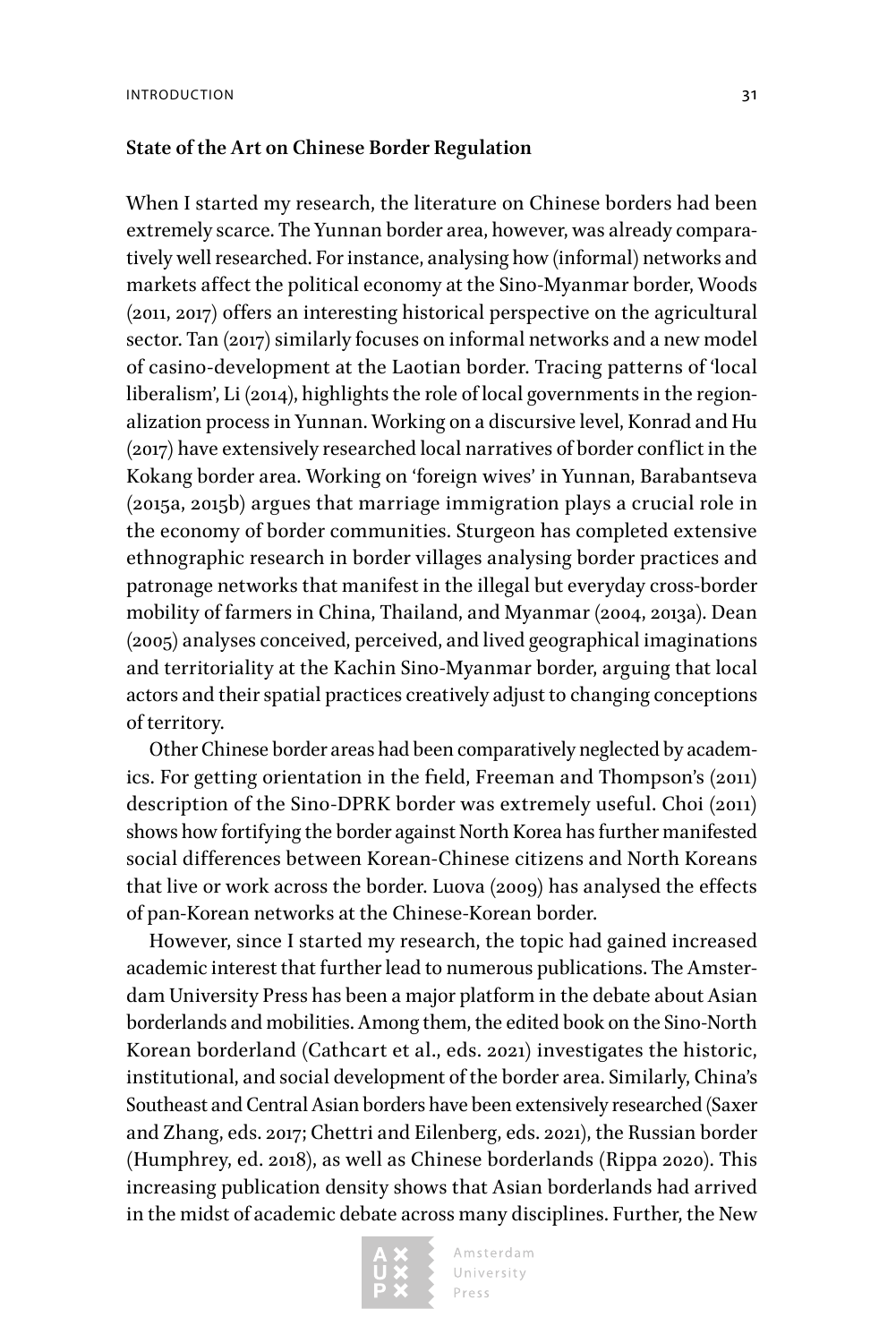Mobilities Series of the AUP is concerned with the mobility across these borders; mobility of cross-border marriages (Binah-Pollak 2019), tourist mobilities (Simpson, ed. 2017), inner Chinese migration (Kaufmann 2021), and gendered migrants' identities (Baas 2020; Mee 2019). As such, this book carries on AUP's dialogue by scrutinizing foreigners' mobility regulation in China's borderlands through exploring local exceptions.

However, China's border regime is still understudied in the literature, though its border and immigration politics have been discussed separately. Studies have addressed the changing legal framework for immigration. Frank Pieke (1999; 2013) offers an overview of different forms of immigration in China, documenting the non-normalization of immigration and its changing patterns. A comprehensive legal perspective on international immigration in China is offered by Liu Guofu (Liu 2009, 2011, 2015) who has also written extensively on Overseas Chinese and their right to return (Liu 2007). Xiang Biao has studied exit control of Chinese citizens and their international migration (Xiang 2007). Elaine Ho has investigated the Chinese diaspora in neighbouring countries and re-migration of Chinese citizens (Ho 2019; Ho and Chua 2015). Scholars have conducted analyses of 'talent' immigration (Czoske and Ahl 2016; Zweig 2006), the development of labour immigration laws (Liu and Ahl 2018), different forms of marriage migration (Barabantseva et al. 2015; Cheng 2016), the status of refugees (Song 2017b; Thompson 2009), and most commonly, internal Chinese migration (Jakimów 2012; Vortherms 2015). I contribute to this scholarship by providing an analysis of the legal framework and institutions currently managing foreigners' immigration to China. Moreover, I engage with ethnographic border studies in trying to account for the effects of these regulations on immigrants, specifically those living in border areas.

I do not address policies regulating Chinese citizens, either as emigrants or as internal migrants. Although there are considerable similarities in the Chinese approach to regulating internal migrants, I focus solely on foreigners entering Chinese territory in order to work, marry or pursue their lives. The ways in which border regimes selectively choose and gradually integrate foreigners reflects upon the social hierarchy in a given state. In deciding how and why to allow foreigners into the country, as well as how many, governments process the sometimes-conflicting interests of markets, state administration, and societal demands, thus emphasizing the function of the border as a tool of population management. To refer to the various groups of foreigners in China, this book uses the term 'immigrant'. Although the majority of literature subsumes the 'multidirectional aspects of migration routes — emigration, immigration and re-migration' (Ho 2019: ix) under the term 'migration' (instead of 'immigration'), I want to clearly differentiate

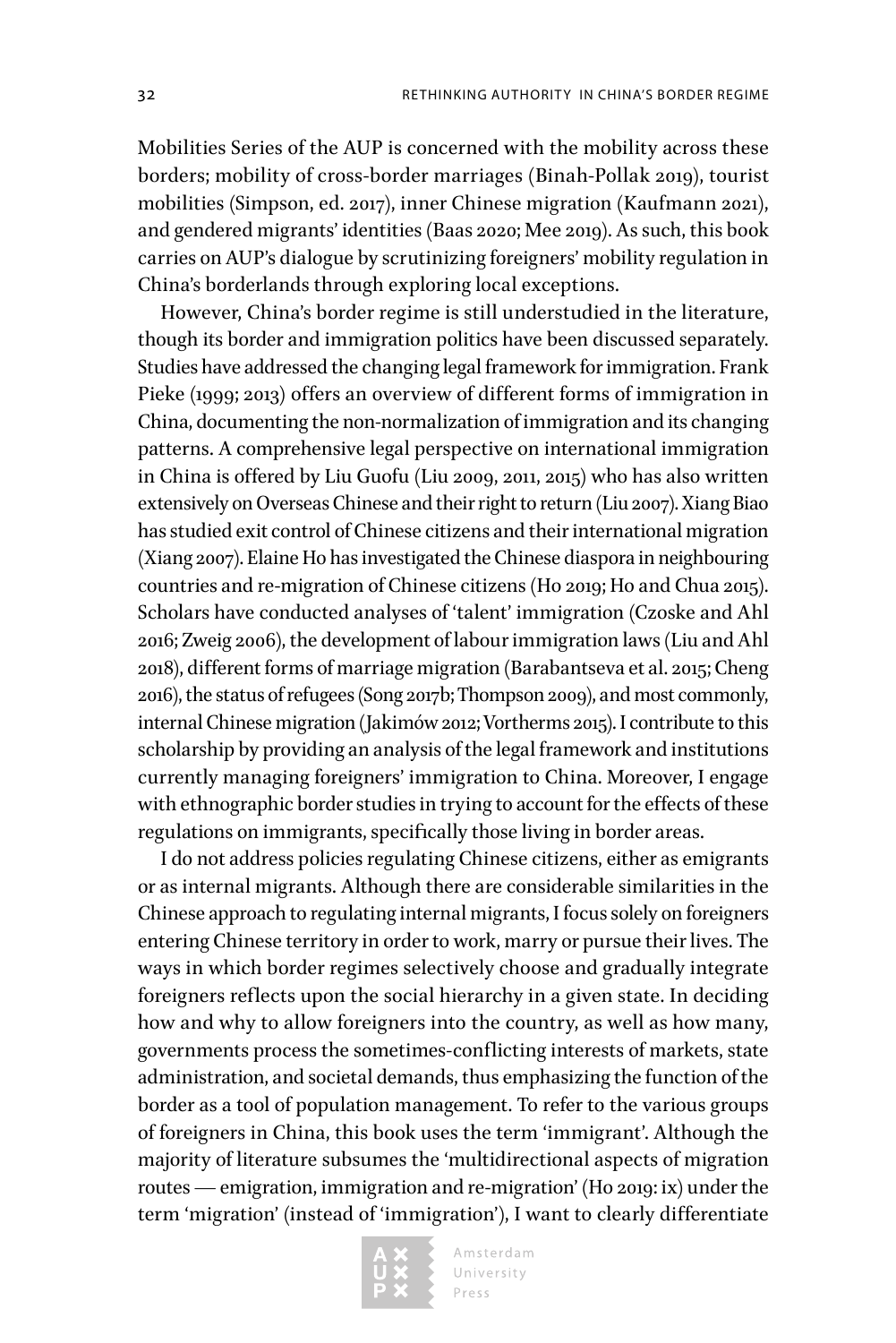between internal Chinese migrants and foreign immigrants. Internal Chinese migration – Chinese citizens leaving their place of origin to study, work or reside in other localities – has produced social and political debates, along with academic research, on reforming the *hukou* household registration system (Jakimów 2012). Since this book is speaking to audiences interested in border studies in general as well as scholars of China Studies, I want to differentiate between the two established debates; hence, I use 'immigrant' when I talk about foreigners and 'migrant' when I talk about Chinese internal migrants.

#### **Historical Territorial Narratives from Tributary System to Centre-Periphery Relations**

In ancient China, after centuries of minimal military and diplomatic contact, rulers established bilateral and regional relations considering neighbouring societies as outside of their territorial sovereignty (Hui 2005: 5). In this multistate era (656 BC – 221 BC), travellers crossing territories of the various 'states' (*guo*) were already supposed to carry identification documents inscribed into bronze or wood (Hui 2005: 6). During imperial China (after 221 BC), territorial thinking was not defined by spatial borders but by a complex network of ethnic, cultural, and social connections comprising a tributary system with the emperor at the centre (Anderson and Withmore 2014: 5; Hyer 2015: 264). During the following dynasties, rulers established vassal systems that often had competing territorial claims that historians can distinguish through the differentiation of bureaucracies rather than border practices. Di Cosmo argues that the master narrative of Sima Qian writing the Chinese history was the first attempt at presenting a 'historical protagonist', thus treating other states as equal and creating a border dichotomy (Di Cosmo 2004: 10). During the Ming Dynasty (1368–1644), Emperor Hongwu established a border defence system for the Chinese Empire that aimed to protect Chinese citizens from attacks by nomadic tribes and tried to prohibit illegal immigration – meaning any kind of immigration apart from diplomats (Oláh 2012). China was historically understood as an 'empire state' with an 'inner China' (*neidi*) or 'China proper' phasing out into an 'outer China' (*waidi*). This outer area, inhabited by 'barbarians' – uncivilized, uneducated people that were not (yet) part of the 'Central State' (*Zhongguo*) 3 –, has functioned as a 'buffer zone' (*pingzhang*) against external intervention (Fravel 2007: 710f.). In this sense, the territoriality of China along

<sup>3</sup> Fiskesjö (1999: 146) shows the complex ways of how 'barbarians' were imagined and discursively categorized as raw *sheng* or cooked *shu* representing their degree of (potential) civilization. In Song

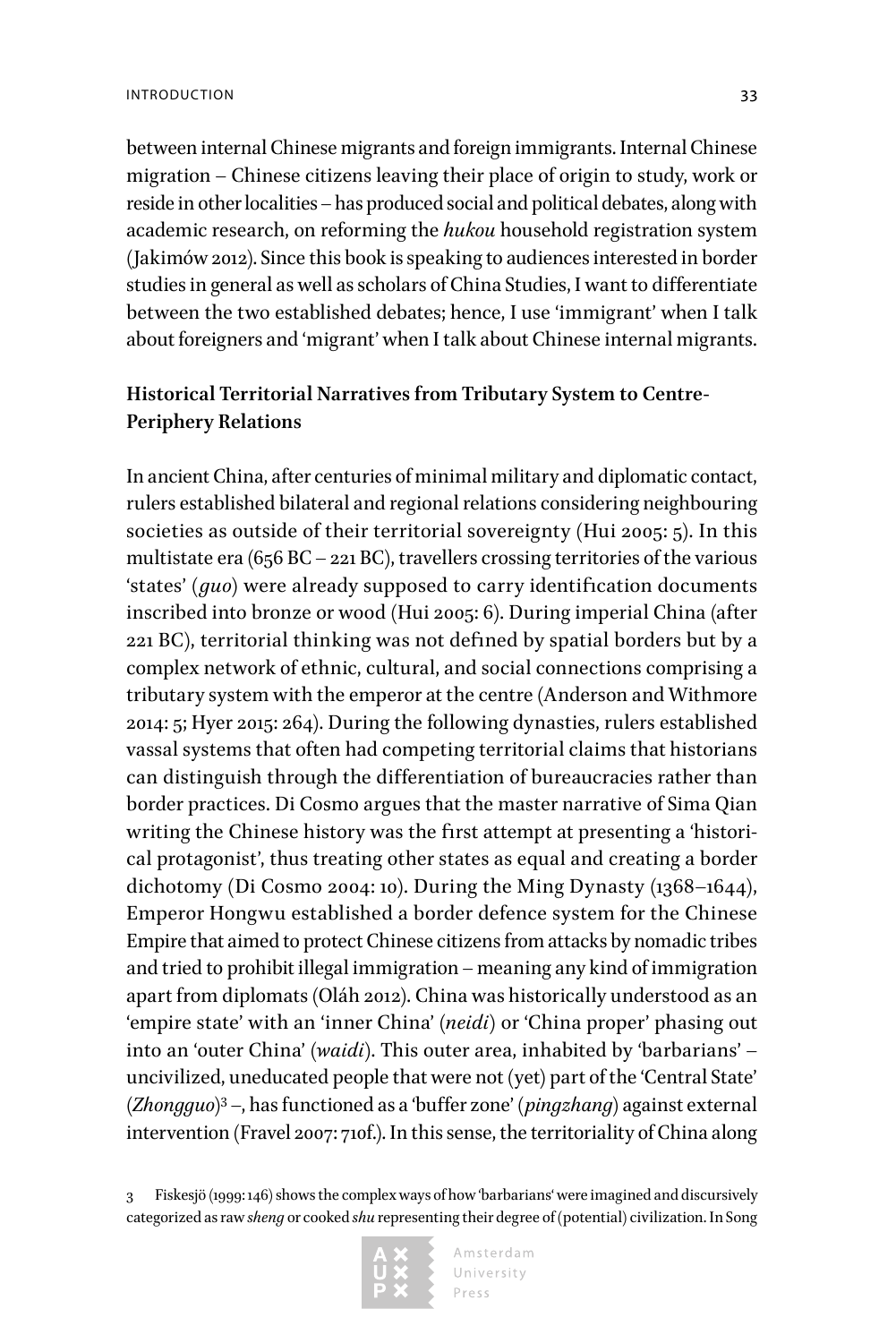with the notion of civilization has been impermanent in nature, ever ready to expand beyond the old borders and existing subjects (Fiskesjö 1999: 141). China's strictly hierarchical territorial approach – viewing itself as the centre of the world (*tianxia*) – was first publicly problematized at the outset of the PRC when Pan Guangdan called it 'historic ethnic chauvinism' and 'fictive geography' (Woodside 2007: 14). Throughout the twentieth century, China tried to complement its traditional territorialization 'from within' with diplomatic recognition 'from without' through sovereign engagement with the international community (Joniak-Lüthi 2016: 153). Simultaneously, it also endeavoured to settle ongoing frontier disputes with neighbouring countries, mostly in times of regime insecurity (Fravel 2008). Debates over border areas' administrative status and territorial integration into China continue until today. Moreover, the continuous mobility of 'nomads' and border communities still play a crucial role in today's spatial articulation of the Chinese nation state.

Building on the notion described above that Chinese borders manifest racial differentiation rather than geographic distinction, Lary (2007: 6-10) has identified several dominant narratives that characterize and determine Chinese border and immigration discourses until today. The first dominant narrative is that Han China is the centre of civilization; conversely, border areas inhabited by 'ethnic minorities' are 'different, strange, [and] exotic, at a lower level of cultural evolution'. These 'exotic descriptions' find manifestation in minority theme parks and the overall fascination for 'cultural tourism' in the border area. Secondly, the discourse on border areas as 'underdeveloped' and 'backward' is manifested in national development campaigns such as 'Develop the West' (*xibu dakaifa*). Thirdly, the ancient cross-border connections of 'ethnic minorities' constitute a 'potential threat' to the centre as they might facilitate the devolution of the nation state. Fourth, Han Chinese settlement in the borderlands helps establish 'civilian control' over these areas. Lastly, 'centre-border relations are never static', as the value of natural resources and land and the geostrategic importance of the border areas constantly change.

These narratives in one way or another reappear in today's border discourses which negotiate the ambiguous relationship between the (political) centre of the Chinese nation state and its periphery (*bianyuan*). There is an ongoing political debate regarding how to keep the country safe and secure its territory from neighbouring countries and their potential threats on the

dynasty Yunnan, he describes how various tribes of Wa were differentiated into wild/tame and accordingly understood as further away from/closer to potential civilization by the local Chinese.

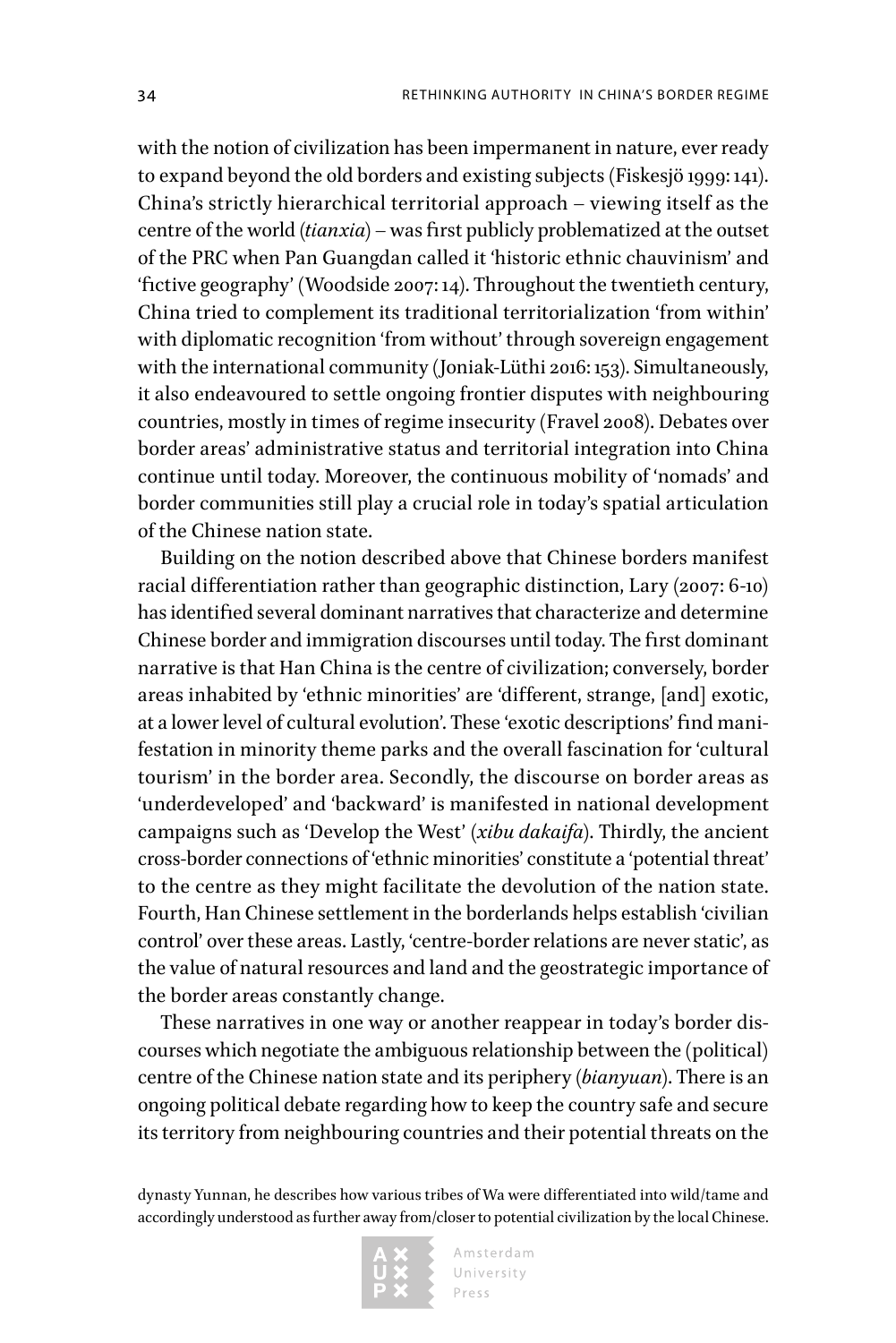one hand, while on the other hand acknowledging that the cultural proximity of borderland inhabitants holds value in constructing better (economic) links with neighbours. Against this background, this book addresses the paradoxes of the Chinese border regime: how to keep the borders open while secure, how to integrate the periphery into the national development project and utilize border resources while carefully directing change. Though some historical continuities prevail, the border regime is still subject to change as a result of the interaction of domestic and international processes. Being aware of the dynamic historical contingencies at play contextualizes the timeframe selected for this book, namely the years between 2001 and 2020; although it is handy to use 'natural' benchmarks such as 9/11 as bookends, any limited chronological selection still presents an artificial extract of the genealogy of power and its institutions.

#### **Methodological Reflections**

Since there is no single methodology that could include territorial and discursive articulations of border, I integrate discourse analysis with fieldwork in order to maintain a systematic approach to agents and acts while staying attuned to the context. I follow in the steps of researchers who explicitly link theory building with site-intensive methods (Read 2010: 146; Schatz 2009: 14). Moreover, Patrick T. Jackson (2011: 207) argues in favour of methodological pluralism, contending that 'there is no reason why a single published work cannot contain multiple independent arguments, even if those arguments are themselves drawn from different methodologies'. Hence, I draw on the 'Ethnographic Border Regime Analysis' approach introduced in the following section (Tsianos and Hess 2010: 252). Methodologically, this approach suggests a heuristic mix of methods by linking a '"symptomatic discourse analysis" with ethnographic participating observations and talks in different places and different forms of focus interviews' (Tsianos and Hess 2010: 252f.). This mixed-method approach emphasizes a 'process and conflict sensitive understanding of the institutionalization and relations of the border', allowing researchers to consider various actors and discourses and their interrelationships in the context of a broader frame of action (rather than in one closed, systemic rationality) (ibid.: 253).

Although this approach is comprehensive already, I want to connect this to literature on methodology on security discourses and practices as they are closely related. In order to study security discourses and practices, Thierry Balzacq (2011) offers a vocabulary to look at three-layered analysis:

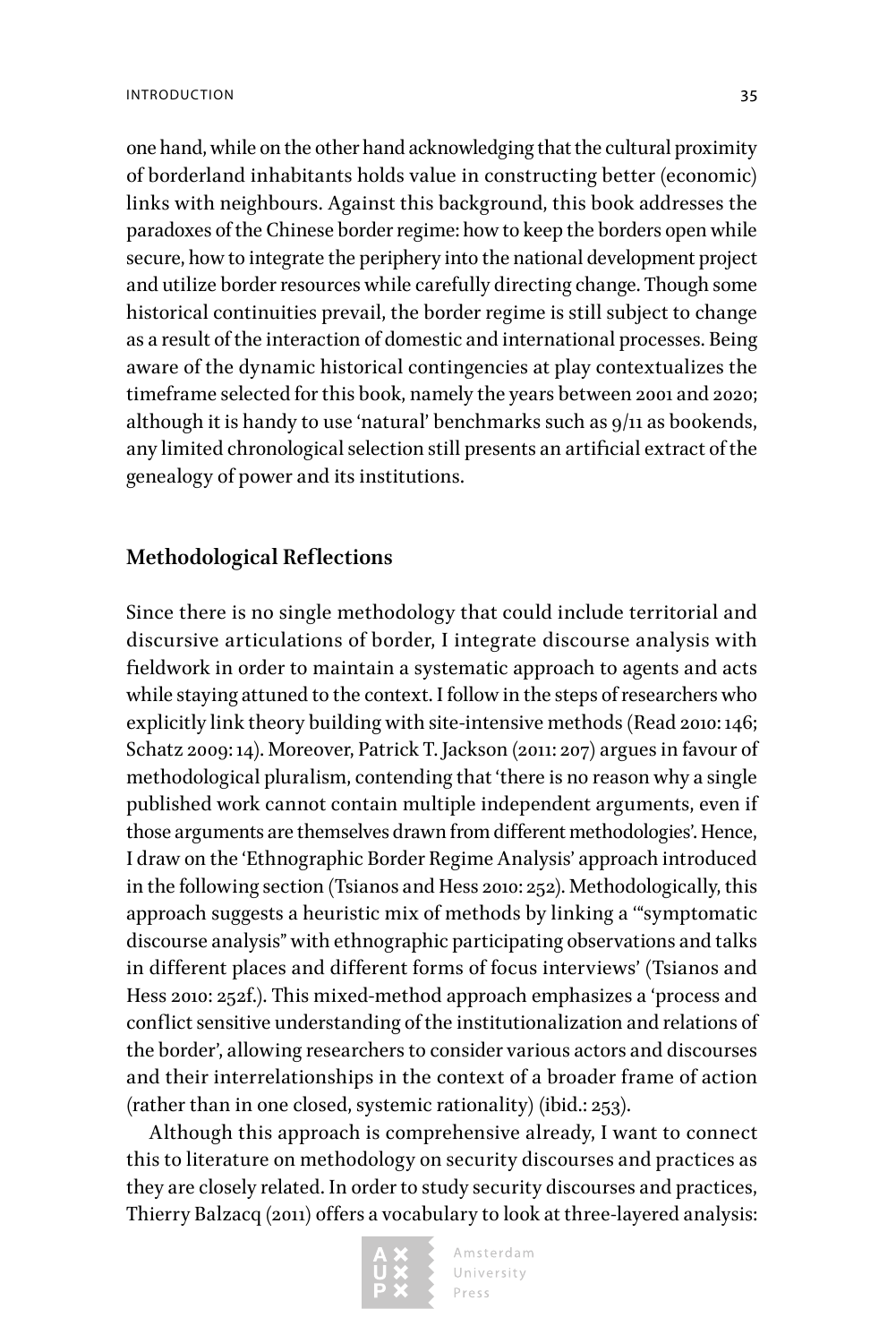agents, acts, and context. The 'agent' dimension includes 'actors and the relation that structure the situation under scrutiny' (Balzacq 2011: 35), hence includes all subjects that are either performing, recipient of or subject to the security act. The 'act' dimension comprise both discursive and non-discursive security practices which involve action (in terms of addressing or ignoring an issue), speech acts that frame in a subject a certain way, the dispositif of security (who operates the resources, knowledge, tools over the security acts, and finally, policies (their design, articulation, and implementation) (Balzacq 2011: 36). Finally, Balzacq argues that the context of the discourse is fundamental to its understanding, such as 'modes of production, class structure and political formation'. To his understanding, it is important to be aware of the interrelation and succession of events, the proximate context of an event such as an interview, or more generally, the 'sociocultural embeddedness of a text' or an event (Balzacq 2011: 37).

To my understanding, Tsianos and Hess's (2010) 'Symptomatic Discourse Analysis' calls upon what Balzacq refers to as context as well as Clayton's (2009) call for a culture and context sensitivity; exposing voids and discovering the underlying meaning and structure of a text is best done in the midst of fieldwork and while the researcher is exposed to the irritations and frictions of the border regime (Tsianos and Hess 2010: 252). Although fieldwork might be less extensive than other, ethnographic approaches, it enables the researcher to construe local practices. Within the literature on ethnographic methods, this experience is discussed in terms of the researcher's changing reflexivity throughout the research process or as 'situated knowledge' that impacts analysis and interpretation according to the changing situations (Turner 2013: 9).

This symptomatic approach goes one step further than regular discourse analysis by including insights from fieldwork. A traditional discourse analysis (only) considers the symbolic and linguistic level of discourses, on the 'dialogical struggles that are nested in power relations' where they originate (Balzacq 2011: 41), and 'how discourse actively structures the social space within which actors act, through the construction of concepts, objects, and subject position' (Phillips and Hardy 2002: 25). Traditional discourse analysis is confined to a systemic level and depends on access to information about state-society interrelations. Hence, the applied methodological approach provides an additional subject- and struggle-centred perspective gained from field research. In China's authoritarian system in particular, public discourse is often part of a propaganda strategy, critical material is often censored and controlled by the party, and the accessibility and reliability

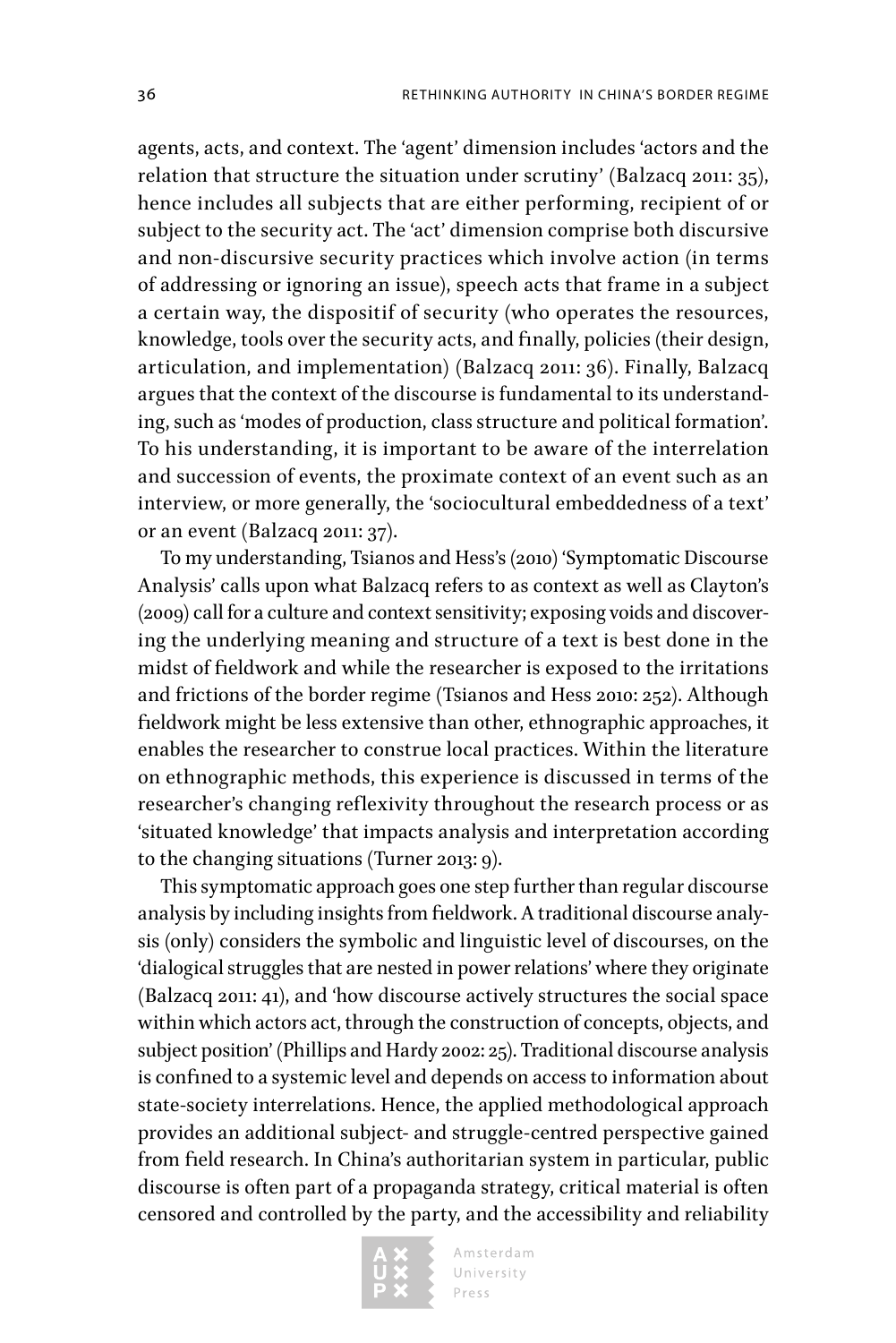of state-generated data is questionable (Xi 2010: 15). Here, understanding the additional 'local meaning' (van Dijk, Teun A. 2001: 103) is especially important in order to avoid reproducing a political 'avoidance' migration phenomenon (Tsianos and Hess 2010: 244); this understanding can allow the researcher to also grasp heterogeneous, fragile, emerging or passing discursive elements (ibid.: 254).

#### **Ethnographic Border Regime Analysis**

To my understanding, the approach of a 'Symptomatic Discourse Analysis' (SDA) in fact includes the 'Critical Discourse Analysis' (CDA). CDA probes social conflicts and political issues rather than dominant or hegemonic paradigms and 'focuses on the ways discourse structures enact, confirm, legitimate, reproduce, or challenge relations of power and dominance in society' (van Dijk, Teun A. 2001: 353); this approach aims not only to describe discursive elements, but to explain discursive formations against the backdrop of the social structure. In the same fashion, SDA aims to bring together different actors and discourses that interact in the 'space of negotiation' that is the border regime. SDA refers to Louis Althusser's figure of the 'symptomatic reader' who deconstructs a text beyond its literal meaning. This approach directly links the understanding of a speech act to the physically and mentally embedded reading of the researcher in the context of the field site (Tsianos and Hess 2010: 252).

Within the critical tradition and with regard to the political discourse on border mobility, I seek to (1) understand the institutional complex from which border politics derive and its inherent power asymmetries, (2) understand the social structure and knowledge dispositifs that constitute norms and practices, and (3) understand the dynamic within the negotiation process among different agents and scales. Chiara Brambilla (2015: 20) entitles this discourse 'the "normative dimension" of the border, that is the ethical, legal and empirical premises and arguments used to justify particular cognitive and experiential regimes on which border policies are articulated' (what she calls *hegemonic borderscapes*). In a nutshell, my goal is to understand the patterns of legitimation within the official discourse on border mobility that produce different struggles and zones of authority. The official discourse 'normalizes' what kind of border mobility and development is expected and what kind of immigration is wanted, which in turn contextualizes local practices.

In order to operationalize the 'normative dimension', this analysis consists of exposition of the institutional and legal framework of border

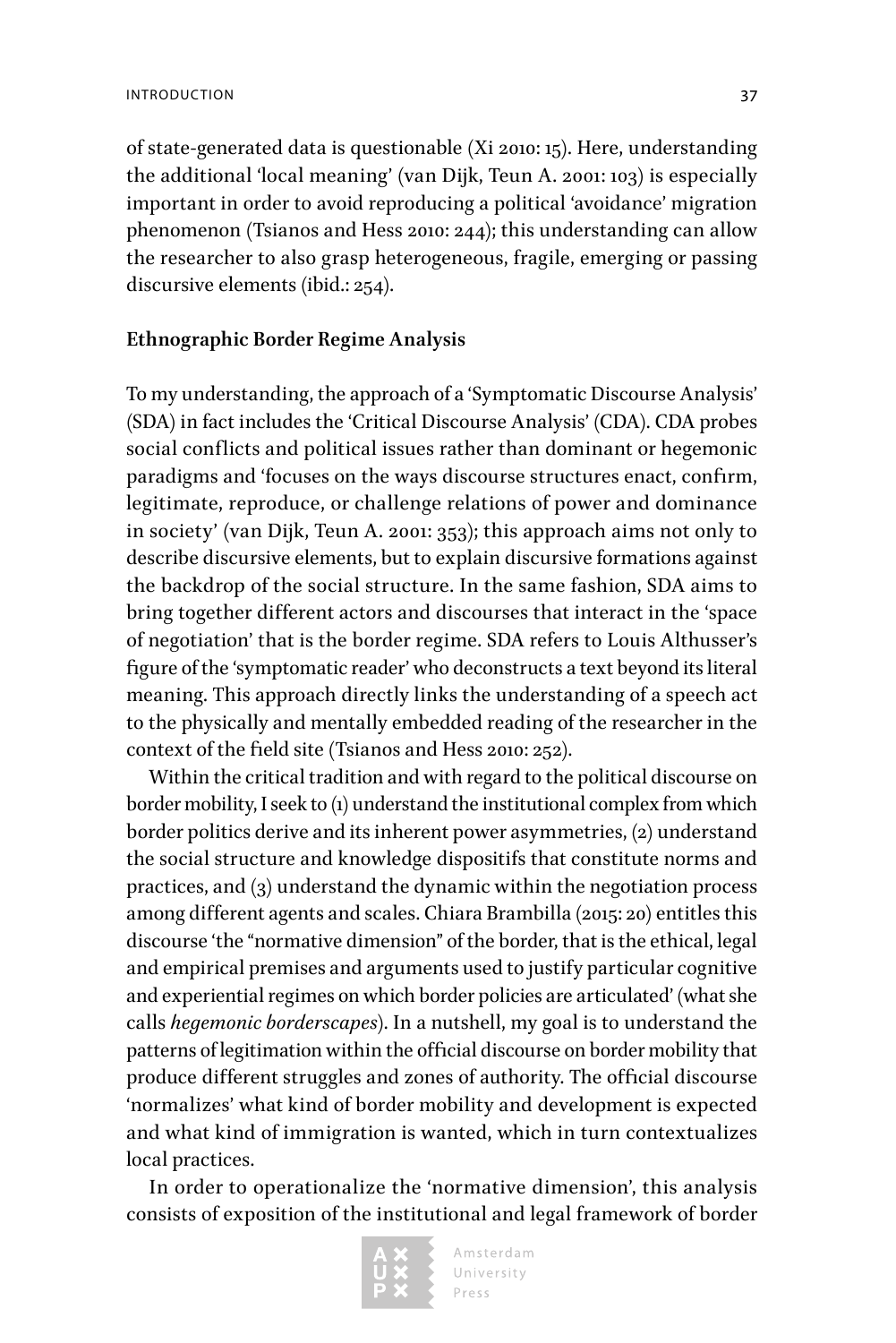#### <span id="page-38-0"></span>**Table 1 Relevant organizations**

#### **International**

International Organization for Migration (IOM) International Labour Organization (ILO) United Nations High Commissioner for Refugees (UNHCR) United Nations Development Programme (UNDP)

#### **Regional**

Asian Development Bank (ADB) Greater Mekong Sub-Region (GMS) Greater Tumen Initiative (GTI)

#### **National**

Central Government and State Council National Development and Reform Commission (NDRC) Ministry of Foreign Affairs (MoFA) Ministry of Finance (MoF) Ministry of Transport (MoT) Ministry of Commerce (MOFCOM) Ministry of National Defence (MND) Ministry of Public Security (MoPS) Bureau of Exit and Entry Administration of the Ministry of Public Security National Tourism Administration General Administration of Quality Supervision, Inspection and Quarantine Bureau General Administrations of Customs

#### **Provincial level (examples from Yunnan Province)**

Provincial Government Yunnan Provincial Development and Reform Commission Provincial Foreign Affairs Office Department of Finance Department of Transport Department of Commerce Yunnan Bridgehead Construction Steering Group Yunnan Tourism Bureau Yunnan Provincial International Regional Co-operation Office Passport & Visa Division of the Foreign Affairs Office of the People's Government of Yunnan Province Neighbouring Countries Affairs Division of the Foreign Affairs Office of the People's Government of Yunnan Province Yunnan Division of the Bureau of Exit and Entry Administration of the Ministry of Public Security Yunnan Province Statistical Bureau Department of Commerce of Yunnan Province

#### **Local**

Prefectural Governments Prefectural Government Steering Groups Public Security Bureau

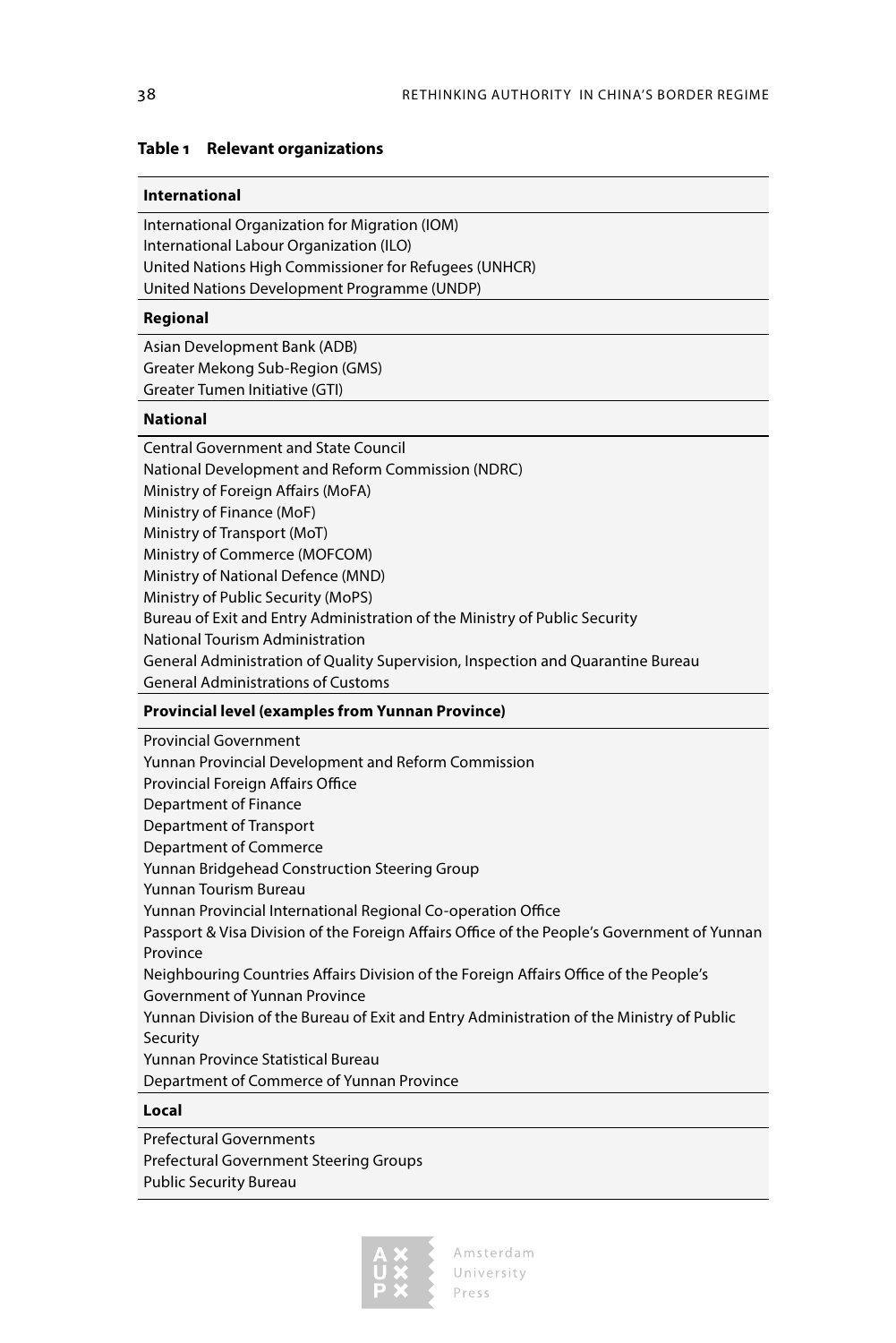policy-making within the Chinese political system; a text analysis of different legal texts, policy papers and speech acts that represent the various border agents; and a detailed critical discourse analysis of the political discourse on 'border security', 'border mobility', and 'border development' that represents the rationalities of the various border agents.

While there are serious constraints to the accessibility and reliability of state-generated data in China, such data also has advantages in bringing 'the state into focus within our understanding of the state-society relations' (Xi 2010: 16); this data can provide context and often helps to better frame questions for further research as well as to select and identify interviewees (ibid.: 17).

#### **Fieldwork: Experiencing the Border**

As mentioned above, this book analyses both discourses and practices of border regulation. Practice does not only refer to the state's 'discursive practice' generating responses to legitimation problems or rallying support (Hansen 2006: 1); the term refers to the actual techniques of control that impact, limit, or confine the bodies of immigrants and border residents while crossing or living alongside the border. My central question is: what forms of power and control are embedded in the bordering process, and what do concrete techniques and locations of surveillance and control represent? This analytical approach first builds on the above-described discourse analysis regarding authority over border control; it then extends the analytical perspective from a macro-level to a micro-level, taking the actual effect of governmentalities into consideration. Of course, my own access to the 'full' effects of this control apparatus is limited to my subjective experience of the bordering process as a foreign researcher with a foreign passport. Nevertheless, by directly engaging with the field, I have been able to undergo meaningful experiences that contribute to this analysis.

The research group undertaking the 'ethnographic border regime analysis' approach sees fieldwork as a necessarily multi-sited engagement with the (sometimes conflicting or irritating) field (Tsianos and Hess 2010: 255). In this view, fieldwork is more than a 'reality check' – it actively immerses the researcher in various locations of the border regime, such as the 'internet, offices, storage rooms, cities or the green border' (ibid.: 256). Only by travelling to the sites comprising the border, can the researcher most fully understand the vast network of actors involved and how they each interpret and institutionalize their roles. This aspect is also central to studies on border security, where fieldwork aims to understand how

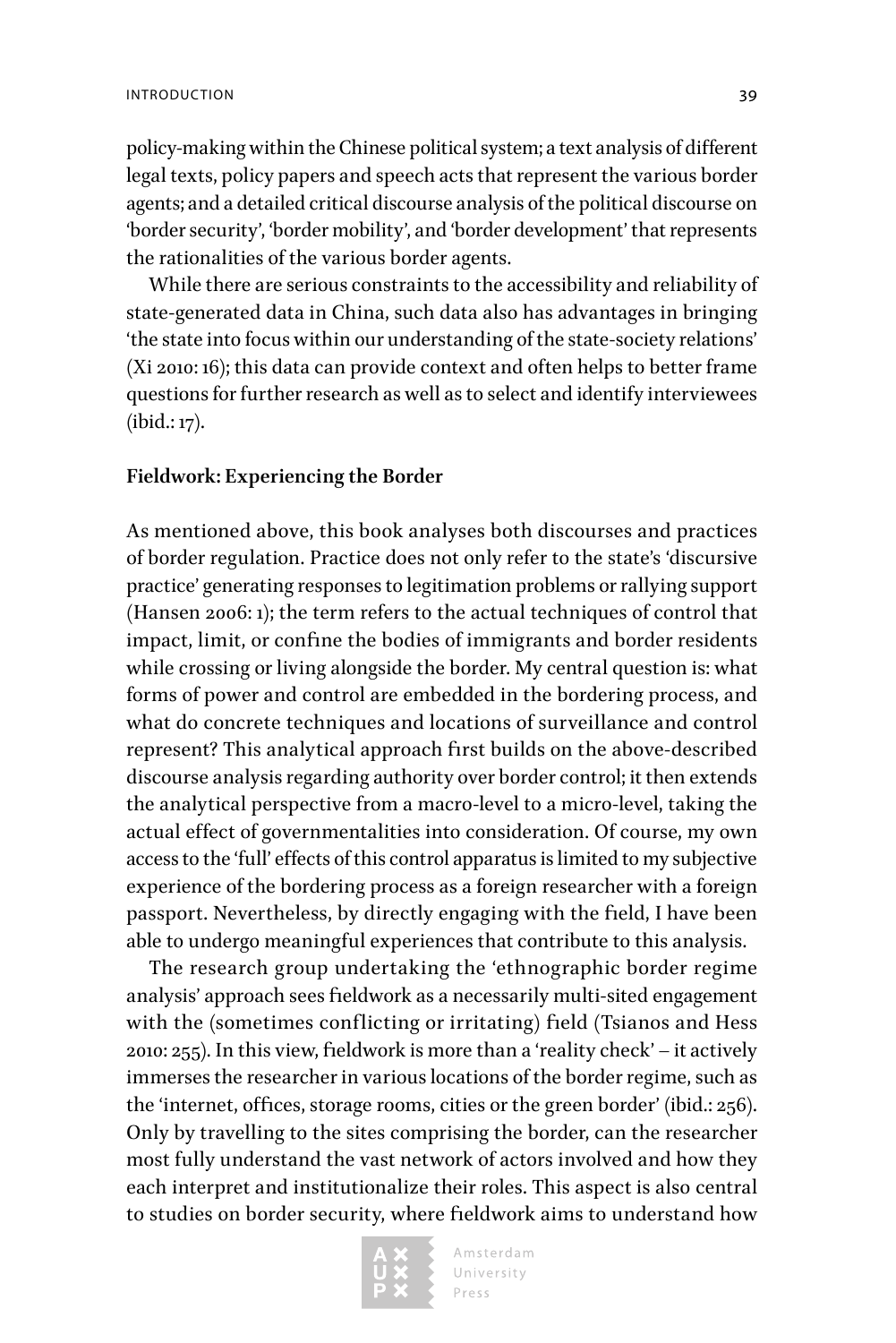'actors conceive their roles, how they go about their daily routines, how they incorporate security practices and perform their identities, how they justify their actions' (Côté-Boucher et al. 2014: 200). In Foucault's words, the researcher gets involved with 'power at its extremities, in its ultimate destinations, with those points where it becomes capillary, that is in its regional and local forms and institutions' (Foucault 1980: 96). Xiang Biao's (2013) approach of multi-scalar ethnography follows a similar rationality, being not only multi-sited but also focused on the 'spatial reach of action' (Xiang 2013: 284) and the various taxonomical hierarchies of authority that define the state and help us understand the relation between mobility and established institutions (Xiang 2013: 288).

Tsianos and Hess (2010: 257) moreover emphasize that their approach does not try to compete with the in-depth, long-term field stays of ethnographers, but rather adds value through different interactions with the field. They argue that by engaging with interviewees in various – often informal and random – encounters rather than through pre-structures, staged, and planned interviews, the researcher's own subjective understanding is constantly challenged, ultimately allowing for a more open interpretation of the context. In my case, this meant that a spontaneous discussion with a waitress from Myanmar could prove more informative regarding (il)legality in the border area than a scheduled interview with a local expert on the matter. This kind of fieldwork adds an 'ethnographic sensibility' to border studies 'detailing the inner logic that guides modern states in their efforts to remake physical and social space' (Schatz 2009: 6).

The literature addressing challenges for (foreign) researchers in the Chinese authoritarian context has grown recently as surveillance and restrictions have become more intense (Carlson, ed. 2010; Heimer and Thøgersen, eds. 2006; Turner, ed. 2013). Party ideology directly and indirectly influences research possibilities and access. Foreign researchers directly experience such political ideology when access to archives or official institutions is refused, especially when the research agenda touches on 'sensitive' (*mingan xing*) issues (Heimer and Thøgersen 2006: 12). Similarly, it has become more difficult to find interviewees and informants. Indirectly, the party discourse also influences the research as it predefines what topics are discussed and predetermines much of the (sayable) vocabulary. Special sensitivity should always be paid to avoiding the reproduction of official discourse.

When I began my research in 2014, I started my search for interviewees and informants with dozens of 'cold calls' (Turner 2013: 3) to local research institutions and state universities identified online. For the most part, these inquiries remained unanswered. However, some individuals invited me to

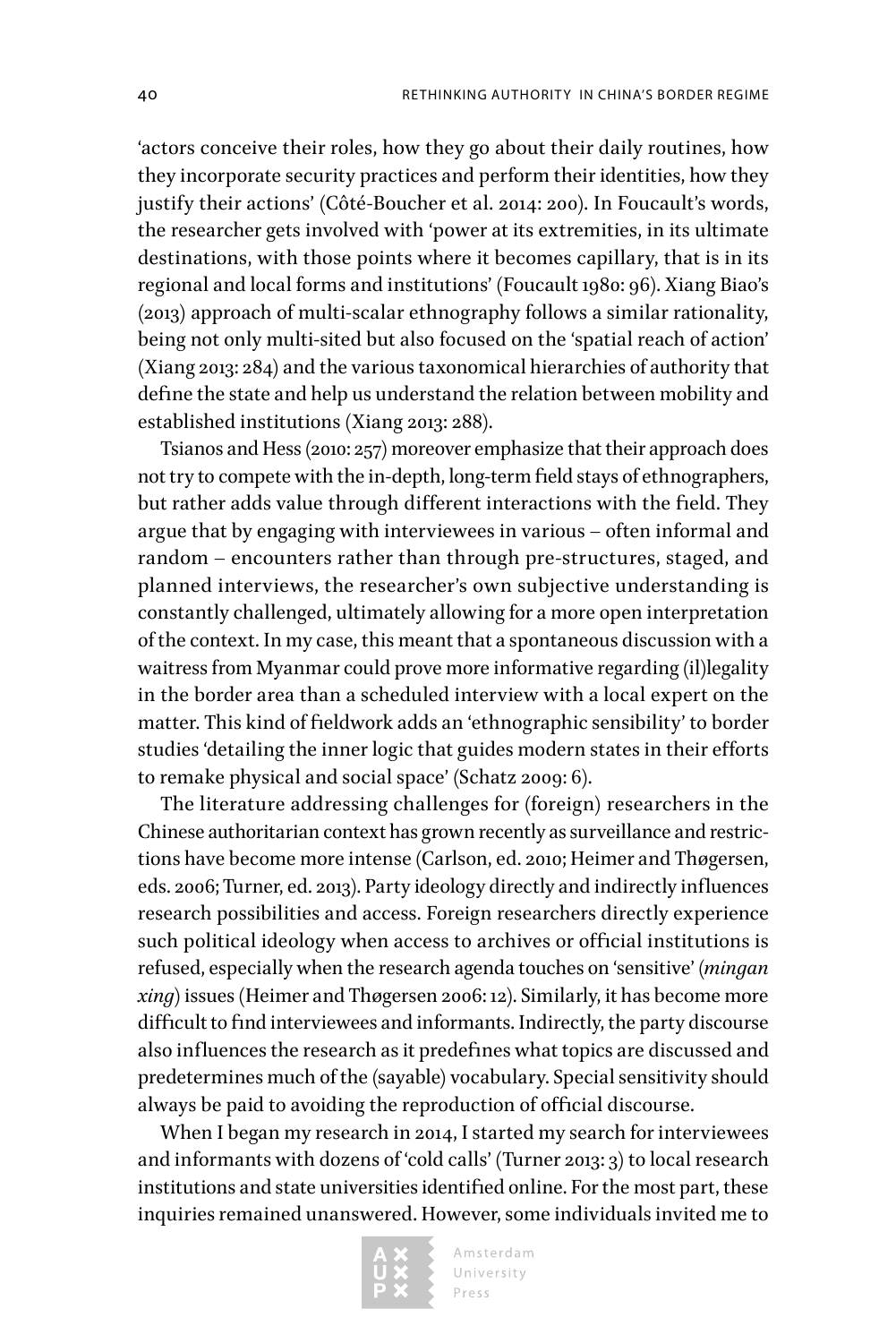meet them once I was in China. Often, once we met in person, they further recommended colleagues or other non-academic interview partners and put us in contact. This way, I was able to conduct several expert interviews in both provinces. With the support of my PhD supervisor, Prof. Gunter Schubert, I received assistance from researchers at Jilin University who helped me organize interviews with local cadres at the Yanbian border. Eventually, through a snowballing system of making contacts throughout fieldwork, I was also able to conduct interviews with officials in the Yunnan border area. Overall, Chinese collaboration partners and local informants played an important role in field access and the identification of relevant interviewees. However, as a PhD candidate with few resources, my cooperation with local academics remained limited. A party campaign aimed at restricting research access for foreigners in China further impaired my ability to establish good relations with Chinese universities and generally complicated collaboration. In the end, I conducted interviews with academics, experts, local cadres, and local residents. The duration of my stays in different border towns varied depending on logistical feasibility and success of access; altogether, I spent ten weeks in China for this research. In 2015 and 2016, I visited the Yunnan border area twice and the Jilin border area once, travelling to various border towns and border sites. I also stayed in Beijing for one week to interview officials from the GTI secretariat and attended a GTI workshop on trade facilitation in Changchun. Access to this organization was made possible through the generous help of Magnus Brod, the Programme Manager for Support for Economic Cooperation in Sub-regional Initiatives in Asia of the Deutsche Gesellschaft für Internationale Zusammenarbeit (GIZ). Due to the ongoing ideological debate on research collaboration with foreign academics in China, I will not fully disclose my Chinese interview partners but only quote the number of the interview as they appear in my transcript. Among the interviewees, I had government officials on township and prefectural levels, local and renowned Chinese experts on border studies, and many locals that either lived or worked at the border, Chinese and Myanmar citizens, border residents, and border tourists.

I supplemented my interviews by conducting participant observation (Hume and Mulcock 2004). This method is designed to allow the researcher to 'take part in the daily activities, rituals, interactions, and events of a group of people' (DeWalt and DeWalt 2002: 1). Observation of activity at border gates, town centres, and marketplaces allowed me a glimpse of everyday life and daily routines in the border area. Here, I often travelled as a tourist, which I especially emphasized when approached by border security or police – which occurred regularly. Talking to local people without

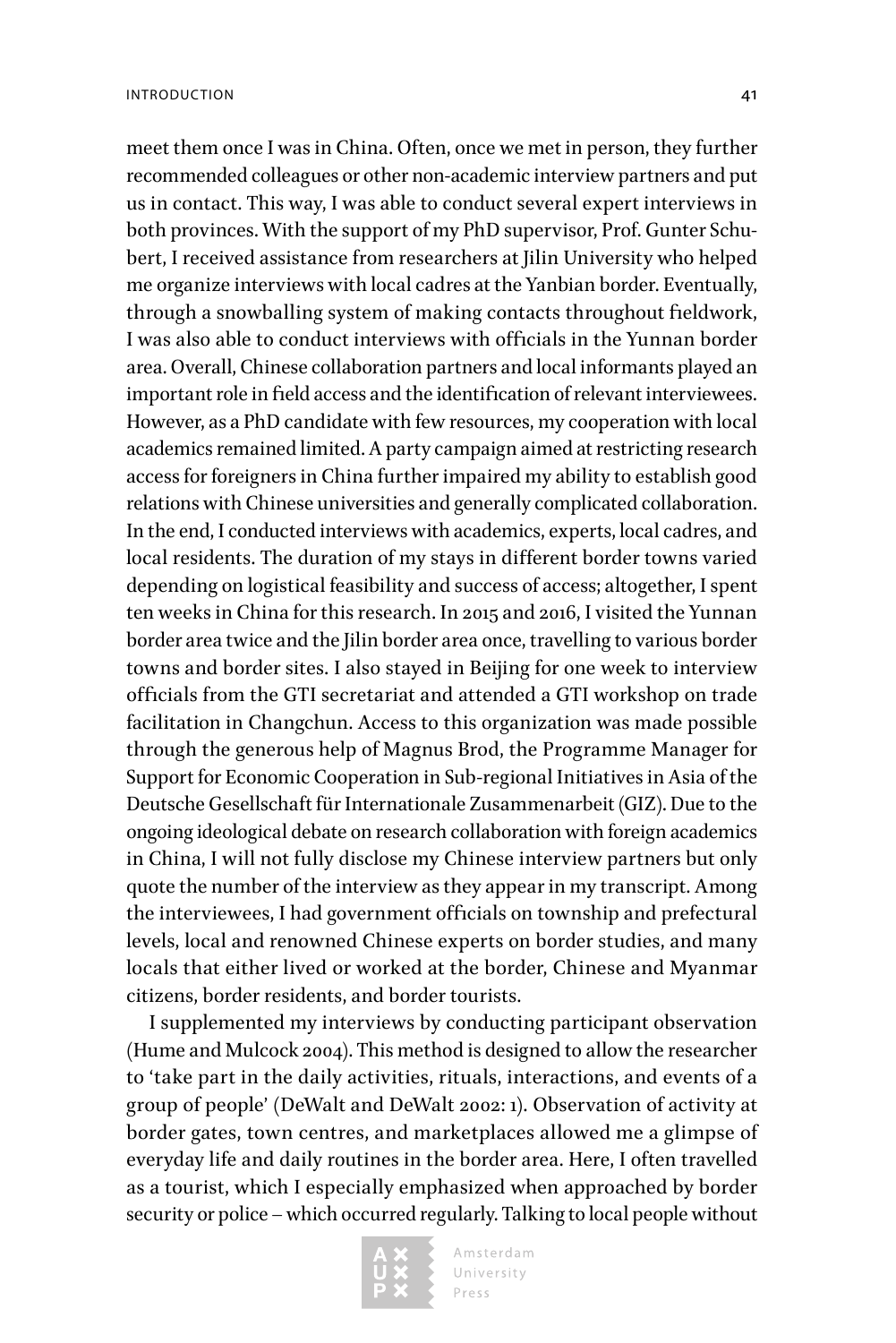a specific interview agenda helped me to better understand the meaning of the border to them and their mobility scope. However, as a young white woman who was often the only foreigner and travelling alone, I drew a lot of attention; since my presence clearly changed the situation, it proved difficult to observe 'natural' scene or border mobility practice. In this regard, my positionality constituted a 'difficulty' during field research since it (1) disrupted scenes in the field and drew attention towards me instead of the everyday proceedings that I sought to observe, and (2) led interviewees to provide certain answers when asked about potentially sensitive issues. In the end, my analysis draws on semi-structured interviews, informal chats, and in-depth interviews. Interviews were conducted both in English and Mandarin. Sometimes I had to rely on interpreters – often one of the interviewees in a group – using Mandarin as a reference language or *lingua franca*, especially when languages (e.g. Korean or Burmese) or local dialects were involved (cf. Sturgeon 2013b: 191).

#### **Map of the Book**

To investigate how the Chinese border regime is governed, this book is structured in the following way. In Chapter 2, I introduce the theoretical underpinnings of border regime analysis. I demonstrate three different ways of applying the term 'border as a method', which links the different analytical angles and theoretical approaches I draw on. First, the border is a *method of investigation* for the researcher; bordering practices represent larger power manifestations within state-society and centre-periphery relations, and their analysis is thus an epistemological access point. Secondly, the border becomes a tool to filter and control mobility at checkpoints and by concentrating and exerting state power through issuing identification documents, a *method of social control*. Thirdly, the border is a *method of spatial development* and resource allocation because border politics allow the (Chinese) state to draw on resources that lie beyond its traditional territory. Subsequently, I discuss different definitions of border regimes. I introduce the ways that the Chinese state exerts authority through the border regime and produces various zones of influence. Lastly, I account for the authoritarian context by linking my analysis to the official ideology of CCP, which aims to produce a harmonious yet 'qualitative' society.

Chapter 3 introduces the national immigration system. It presents the development of the reforms, norms, and principles that comprise its mechanisms. The chapter shows how the legal and discursive practices of

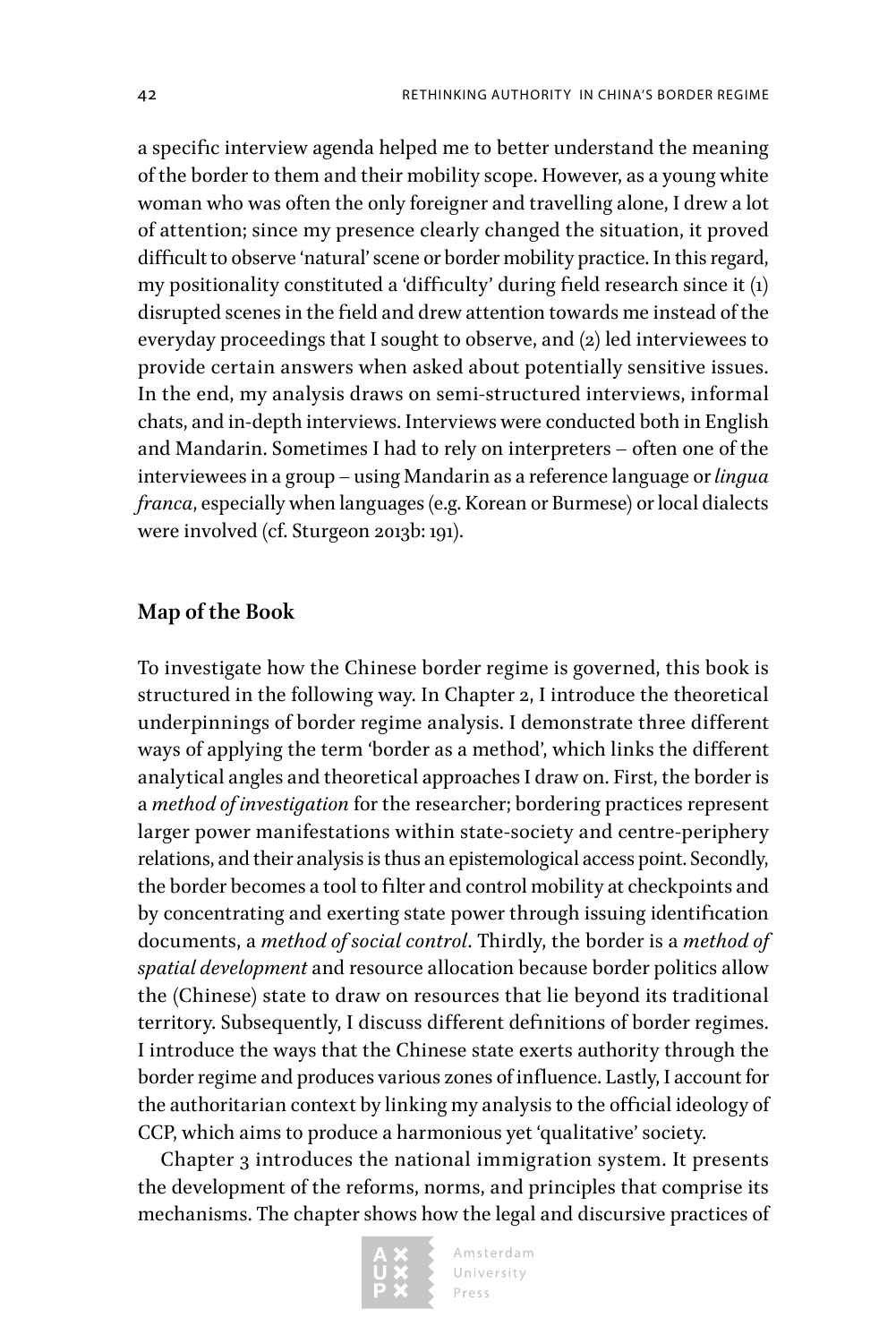<span id="page-43-0"></span>**Figure 1 Border as a method**



the Chinese immigration system exert graduated authority over bordercrossers. The passport as a boundary object becomes decisive instrument that differentiates among various groups of immigrants, namely regular, irregular, refugee, border residency, and border tourism. The introduction of border residency and its legal positioning as an exception within the immigration system is discussed here. I conclude by examining how the underlying rationale of the immigration system builds on strict control and selective and limited provision of visa and residence permits.

Chapter 4 further addresses the Chinese government actors in the border regime. Here, I introduce the various security actors and their share of responsibilities, along with specific patterns of internal and external border control. I further demonstrate how the development rationale is woven into border politics that especially aim to develop China's western periphery in order to integrate ethnically diverse border areas into the nation project.

In the fifth chapter, I concentrate on the regional context of the Chinese border regime. I show how border areas are institutionally and infrastructurally integrated within regional frameworks. Towards Southeast Asia, the GMS provides cooperation in economic, infrastructural, and security domains. Towards Northeast Asia, China's engagement in the GTI aims at establishing cross-border cooperation in terms of tourism and border control. I argue that both of these projects relocate decisions on Chinese border politics and thus re-scale the Chinese state, though to different degrees.

Chapter 6 then probes sub-national border politics and local practices of bordering in the two selected provinces. I emphasize the role of local governments in providing new legal pathways to citizenship that constitute

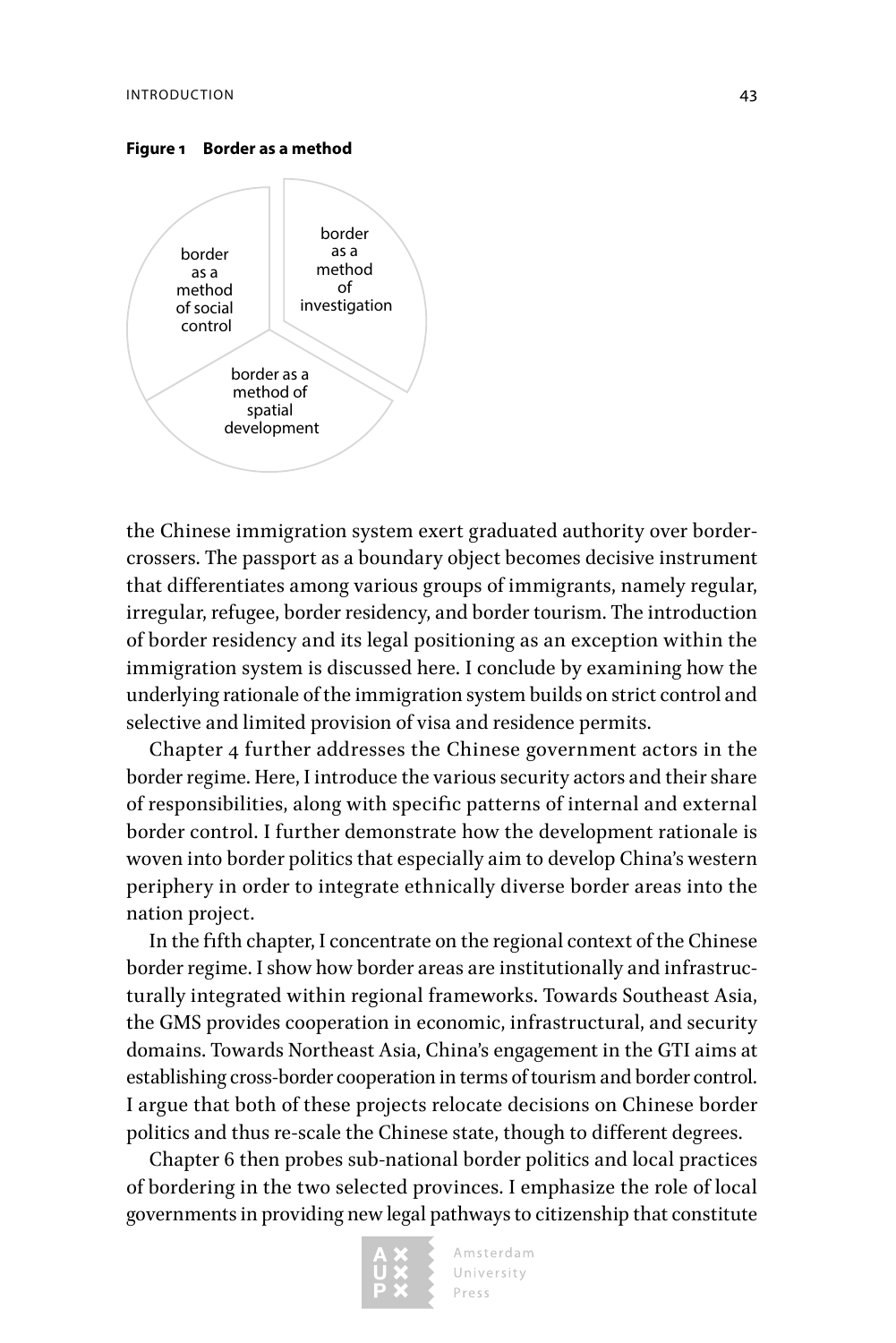exceptions to national legislation. In the context of Special Border Zones, local governments and local Public Security Bureaus can issue identification documents that match the realities of peoples' cross-border mobilities. Rather than turning a blind eye to irregular immigration, local governments support new means of integration.

In the final chapter, I summarize my findings regarding how the Chinese border is governed. I outline how the Chinese immigration system and state architecture is decentralized and allows for local policy experimentation. This results in Special Border Zones that also introduce exceptions in terms of immigration practices. I conclude by arguing that the ways that local border prefectures practice immigration and border control allows the Chinese state to draw on (labour) resources that lie beyond its traditional territory, circling back to my theoretical understanding of the border as a method of investigation, social control, and resource allocation.

#### **Bibliography**

- Ackleson, J. (2011), 'The Emerging Politics of Border Management: Policy and Research Considerations', in D. Wastl-Walter (ed.), The Ashgate Research Companion to Border Studies (Farnham, Burlington: Ashgate), 245–261.
- Agamben, G. (1998), Homo Sacer: Sovereign Power and Bare Life (Stanford: Stanford University Press) <[https://pdfs.semanticscholar.org/54a9/10a24dbd9](https://pdfs.semanticscholar.org/54a9/10a24dbd96deb2ff14db45b323b7b0e96c00.pdf?_ga=2.251466950.1778533562.1593768313-133923854.1593768313) [6deb2ff14db45b323b7b0e96c00.pdf?\\_ga=2.251466950.1778533562.1593768313-](https://pdfs.semanticscholar.org/54a9/10a24dbd96deb2ff14db45b323b7b0e96c00.pdf?_ga=2.251466950.1778533562.1593768313-133923854.1593768313) [133923854.1593768313](https://pdfs.semanticscholar.org/54a9/10a24dbd96deb2ff14db45b323b7b0e96c00.pdf?_ga=2.251466950.1778533562.1593768313-133923854.1593768313)>, accessed 3 Jul 2020.
- Agnew, J. (1994), 'The Territorial Trap. The Geographical Assumptions of International Relations Theory', Review of International Political Economy, 1/1: 53–80.
- —— (2004), 'Territoriality and Political Identity in Europe', in M. Berezin and M. Schain (eds.), Europe without Borders. Remapping Territory, Citizenship, and Identity in a Transnational Age (Baltimore: Johns Hopkins University Press), 219–242.
- Ahlers, A. L., and Schubert, G. (2014), 'Effective Policy Implementation in China's Local State', Modern China, 41/4: 372–405.

Ajana, B. (2013), Governing through Biometrics (New York: Palgrave Macmillan).

- Amilhat-Szary, A.-L., and Giraut, F. (2015), 'Borderities: The Politics of Contemporary Mobile Borders', in A.-L. Amilhat-Szary and F. Giraut (eds.), Borderities and the Politics of Contemporary Mobile Borders (Basingstoke, Hampshire: Palgrave Macmillan), 1–19.
- Amoore, L. (2006), 'Biometric Borders. Governing Mobilities in the War on Terror', Political Geography, 25/3: 336–351.

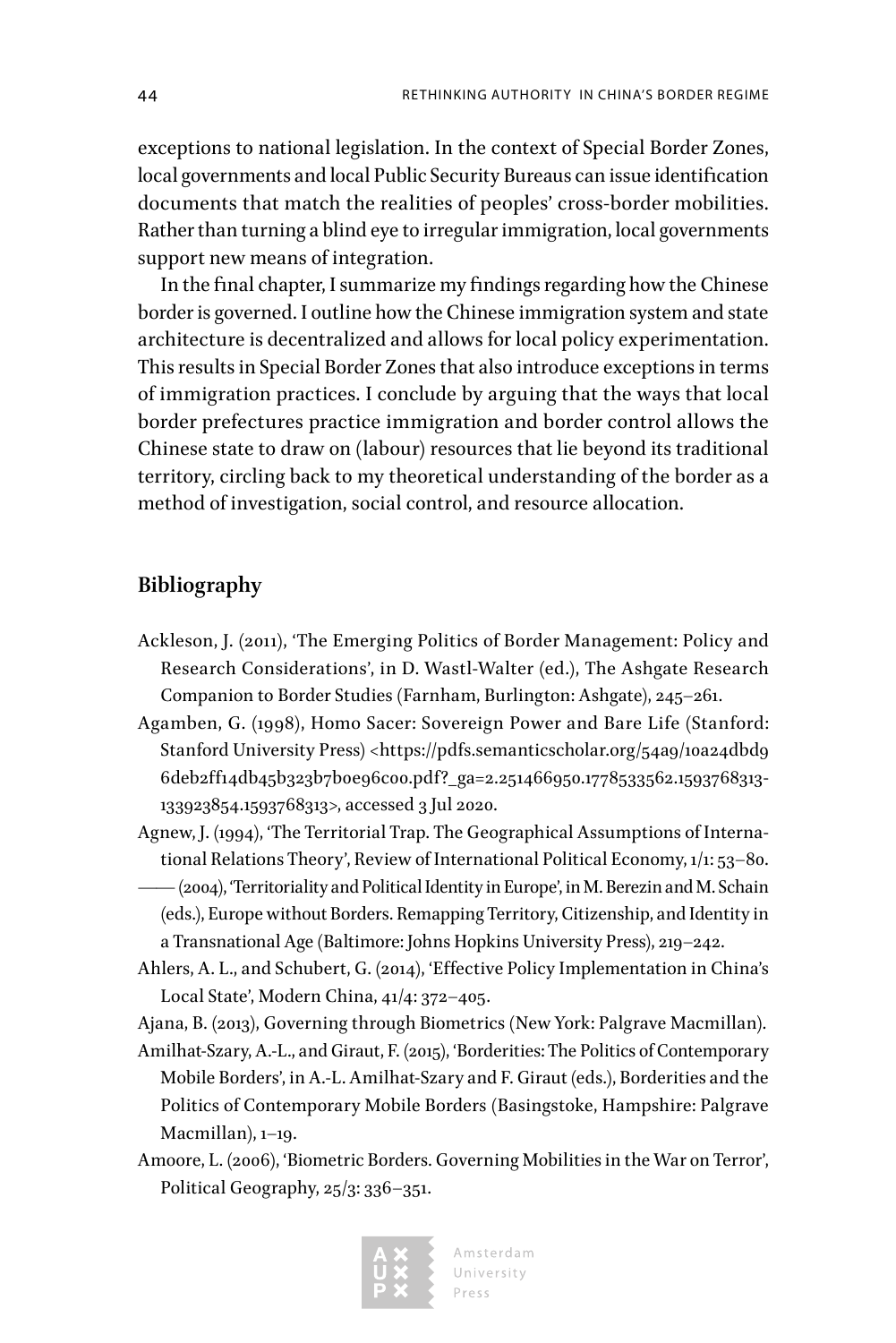- Anderson, J., and O'Dowd, L. (1999), 'Borders, Border Regions and Territoriality: Contradictory Meanings, Changing Significance', Regional Studies, 33/7: 593–604.
- Anderson, J. A., and Withmore, J. K. (2014), 'Introduction: 'The Fiery Frontier and the Dong World'', in J. A. Anderson and J. K. Withmore (eds.), China's Encounters on the South and Southwest. Reforging the Fiery Frontier Over Two Millenia (Leiden: Brill), 1–55.
- Armstrong, C. K. (2013), 'Sino-Korean Border Relations', in B. A. Elleman, S. Kotkin, and C. Schofield (eds.), Beijing's Power and China's Borders. Twenty Neighbors in Asia (Armonk: M.E. Sharpe), 111–125.
- Baas, M. (2020), The Asian Migrant's Body: Emotion, Gender and Sexuality (New mobilities in Asia, Amsterdam: Amsterdam University Press).
- Balibar, È. (1998), 'The Borders of Europe', in P. Cheah and B. Robbins (eds.), Cosmpolitics. Thinking and Feeling beyond the Nation (London, Minneapolis: University of Minnesota Press), 216–233.
- Balzacq, T. (2011), 'Enquiries in Methods. A New Framework for Securitization Analysis', in T. Balzacq (ed.), Securitization Theory. How Security Problems Emerge and Dissolve (London: Routledge), 31–53.
- Barabantseva, E. (2015a), 'From 'Customary' to 'Illegal': Yao Ethnic Marriages on the Sino-Vietnamese Border', Cross-Currents : East Asian History and Culture Review, E-Journal, 2015: 57–81.
- —— (2015b), 'When Borders Lie Within. Ethnic Marriages and Illegality on the Sino-Vietnamese Border', International Political Sociology, 9/4: 352–368.
- —— (2021), ''Foreign Wives', Eurasian Children, and Citizenship Dilemmas in China', in G. Schubert, F. Plümmer, and A. Bayok (eds.), Immigration Governance in East Asia. Norm Diffusion, Politics of Identity, Citizenship (London, New York: Routledge), 135–154.
- Barabantseva, E., Chao, A., and Xiang, B. (2015), 'Introduction to 'Governing Marriage Migrations: Perspectives from Mainland China and Taiwan'', Cross-Currents : East Asian History and Culture Review, E-Journal, 2015: 1–8.
- Baud, M., and van Schendel, W. (1997), 'Toward a Comparative History of Borderlands', Journal of World History, 8/2: 211–242.
- Bell, D. (2003), 'The Making and Unmaking of Boundaries: A Contemporary Confucian Perspective', in A. E. Buchanan and M. Moore (eds.), States, Nations, and Borders. The Ethics of Making Boundaries (Cambridge, New York: Cambridge University Press), 57–85.
- Bello, D. A. (2016), Across Forest, Steppe and Mountain: Environment, Identity and Empire in Qing China's Borderlands (Studies in environment and history, New York: Cambridge University Press).

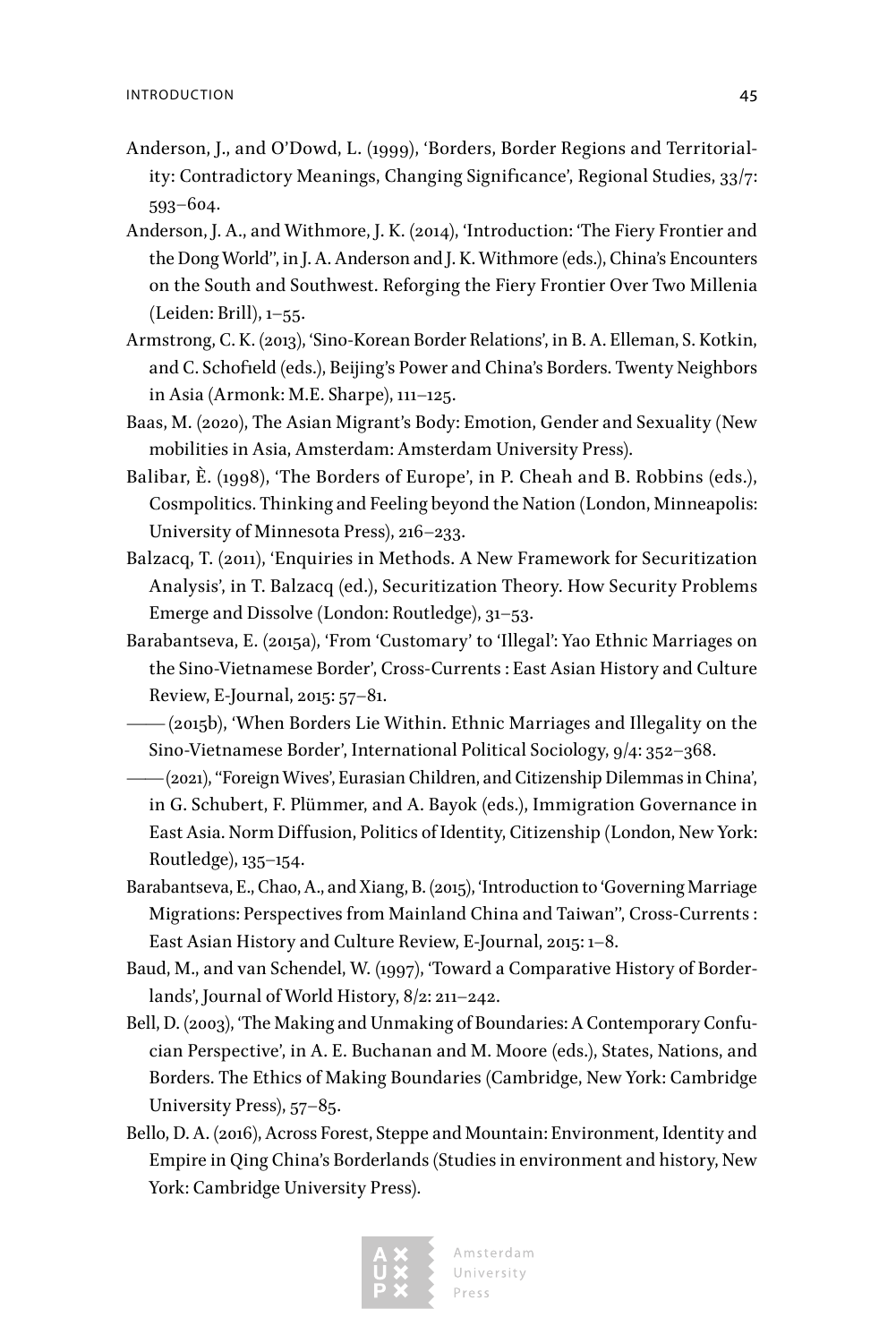- Bie, Q., Zhou, S., and Li, C. (2013), 'The Impact of Border Policy Effect on Cross-border Ethnic Areas', The International Archives of the Photogrammetry, Remote Sensing and Spatial Information Sciences, XL-4/W3: 35–40.
- Bigo, D. (2000), 'When Two Becomes One. Internal and External Securitisations in Europe', in M. Williams and M. Kelstrup (eds.), International Relations Theory and the Politics of European Integration. Power, Security, and Community (London: Routledge), 171–204.
- $-(2001)$ , 'The Möbius Ribbon of Internal and External Security(ies)', in M. Albert, D. Jacobson, and Y. Lapid (eds.), Identities, Borders, Orders. Rethinking International Relations Theory (Minneapolis, London: University of Minnesota Press), 91–116.
- —— (2002), 'Security and Immigration: Toward a Critique of the Governmentality of Unease', Alternatives, 27/Special Issue: 63–92.
- Binah-Pollak, A. (2019), Cross-border Marriages and Mobility (Amsterdam: Amsterdam University Press).
- Bork-Hüffer, T., and Yuan, Y.-I. (2014), 'The Management of Foreigners in China: Changes to the Migration Law and Regulations during the Late Hu-Wen and Early Xi-Li Eras and Their Potential Effects', International Journal of China Studies, 58/3: 571–597.
- Boyle, E. (2021), 'Illuminating Edges', in A. Cathcart, C. Green, and S. Denney (eds.), Decoding the Sino-North Korean Borderlands (Amsterdam University Press), 27–44.
- Brambilla, C. (2015), 'Exploring the Critical Potential of the Borderscapes Concept', Geopolitics, 20/01: 14–34.
- Carlson, A. (2003), 'Constructing the Dragon's Scales: China's Approach to Territorial Sovereignty and Border Relations in the 1980s and 1990s', Journal of Contemporary China, 12/37: 677–698.
- —— (2005), Unifying China, Integrating with the World: Securing Chinese Sovereignty in the Reform Era (Stanford: Stanford University Press).
- —— (2006), 'More Than Just Saying No: China's Evolving Approach to Sovereignty and Intervention Since Tiananmen', in A. I. Johnston and R. S. Ross (eds.), New Directions in the Study of China's Foreign Policy (Stanford: Stanford University Press), 217–241.
- —— (2010) (ed.), Contemporary Chinese Politics: New Sources, Methods, and Field Strategies (Cambridge: Cambridge University Press).
- Cartier, C. (2017), 'Zone Analog. The State–Market Problematic and Territorial Economies in China', Critical Sociology, 44/3: 455–470.
- Cathcart, A., Green, C., and Denney, S. (2021) (eds.), Decoding the Sino-North Korean Borderlands (Amsterdam University Press).

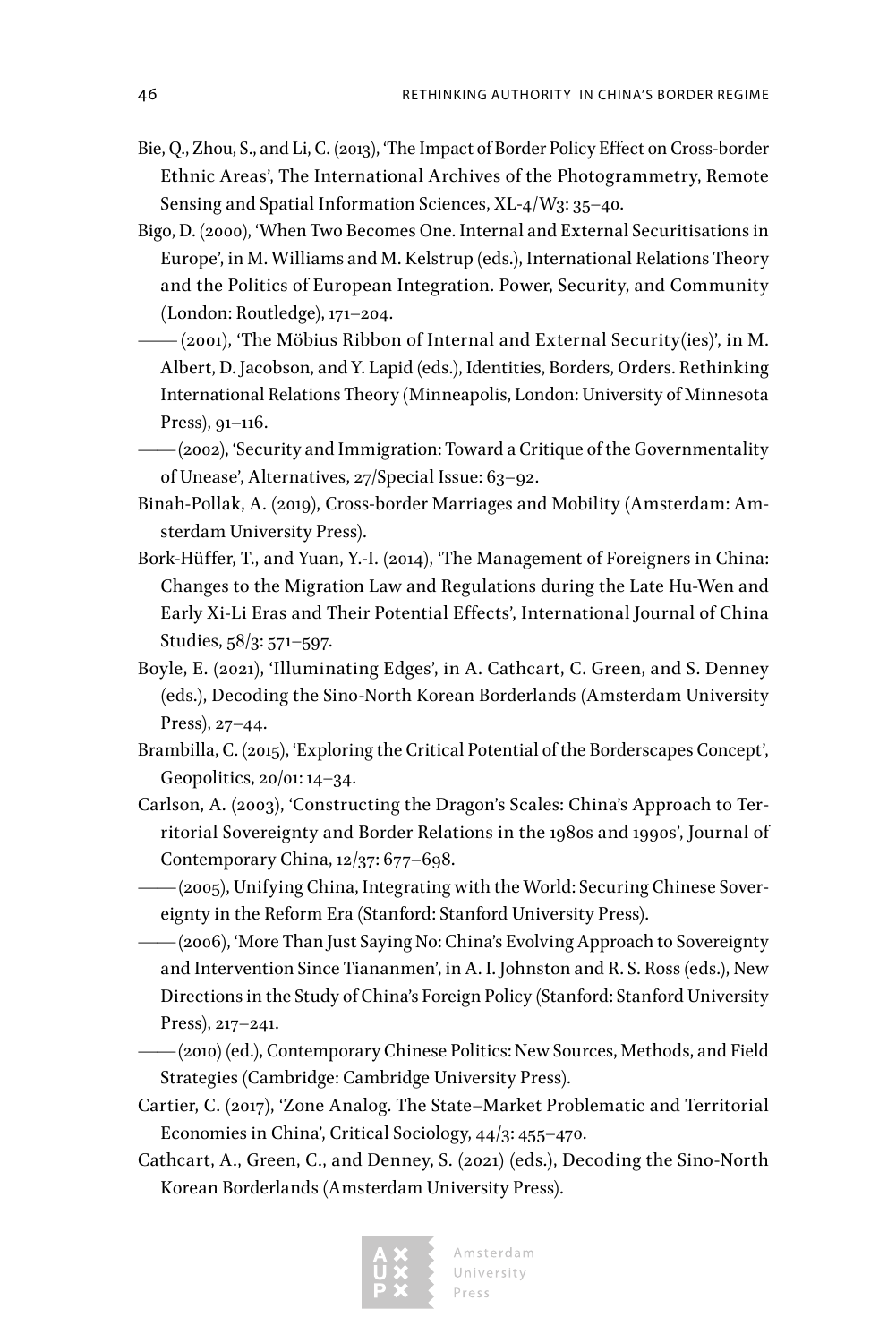- Centre for China and Globalization (2017), 'Attracting Skilled International Migrants to China: A Review and Comparison of Policies and Practices', 2017, accessed 23 Jun 2020.
- Cheng, I. (2016), 'Cross-strait Marriages and Immigration Policies', in G. Schubert (ed.), Routledge Handbook of Contemporary Taiwan (New York: Routledge), 447–462.
- Chettri, M., and Eilenberg, M. (2021) (eds.), Development Zones in Asian Borderlands (Amsterdam: Amsterdam University Press).
- Choi, E. C. (2011), 'Everyday Practices of Bordering and the Threatened Bodies of Undocumented North Korean Border-Crossers', in D. Wastl-Walter (ed.), The Ashgate Research Companion to Border Studies (Farnham, Burlington: Ashgate), 507–527.
- Clayton, C. H. (2009), Sovereignty at the Edge: Macau & the Question of Chineseness (324, Cambridge, Mass.: Harvard University Asia Center).
- Côté-Boucher, K., Infantino, F., and Salter, M. B. (2014), 'Border Security as Practice: An Agenda for Research', Security Dialogue, 45/3: 195–208.
- Czoske, P., and Ahl, B. (2016), 'Migration, the Law and 'One Belt, One Road'', in L.-C. Wolff and C. Xi (eds.), Legal Dimensions of China's Belt and Road Initiative (Hong Kong: Wolters Kluwer Hong Kong Limited), 393–416.
- Darling, J. (2016), 'Privatising asylum. Neoliberalisation, depoliticisation and the governance of forced migration', Transactions of the Institute of British Geographers, 41/3: 230–243.
- Dean, K. (2005), 'Spaces and Territorialities on the Sino–Burmese Boundary. China, Burma and the Kachin', Political Geography, 24/7: 808–830.
- —— (2011), 'Spaces, Territorialities and Ethnography on Thai-, Sino- and Indo-Myanmar Boundaries', in D. Wastl-Walter (ed.), The Ashgate Research Companion to Border Studies (Farnham, Burlington: Ashgate), 219–241.
- Dehong Prefecture Government (2017), 'Dehong zhou waiji renyuan rujing jiuye (wugong) guanli banfa [Dehong Prefecture implementation measures for foreign personnel entering for (work) employment]' <[http://www.dh.gov.cn/](http://www.dh.gov.cn/Web/_F0_0_28D0791P4834QNAFHCN6OX2KNT.htm) [Web/\\_F0\\_0\\_28D0791P4834QNAFHCN6OX2KNT.htm>](http://www.dh.gov.cn/Web/_F0_0_28D0791P4834QNAFHCN6OX2KNT.htm), accessed 26 Aug 2020.
- Denney, S., and Green, C. (2016), 'How Beijing Turned Koreans Into Chinese', The Diplomat, 2016 [<https://thediplomat.com/2016/06/how-beijing-turned-koreans](https://thediplomat.com/2016/06/how-beijing-turned-koreans-into-chinese/)[into-chinese/>](https://thediplomat.com/2016/06/how-beijing-turned-koreans-into-chinese/), accessed 27 Apr 2021.
- DeWalt, K. M., and DeWalt, B. R. (2002), Participant Observation: A Guide for Fieldworkers (Walnut Creek, CA: AltaMira Press).
- Di Cosmo, N. (2004), Ancient China and its Enemies: The Rise of Nomadic Power in East Asian History (Cambridge, UK, New York: Cambridge University Press) <[http://hdl.handle.net/2027/heb.31017.0001.001>](http://hdl.handle.net/2027/heb.31017.0001.001).

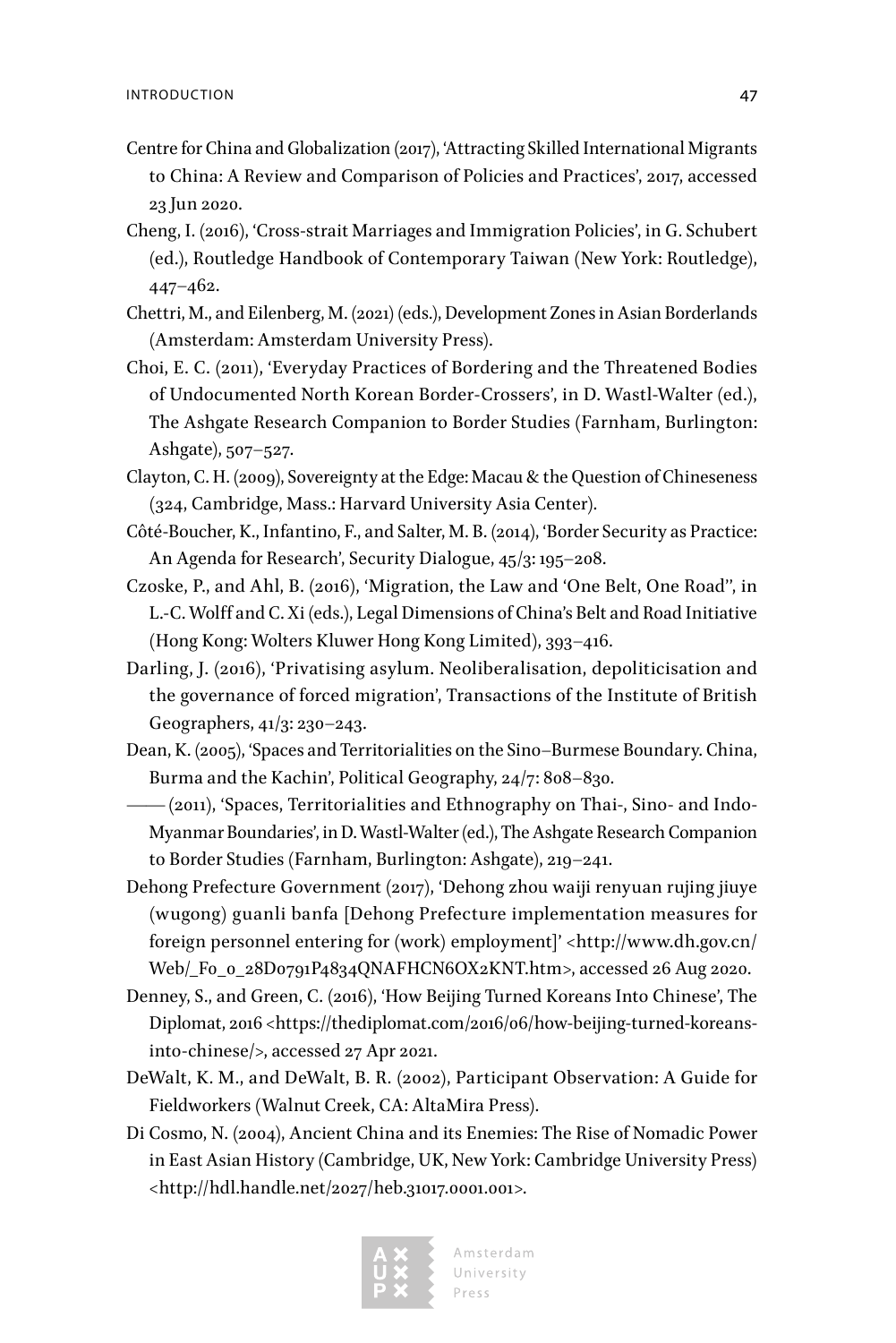- Dillon, M., and Lobo-Guerrero, L. (2008), 'Biopolitics of Security in the 21st Century. An Introduction', Review of International Studies, 34/2: 265–292.
- Eaton, S., and Kostka, G. (2014), 'Authoritarian Environmentalism Undermined? Local Leaders' Time Horizons and Environmental Policy Implementation in China', The China Quarterly, 218: 359–380.
- Edin, M. (2003), 'State Capacity and Local Agent Control in China: CCP Cadre Management from a Township Perspective', The China Quarterly, 173: 35–52.
- Fiskesjö, M. (1999), 'On the 'Raw' and the 'Cooked' Barbarians of Imperial China', Inner Asia, 1/2: 139–168.
- Foucault, M. (1980), 'Two Lectures', in C. Gordon (ed.), Power/Knowledge. Selected Interviews and Other Writings 1972-1977, Michel Foucault (New York: Pantheon Books), 78–108.
- —— (2009), Security, Territory, Population: Lectures at the Collège de France 1977-78 (Basingstoke: Palgrave Macmillan).
- Fravel, M. T. (2005), 'Regime Insecurity and International Cooperation: Explaining China's Compromises in Territorial Disputes', International Security, 30/2: 46–83.
- —— (2007), 'Securing Borders: China's Doctrine and Force Structure for Frontier Defense', Journal of Strategic Studies, 30/4-5: 705–737.
- —— (2008), Strong Borders, Secure Nation: Cooperation and Conflict in China's Territorial Disputes (Princeton studies in international history and politics, Princeton: Princeton University Press).
- Freeman, C. P., and Thompson, D. (2011), 'China on the Edge. China's Border Provinces and Chinese Security Policy' (Washington, D.C., The Center for the National Interest; Johns Hopkins SAIS).
- Freiin Ebner von Eschenbach, Silvia (2016), 'Marginalität langwirtschaftlicher Nutzung in den südchinesischen Grenzprovinzen während der Qing-Zeit', in R. Altenburger and E. Bentmann (eds.), Raum und Grenze in den Chinastudien (Jahrbuch der Deutschen Vereinigung für Chinastudien, 10, Wiesbaden: Harrassowitz Verlag), 77–104.
- Geiger, M., and Pécoud, A. (2013), 'International Organisations and the Politics of Migration', Journal of Ethnic and Migration Studies, 40/6: 865–887.
- Giersch, C. P. (2006), Asian Borderlands: The Transformation of Qing China's Yunnan Frontier (Cambridge: Harvard University Press).
- Guild, E., and Bigo, D. (2005) (eds.), Controlling Frontiers: Free Movement into and within Europe (Farnham, Burlington: Routledge).
- Guo, S. (2012), 'Daguo xin wenti: Zai hua waiguo feifa yimin de sifa duice yanjiu [New Challenges to a Big Power: Legal Responses to Illegal Immigrants in China]', Qinghua daxue xuebao [Journal of Qinghua University], 2012: 134–142.
- Habich, S. (2015), 'Strategies of Soft Coercion in Chinese Dam Resettlement', Issues & Studies, 51/1: 165–199.

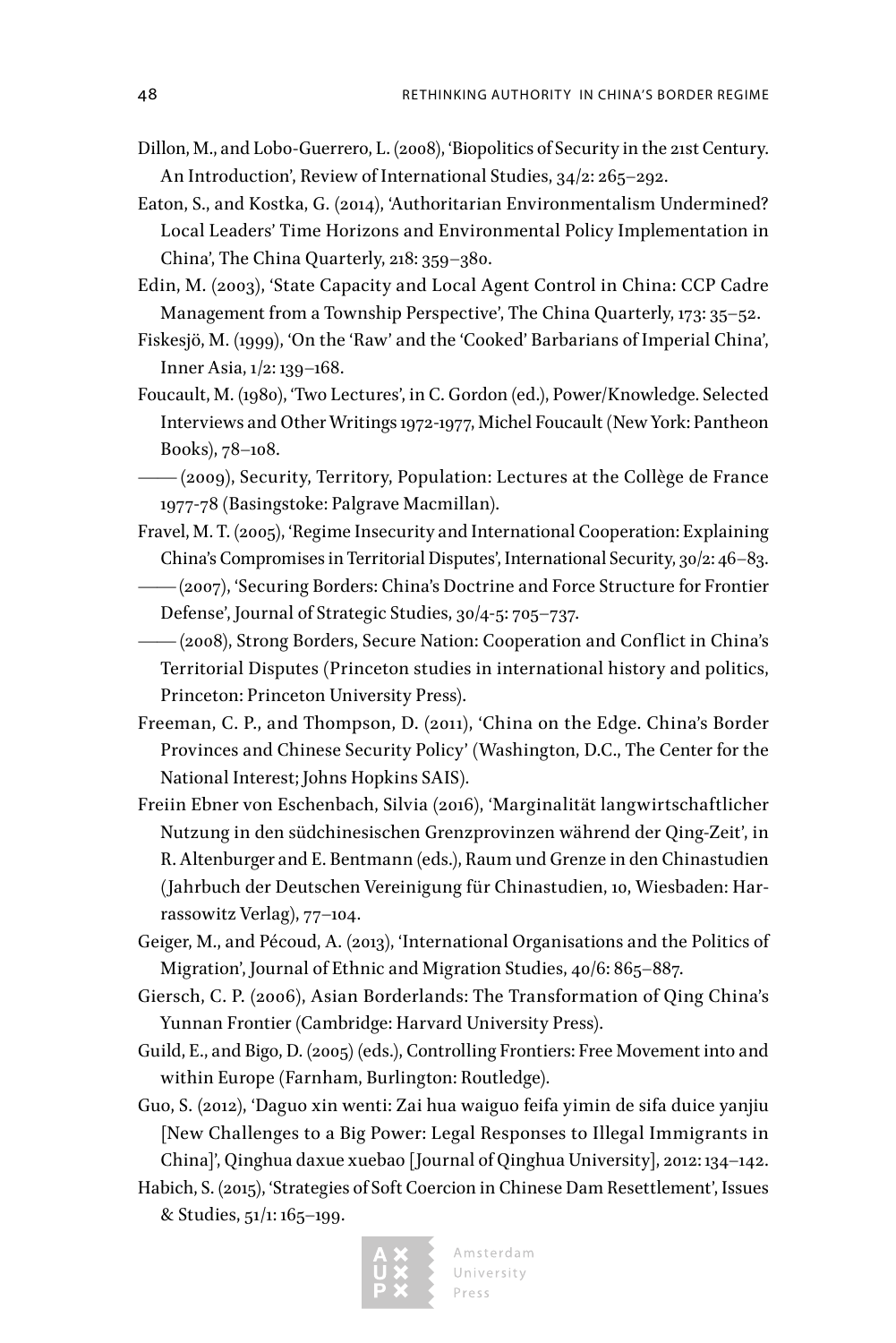- Hansen, L. (2006), Security as Practice: Discourse Analysis and the Bosnian War (London: Routledge).
- Hardt, M., and Negri, A. (2000), Empire (Cambridge, London: Harvard University Press).
- Hasenclever, A., Mayer, P., and Rittberger, V. (1997), Theories of International Regimes (Cambridge: Cambridge University Press).
- Heberer, T. (2016), 'The Chinese 'Developmental State 3.0' and the resilience of authoritarianism', Journal of Chinese Governance, 2016: 1–22.
- Heberer, T., and Senz, A. (2011), 'Streamlining Local Behaviour Through Communication, Incentives and Control: A Case Study of Local Environmental Policies in China', Journal of Current Chinese Affairs, 40/3: 77–112.
- Heck, G., and Hess, S. (2017), 'Tracing the Effects of the EU-Turkey Deal. The Momentum of the Multi-layered Turkish Border Regime', movements, 3/2: 35–56, accessed 14 Nov 2017.
- Heilmann, S., Shih, L., and Hofem, A. (2013), 'National Planning and Local Technology Zones. Experimental Governance in China's Torch Programme', The China Quarterly, 216: 896–919.
- Heimer, M., and Thøgersen, S. (2006) (eds.), Doing Fieldwork in China (Copenhagen: NIAS Press).
- —— (2006), 'Introduction', in M. Heimer and S. Thøgersen (eds.), Doing Fieldwork in China (Copenhagen: NIAS Press), 1–23.
- Hess, S. (2010) (ed.), Grenzregime: Diskurse, Praktiken, Institutionen in Europa (Berlin: Assoziation A).
- Ho, E. L.-E. (2019), Citizens in Motion: Emigration, Immigration, and Re-Migration across China's Borders (Stanford, California: Stanford University Press).
- Ho, E. L.-E., and Chua, L. J. (2015), 'Law and 'Race' in the Citizenship Spaces of Myanmar. Spatial Strategies and the Political Subjectivity of the Burmese Chinese', Ethnic and Racial Studies, 39/5: 896–916, accessed 21 Feb 2018.
- Hofmann, M. (2016), 'Das Westmeer als Grenze Zum Kontext der kartographischen Darstellung in Cao Erchengs Yugong zhengyi aus der frühen QIng-Zeit', in R. Altenburger and E. Bentmann (eds.), Raum und Grenze in den Chinastudien (Jahrbuch der Deutschen Vereinigung für Chinastudien, 10, Wiesbaden: Harrassowitz Verlag), 19–37.
- Hu, Z., Li, C., Ge, Y. et al. (2014), 'Dangqian guowai zhengzhi dili yue bianjing anquan yunjiu jinzhan [Progress of Foreign Political Geography in Border Security Studies]', Redai dili [Tropical Geography], 34/4: 454–462.
- Hu, Z., Luo, H., and Hou, Y. (2009), 'Bianjie xiaoying de ceding fangfa xin tan [New Exploration of the Measurement Method in the Border Effect]', Shijie dili yanjiu [World Regional Studies], 18/1: 19–26.
- Hui, V. T.-b. (2005), War and State Formation in Ancient China and Early Modern Europe (Cambridge, Mass: Cambridge University Press).

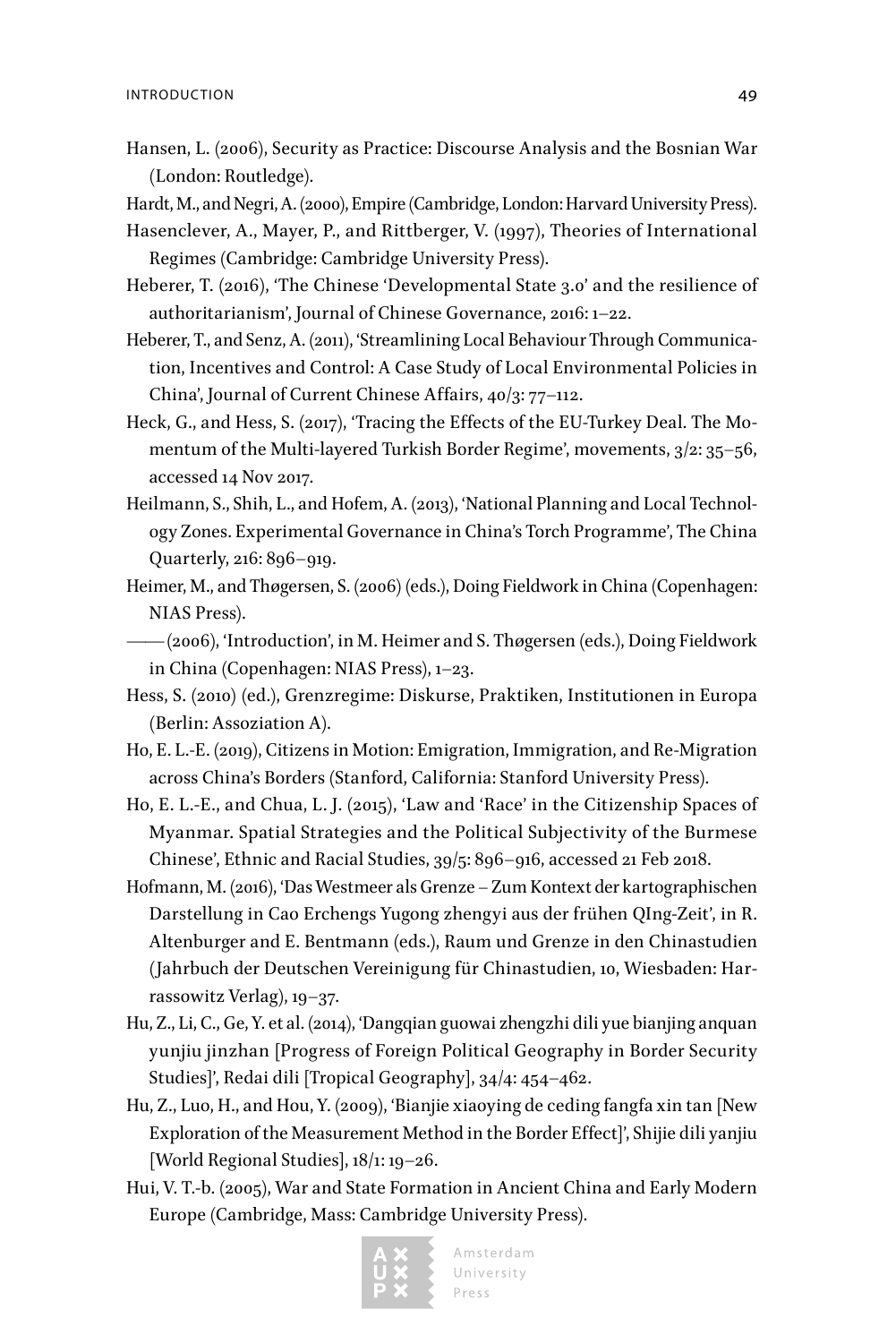- Hume, L., and Mulcock, J. (2004), Anthropologists in the Field: Cases in Participant Observation (New York N.Y., Chichester: Columbia University Press).
- Humphrey, C. (2018) (ed.), Trust and Mistrust in the Economies of the China-Russia Borderlands (Asian borderlands, Amsterdam: Amsterdam University Press) [<https://doi.org/10.5117/9789089649829>](https://doi.org/10.5117/9789089649829).
- Hurst, W. (2010), 'Cases, Questions, and Comparison in Research on Contemporary Chinese Politics', in A. Carlson (ed.), Contemporary Chinese Politics. New Sources, Methods, and Field Strategies (Cambridge: Cambridge University Press), 162–177.
- Huysmans, J. (2000), 'The European Union and the Securitization of Migration', Journal of Common Market Studies, 38/5: 751–777.
- Hyer, E. A. (2015), The Pragmatic Dragon: China's Grand Strategy and Boundary Settlements (Vancouver: UBC Press).
- Jackson, P. T. (2011), The Conduct of Inquiry in International Relations: Philosophy of Science and its Implications for the Study of World Politics (London: Routledge).
- Jakimów, M. (2012), 'Chinese Citizenship 'after Orientalism'. Academic Narratives on Internal Migrants in China', Citizenship Studies, 16/5-6: 657–671, accessed 12 Dec 2017.
- Jaskov, H. (2016), 'Der Kangxi-Atlas und die Reichschronik: Verwendung von Jarten und Ordnung des Raums', in R. Altenburger and E. Bentmann (eds.), Raum und Grenze in den Chinastudien (Jahrbuch der Deutschen Vereinigung für Chinastudien, 10, Wiesbaden: Harrassowitz Verlag), 39–60.
- Jones, R., Johnson, C., Brown, W. et al. (2017), 'Interventions on the State of Sovereignty at the Border', Political Geography, 59: 1–10.
- Joniak-Lüthi, A. (2016), 'The Making of State Territory in Xinjiang', in R. Altenburger and E. Bentmann (eds.), Raum und Grenze in den Chinastudien (Jahrbuch der Deutschen Vereinigung für Chinastudien, 10, Wiesbaden: Harrassowitz Verlag), 137–155.
- Kaufmann, K. (2021), Rural-Urban Migration and Agro-Technological Change in Post-Reform China (Amsterdam: Amsterdam University Press).
- Kostka, G., and Hobbs, W. (2012), 'Local Energy Efficiency Policy Implementation in China: Bridging the Gap between National Priorities and Local Interests', The China Quarterly, 211: 765–785.
- Kotef, H. (2015), Movement and the Ordering of Freedom: On Liberal Governances of Mobility (Durham, London: Duke University Press).
- Krasner, S. D. (1982), 'Structural Causes and Regime Consequences: Regimes as Intervening Variables', International Organization, 36/2: 185–205.
- Lai, H. (2002), 'China's Western Development Program: Its Rationale, Implementation, and Prospects', Modern China, 28/4: 432-466.
- Lary, D. (2007), 'Introduction', in D. Lary (ed.), The Chinese State at the Borders (UBC Press), 1–10.

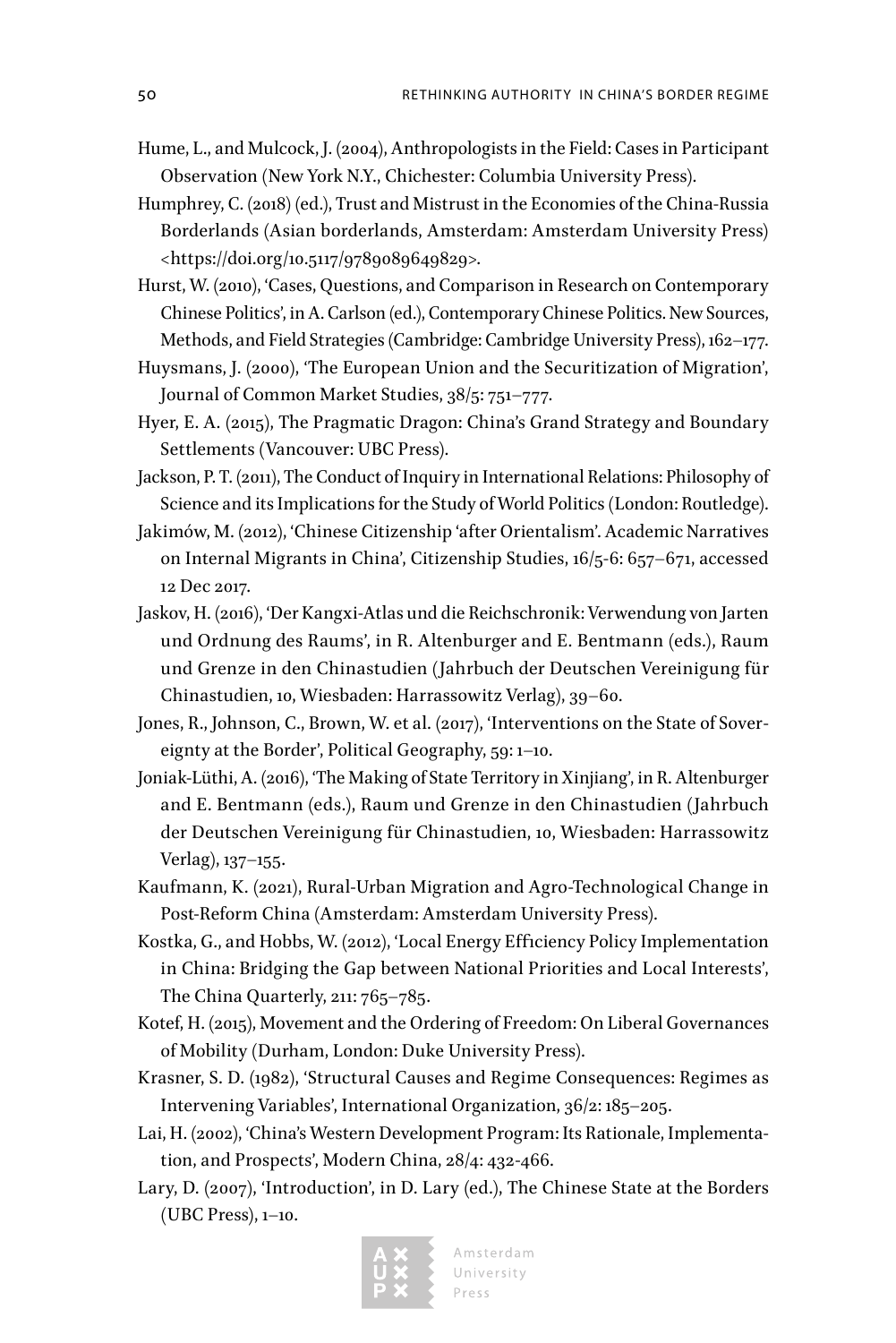—— (2007) (ed.), The Chinese State at the Borders (UBC Press).

- Lieberthal, K. G., and Oksenberg, M. (1988), Policy Making in China: Leaders, Structures, and Processes (Princeton: Princeton University Press).
- Ling, L.H.M. (2003), 'Borders of Our Minds: Territories, Boundaries, and Power in the Confucian Tradition', in A. E. Buchanan and M. Moore (eds.), States, Nations, and Borders. The Ethics of Making Boundaries (Cambridge, New York: Cambridge University Press), 86–100.
- Liu, G. (2007), The Right to Leave and Return and Chinese Migration Law (Leiden, Boston: Martinus Nijhoff Publishers).
- —— (2009), 'Changing Chinese Migration Law. From Restriction to Relaxation', Journal of International Migration and Integration, 10/3: 311–333.
- —— (2011), Chinese Immigration Law (Farnham: Routledge).
- —— (2015), 'Zhongguo guoji yimin de xin xingshi, xin tiaozhan he xin tansuo [New Situations,Challenges and Exploration of China's International Immigration]', Shandong daxue xuebao [Journal of Shandong University], 2015: 45–54.
- Liu, G., and Ahl, B. (2018), 'Recent Reform of the Chinese Employment-stream Migration Law Regime', China and WTO Review, 4: 215–243.
- Liu-Farrer, G., and Yeoh, B. S. A. (2018), 'Introduction. Asian Migrations and Mobilities: Continuities, Conceptualisations and Controversies', in B. S.A. Yeoh and G. Liu-Farrer (eds.), Routledge Handbook of Asian Migrations (First edition, London: Taylor and Francis), 1–18.
- Ludden, D. (2003), 'Presidential Address. Maps in the Mind and the Mobility of Asia', The Journal of Asian Studies, 62/4: 1057–1078.
- Luo, G. (2012), 'Ezhi feifa churujing xingwei de duice jiangou: jiyu yunnan bianjing minzu diqu bianfang anquan yu minzu xiguan de xianshi kaoliang [Establishing Countermeasures against Illegal Border Entry and Exist: Practical considerations based on the security and local custom of ethnic areas at Yunnan border]', Hebei faxue [Hebei Law], 30/8: 139–146.
- Luova, O. (2009), 'Transnational Linkages and Development Initiatives in Ethnic Korean Yanbian, Northeast China: 'Sweet and Sour' Capital Transfers', Pacific Affairs, 82/3: 427–446.
- Mau, S., Laube, L., Roos, C. et al. (2009), 'Globalized Borders? Selectivity, Internationalization, Exterritorialization', The American University of Paris Visiting Scholar Working Paper Series, 2009.
- Mavelli, L. (2018), 'Citizenship for Sale and the Neoliberal Political Economy of Belonging', International Studies Quarterly, 62/3: 482–493.
- McNevin, A. (2014), 'Beyond Territoriality: Rethinking Human Mobility, Border Security and Geopolitical Space from the Indonesian Island of Bintan', Security Dialogue, 45/3: 295–310.
- Mee, W. (2019), Cross-border Mobility (Amsterdam: Amsterdam University Press).

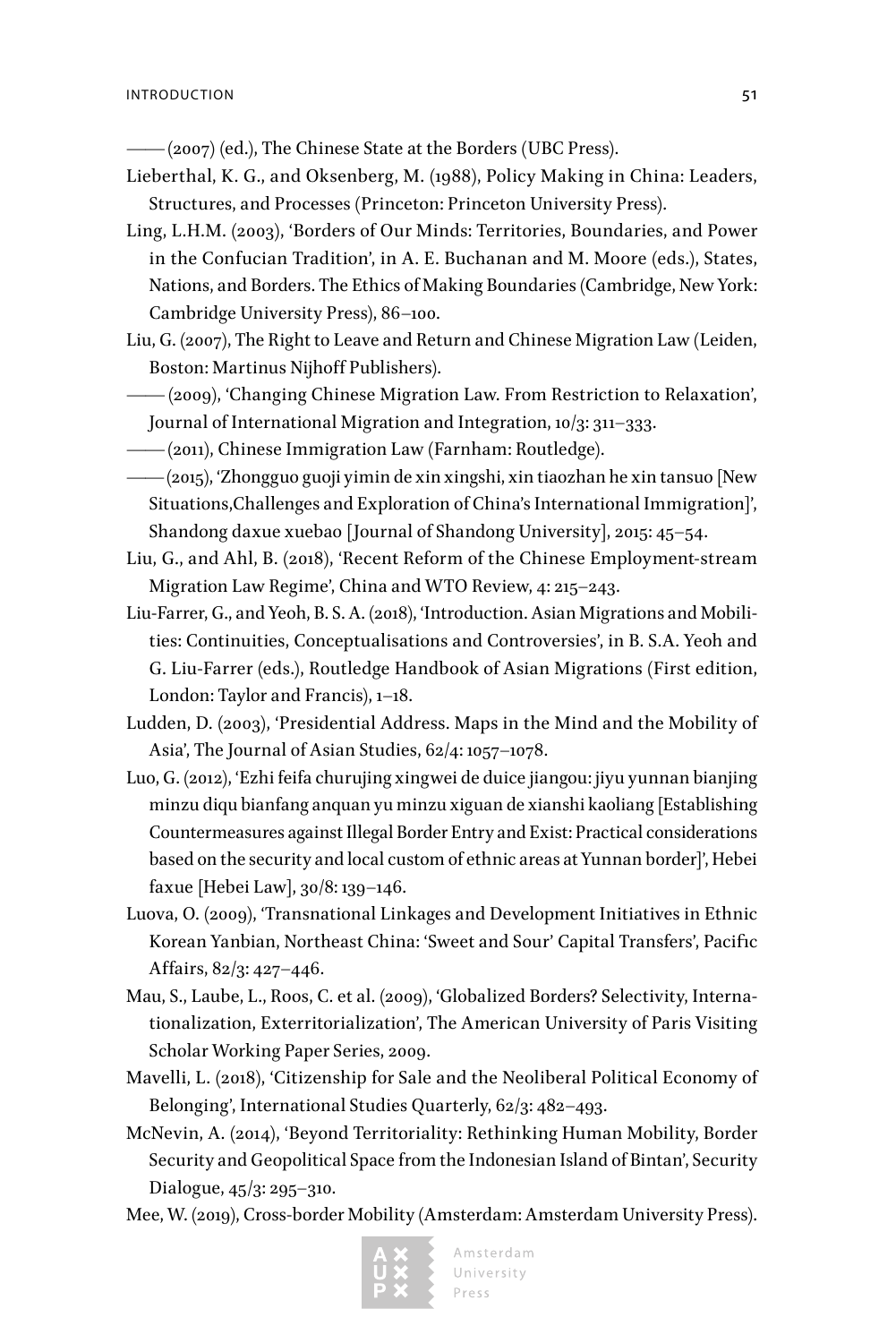- Meehan, P., Hla, S. A., and Phu, S. K. (2021), 'Development Zones in Conflict-Afffected Borderlands. The Case of Muse, Northern Shan State, Myanmar', in M. Chettri and M. Eilenberg (eds.), Development Zones in Asian Borderlands (Amsterdam: Amsterdam University Press), 141–164.
- Mengla County Government (2018), 'Guanyu yinfa Mengla (Mohan) zhongdian kaifa kaifang shiyan qu jingwai bianmin rujing wugong guanli shidian banfa (shixing) de tongzhi [Notice on Printing and Distributing the Pilot Measures (Trial) for the Administration of the Entry of Migrant Workers from Border Areas Abroad in the Key Development and Opening Pilot Zone of Mengla (Mohan)]' <[https://](https://www.ynml.gov.cn/105.news.detail.dhtml?news_id=22736) [www.ynml.gov.cn/105.news.detail.dhtml?news\\_id=22736](https://www.ynml.gov.cn/105.news.detail.dhtml?news_id=22736)>, accessed 26 Aug 2020.
- Mertha, A. (2009), "Fragmented Authoritarianism 2.0': Political Pluralization in the Chinese Policy Process', The China Quarterly, 200/December: 995–1012.
- Mezzadra, S., and Neilson, B. (2013), Border as Method, or, the Multiplication of Labor (Durham: Duke University Press).
- Minca, C. (2007), 'Agamben's Geographies of Modernity', Political Geography, 26/1: 78–97.
- Mountz, A. (2011), 'The Enforcement Archipelago. Detention, Haunting, and Asylum on Islands', Political Geography, 30/3: 118–128.
- Neocleous, M. (2006), 'The Problem with Normality: Taking Exception to 'Permanent Emergency'', Alternatives, 31/2: 191–213.
- Newman, D. (2006), 'Borders and Bordering: Towards an Interdisciplinary Dialogue', European Journal of Social Theory, 9/2: 171–186.
- NPC (2013), 'Exit and Entry Administration Law of the People's Republic of China' <[http://english.www.gov.cn/archive/laws\\_regulations/2014/09/22/](http://english.www.gov.cn/archive/laws_regulations/2014/09/22/content_281474988553532.htm) [content\\_281474988553532.htm](http://english.www.gov.cn/archive/laws_regulations/2014/09/22/content_281474988553532.htm)>, accessed 4 Sep 2020.
- Nyíri, P. (2017), 'Realms of Free Trade, Enclaves of Order. Chinese-Built 'Instant Cities' in Northern Laos', in M. Saxer and J. Zhang (eds.), The Art of Neighbouring. Making Relations across China's Borders (Amsterdam: Amsterdam University Press), 57–71.
- Oláh, C. (2012), 'Border Defence, Border Inspection and Foreign Embassies in the Ming Period', in Z. Rajkai and I. Bellér-Hann (eds.), Frontiers and Boundaries: Encounters on China's Margins (Asiatische Forschungen, Bd. 156, Wiesbaden: Harrassowitz Verlag), 107–128.
- Ong, A. (2006), Neoliberalism as Exception: Mutations in Citizenship and Sovereignty (Durham, London: Duke University Press).
- Palmer, D. A., and Winiger, F. (2019), 'Neo-socialist Governmentality. Managing Freedom in the People's Republic of China', Economy and Society, 48/4: 554–578.
- Phillips, N., and Hardy, C. (2002), Discourse Analysis: Investigating Processes of Social Construction (Thousand Oaks: Sage).

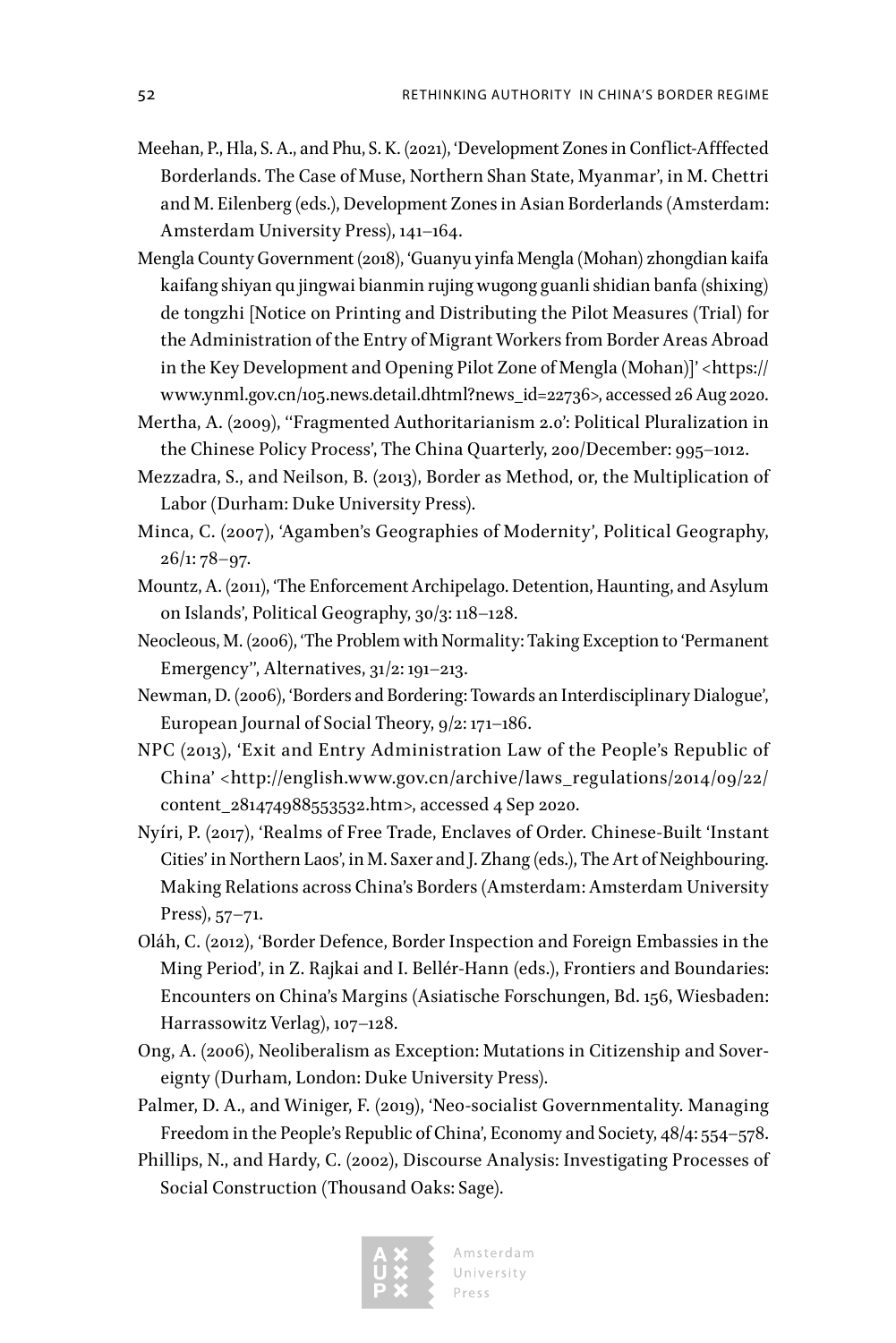- Pieke, F., and Mallee, H. (1999) (eds.), Internal and International Migration: Chinese Perspectives (Richmond: Curzon).
- Pieke, F. N. (2013), 'Immigrant China', in R. Foot (ed.), China across the Divide. The Domestic and Global in Politics and Society (Oxford: Oxford University Press), 97–121.
- Rajkai, Z., and Bellér-Hann, I. (2012) (eds.), Frontiers and Boundaries: Encounters on China's Margins (Asiatische Forschungen, Bd. 156, Wiesbaden: Harrassowitz Verlag).
- Read, B. L. (2010), 'More Than an Interview, Less Than Sedaka. Studying Subtle and Hidden Politics with Site-Intensive Methods', in A. Carlson (ed.), Contemporary Chinese Politics. New Sources, Methods, and Field Strategies (Cambridge: Cambridge University Press), 145–161.

Rippa, A. (2020), Borderland Infrastructures (Amsterdam University Press).

- Ruili City Public Security Bureau (2016), 'Yunnan sheng gongan jiguan churujing guanli bumen kaizhan sheng nei jiujin banli yin si churujing zhengjian gongzuo shishi banfa [Implementation Measures for the Entry-Exit Administration Department of the Public Security Organs of Yunnan Province to Carry out the Handling of Private Entry-Exit Documents within the Province]' [<http://www.](http://www.rl.gov.cn/gaj/Web/_F0_0_28D066HGVS2PQU63EOCQ809RIV.htm) [rl.gov.cn/gaj/Web/\\_F0\\_0\\_28D066HGVS2PQU63EOCQ809RIV.htm>](http://www.rl.gov.cn/gaj/Web/_F0_0_28D066HGVS2PQU63EOCQ809RIV.htm), accessed 23 Aug 2020.
	- —— (2018), 'Ruili shi waiji renyuan fuwu guanli banfa (shixing) [Ruili City Foreign Personnel Service Management (Trial) Measures]' [<http://www.rl.gov.cn/gaj/](http://www.rl.gov.cn/gaj/Web/_F0_0_28D066HGVS39839BIS3AB68VA9.htm) [Web/\\_F0\\_0\\_28D066HGVS39839BIS3AB68VA9.htm](http://www.rl.gov.cn/gaj/Web/_F0_0_28D066HGVS39839BIS3AB68VA9.htm)>.
- Salter, M. B. (2013), 'To Make Move and Let Stop. Mobility and the Assemblage of Circulation', Mobilities, 8/1: 7–19, accessed 16 Nov 2017.
- Samoylov, N. (2016), 'The Frontier Zone as a Space of Gep-Cultural Interaction: Cultural Intermixture along the Sino-Russian Border in the Eighteenth to Early Twentieth Centuries', in R. Altenburger and E. Bentmann (eds.), Raum und Grenze in den Chinastudien (Jahrbuch der Deutschen Vereinigung für Chinastudien, 10, Wiesbaden: Harrassowitz Verlag), 61–76.
- Sassen, S. (2008), Territory, Authority, Rights: From Medieval to Global Assemblages (Princeton: Princeton University Press).
- —— (2013), 'When Territory Deborders Territoriality', Territory, Politics, Governance,  $1/1$ : 21–45.
- Saxer, M., and Zhang, J. (2017) (eds.), The Art of Neighbouring: Making Relations across China's Borders (Amsterdam: Amsterdam University Press).
- Schatz, E. (2009), 'Introduction. Ethnographic Immersion and the Study of Politics', in E. Schatz (ed.), Political Ethnography. What Immersion Contributes to the Study of Power (Chicago, London: The University of Chicago Press), 1–22.

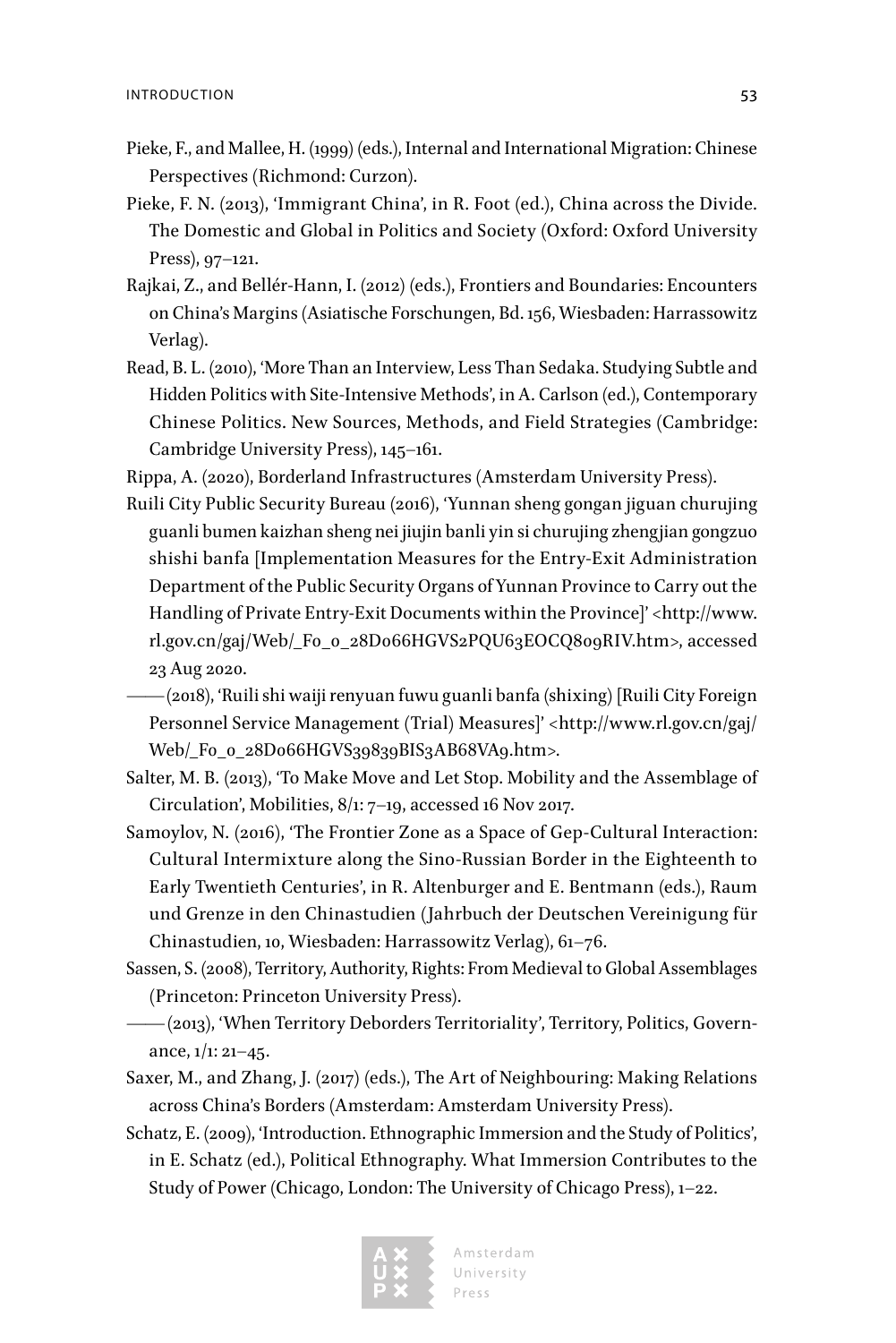- Schmitt, C. (2006), The Nomos of the Earth in the International Law of the Jus Publicum Europaeum (Berlin: Telos Press Publishing).
- Schulze Wessel, J. (2016), 'On Border Subjects. Rethinking the Figure of the Refugee and the Undocumented Migrant', Constellations, 23/1: 46–57.
- —— (2017), Grenzfiguren: Zur politischen Theorie des Flüchtlings (Sozialtheorie, Bielefeld: Transcript).
- Sciortino, G. (2004), 'Between Phantoms and Necessary Evils. Some Critical Points in the Study of Irregular Migrations to Western Europe', Vorstand des Instituts für Migrationsforschung und Interkulturelle Studien (IMIS) der Universität Osnabrück, IMIS-Beiträge, 2004: 17–43.
- Scott, J. C. (2009), The Art of Not Being Governed: An Anarchist History of Upland Southeast Asia (New Haven, London: Yale University Press).
- Simpson, T. (2017) (ed.), Tourist Utopias: Offshore Islands, Enclave Spaces, and Mobile Imaginaries (Amsterdam: Amsterdam University Press).
- Song, L. (2017), 'Refugees or Border Residents from Myanmar? The Status of Displaced Ethnic Kachins and Kokangs in Yunnan Province, China', International Journal of Refugee Law, 29/3: 466–487.
- Statista (2017), 'China: Gross Domestic Product (GDP) by Region 2016' [<https://www.](https://www.statista.com/statistics/278557/gdp-of-china-by-region/) [statista.com/statistics/278557/gdp-of-china-by-region/](https://www.statista.com/statistics/278557/gdp-of-china-by-region/)>, accessed 22 Dec 2017.
- Stoker, G. (1998), 'Governance as Theory: Five Propositions', International Sociel Science Journal, 50/155: 17–28.
- Sturgeon, J. C. (2004), 'Border Practices, Boundaries, and the Control of Resource Access: A Case from China, Thailand and Burma', Development and Change, 35/3: 463–484.
- —— (2013a), 'Cross-border Rubber Cultivation between China and Laos: Regionalization by Akha and Tai Rubber Farmers', Singapore Journal of Tropical Geography, 34/1: 70–85.
- —— (2013b), 'Field Research on the Margins of China and Thailand', in S. Turner (ed.), Red Stamps and Gold Stars. Fieldwork Dilemmas in Upland Socialist Asia (Vancouver: UBC Press), 185–200.
- Tan, D. (2017), 'Chinese Enclaves in the Golden Triangle Borderlands: An Alternative Account of State Formation in Laos', in P. Nyíri and D. Tan (eds.), Chinese Encounters in Southeast Asia. How people, money, and ideas from China are changing a region (Seattle, Seattle: University of Washington Press), 136–156.
- Thompson, D. (2009), 'Border Burdens: China's Response to the Myanmar Refugee Crisis', China Security, 5/3: 13–23.
- Townsend-Gault, I. (2013), 'The China-Laos Boundary: Lan Xang Meets the Middle Kongdom', in B. A. Elleman, S. Kotkin, and C. Schofield (eds.), Beijing's Power and China's Borders. Twenty Neighbors in Asia (Armonk: M.E. Sharpe), 143–153.

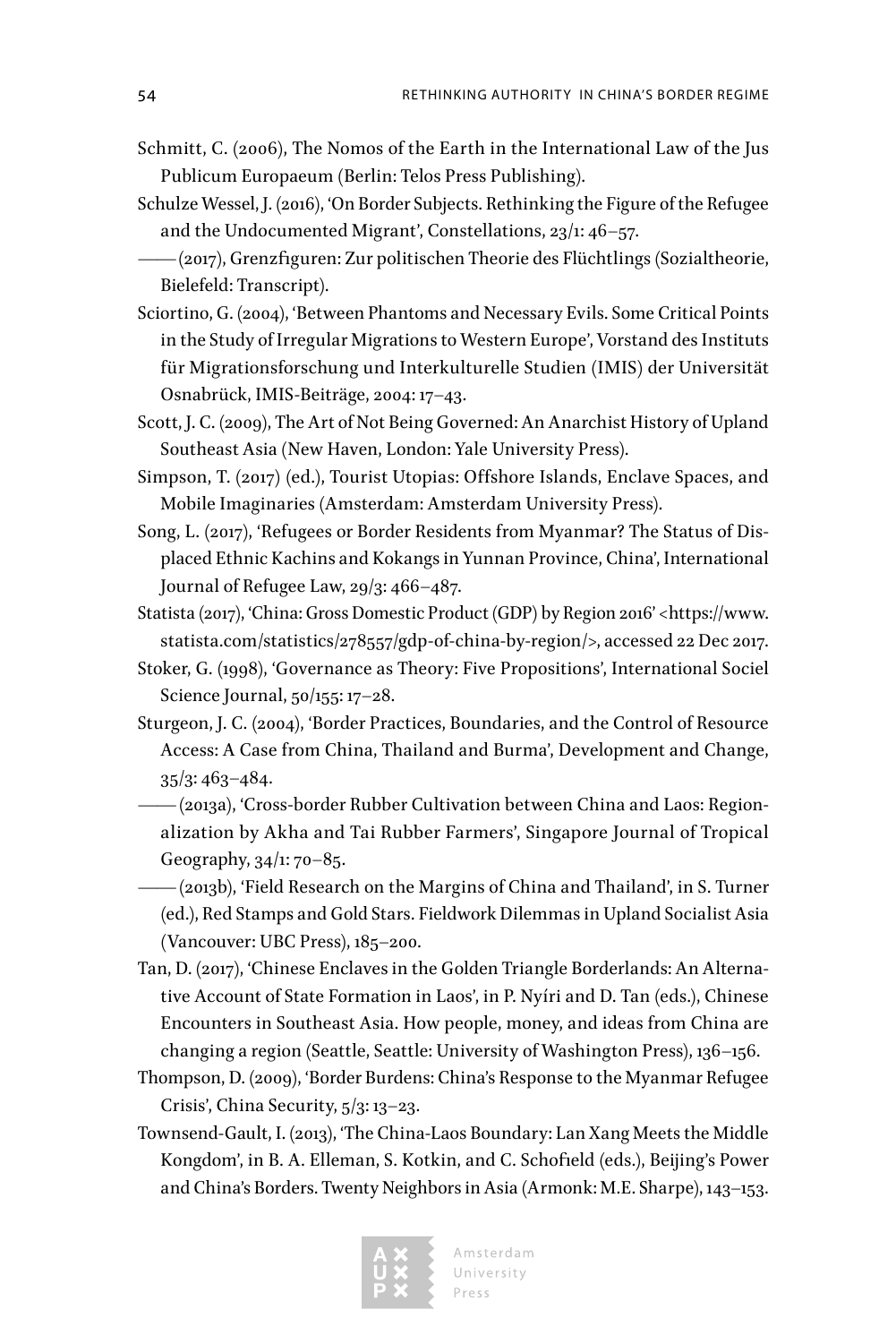- Tsianos, V., and Hess, S. (2010), 'Ethnographische Grenzregimeanalysen', in S. Hess (ed.), Grenzregime. Diskurse, Praktiken, Institutionen in Europa (Berlin: Assoziation A), 243–264.
- Tsianos, V., and Karakayali, S. (2010), 'Transnational Migration and the Emergence of the European Border Regime. An Ethnographic Analysis', European Journal of Social Theory, 13/3: 373–387.
- Turner, S. (2013), 'Dilemmas and Detours: Fieldwork with Ethnic Minorities in Upland Southwest China, Vietnam and Laos', in S. Turner (ed.), Red Stamps and Gold Stars. Fieldwork Dilemmas in Upland Socialist Asia (Vancouver: UBC Press), 1–21.
- —— (2013) (ed.), Red Stamps and Gold Stars: Fieldwork Dilemmas in Upland Socialist Asia (Vancouver: UBC Press).
- Valverde, M. (2010), 'Practices of Citizenship and Scales of Governance', New Criminal Law Review, 13/2: 216–240.
- van Dijk, Teun A. (2001), 'Multidisciplinary CDA: A Plea for Diversity', in R. Wodak and M. Meyer (eds.), Methods of Critical Discourse Analysis (London, Thousand Oaks, New Delhi: Sage Publications), 95–121.
- van Houtum, H., Kramsch, O., and Zierhofer, W. (2005) (eds.), B/ordering Space (Aldershot: Ashgate).
- van Houtum, H., and Pijpers, R. (2007), 'The European Union as a Gated Community: The Two-faced Border and Immigration Regime of the EU', Antipode, 39/2: 291–309.
- van Houtum, H., and van Naerssen, T. (2002), 'Bordering, Ordering and Othering', Tijdschrift voor Economische en Sociale Geografie, 93/2: 125–136.
- Vaughan-Williams, N. (2009), Border Politics: The Limits of Sovereign Power (Edinburgh: Edinburgh University Press).
- —— (2010), 'The UK Border Security Continuum. Virtual Biopolitics and the Simulation of the Sovereign Ban', Environment and Planning D: Society and Space, 28/6: 1071–1083.
- Vortherms, S. (2015), 'Localized Citizenships: Household Registration as an Internal Citizenship Institution', in Z. Guo and S. Guo (eds.), Theorizing Chinese Citizenship (Lanham, Boulder, New York, London: Lexington Books), 85–107.
- Walsh, J. P. (2011), 'Quantifying Citizens. Neoliberal Restructuring and Immigrant Selection in Canada and Australia', Citizenship Studies, 15/6-7: 861–879.
- Wang, L., and Shen, J. (2016), 'Spatial Planning and its Implementation in Provincial China. A Case Study of the Jiangsu Region along the Yangtze River Plan', Journal of Contemporary China, 25/101: 669–685.
- Whyte, B. (2013), 'The Sino-Myanmar Border', in B. A. Elleman, S. Kotkin, and C. Schofield (eds.), Beijing's Power and China's Borders. Twenty Neighbors in Asia (Armonk: M.E. Sharpe), 190–203.